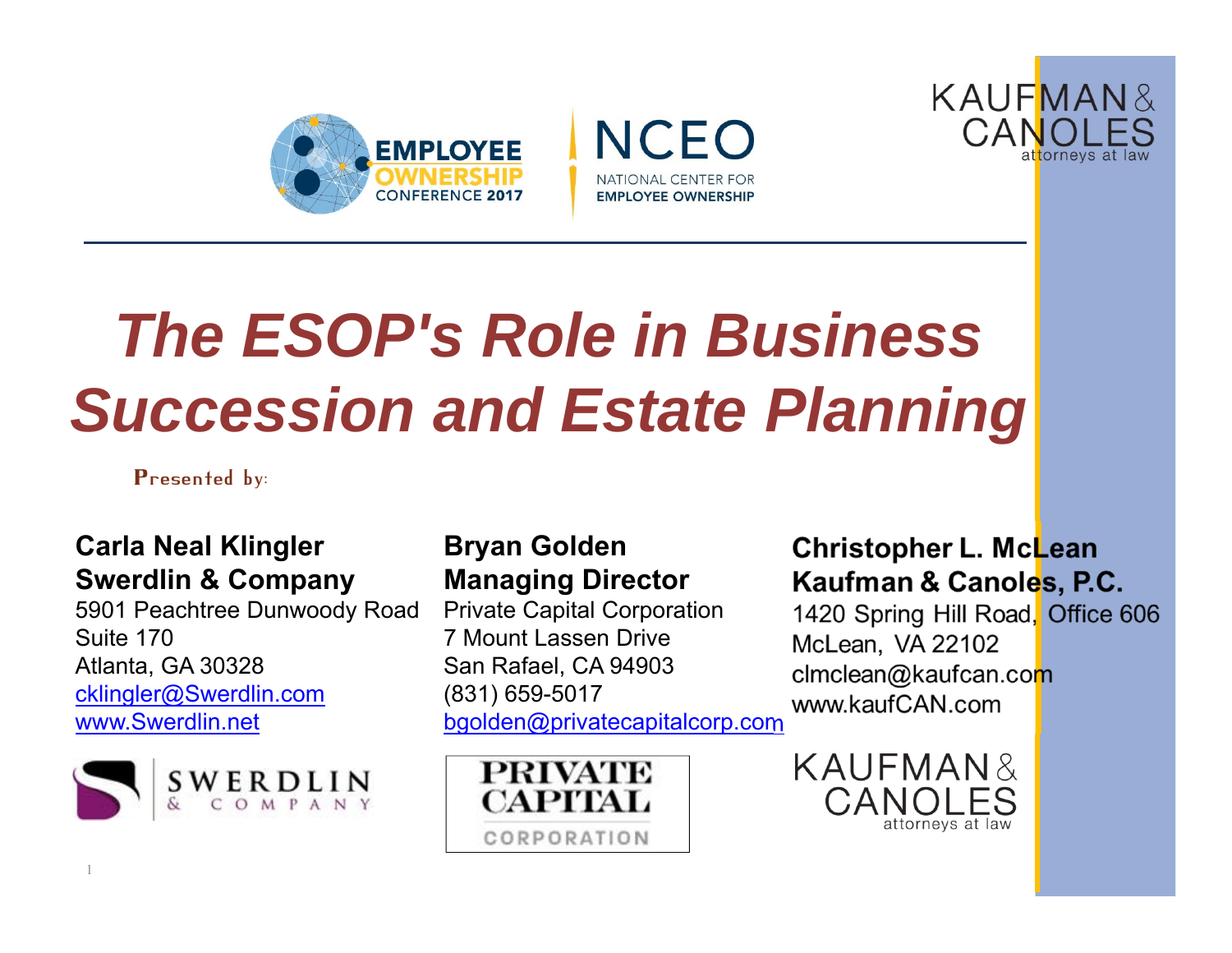







- **ESOP Basics**
- **The Role of ESOPs in Business Succession Planning**
- **The Role of ESOPs in Estate Planning**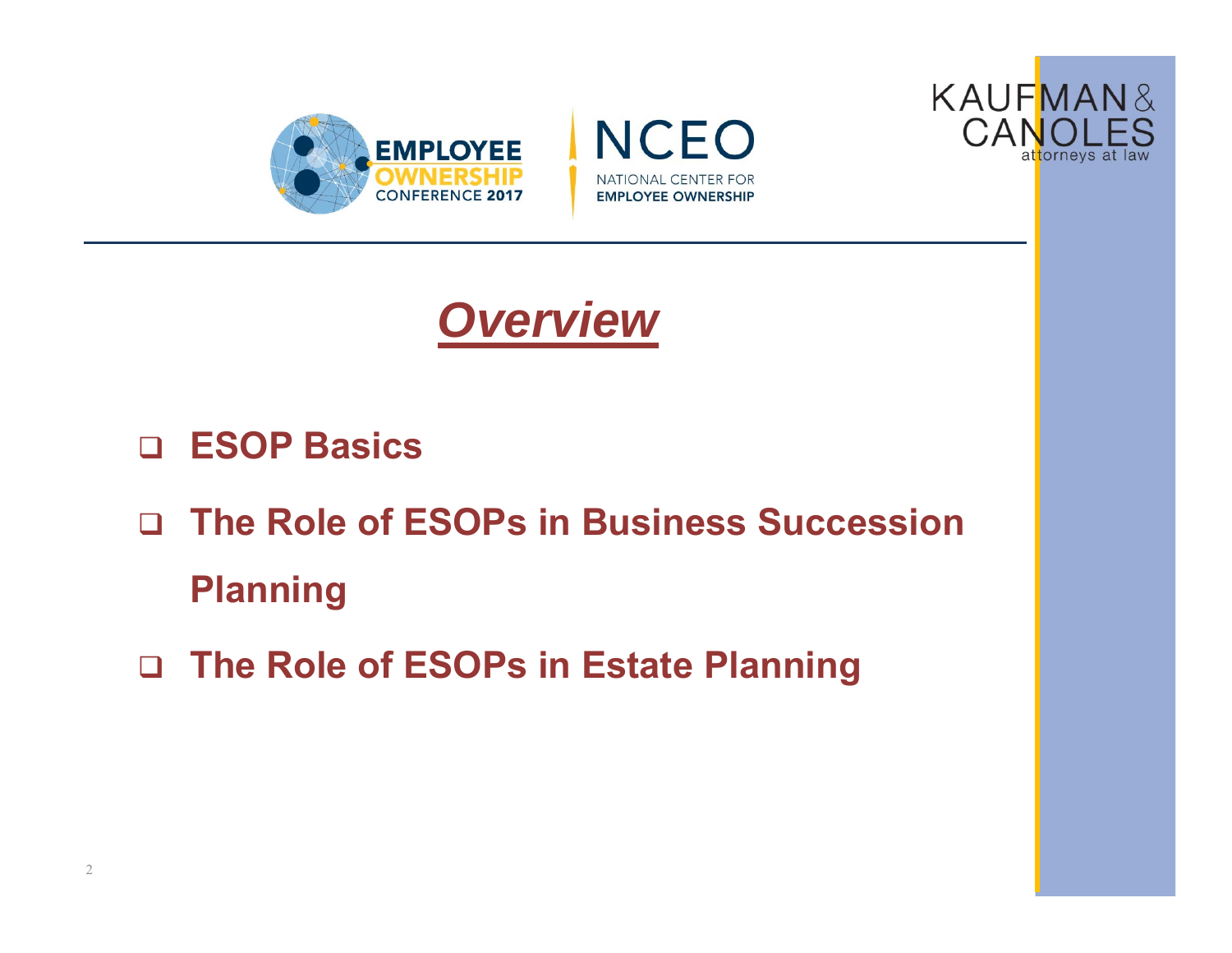

## **ESOPs as a Strategy for Succession & Estate Planning**

#### **Carla Neal Klingler Swerdlin & Company**

5901 Peachtree Dunwoody Road Suite 170Atlanta, GA 30328 cklingler@Swerdlin.com www.Swerdlin.net

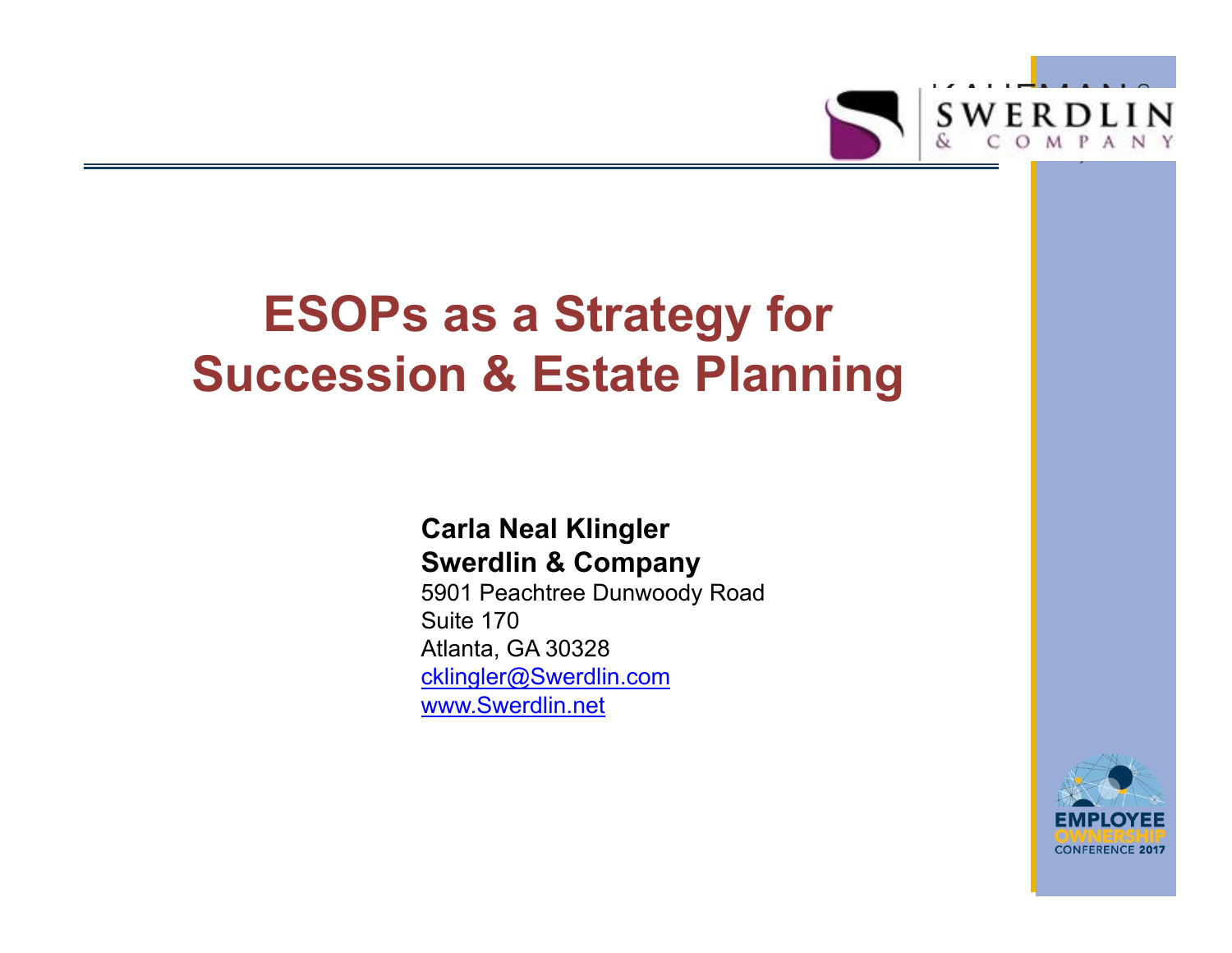

How are ESOPs used in Succession Planning and Ownership Transitions?

- Why ESOP?
- $\bullet$ How is ESOP good for American business?
- •What are the Pros and Cons of ESOPs?
- $\bullet$  Why are ESOPs considered a financial SUPER-TOOL for ownership transitions and succession?– Useful Strategies
- $\bullet$ Recognizing Opportunities

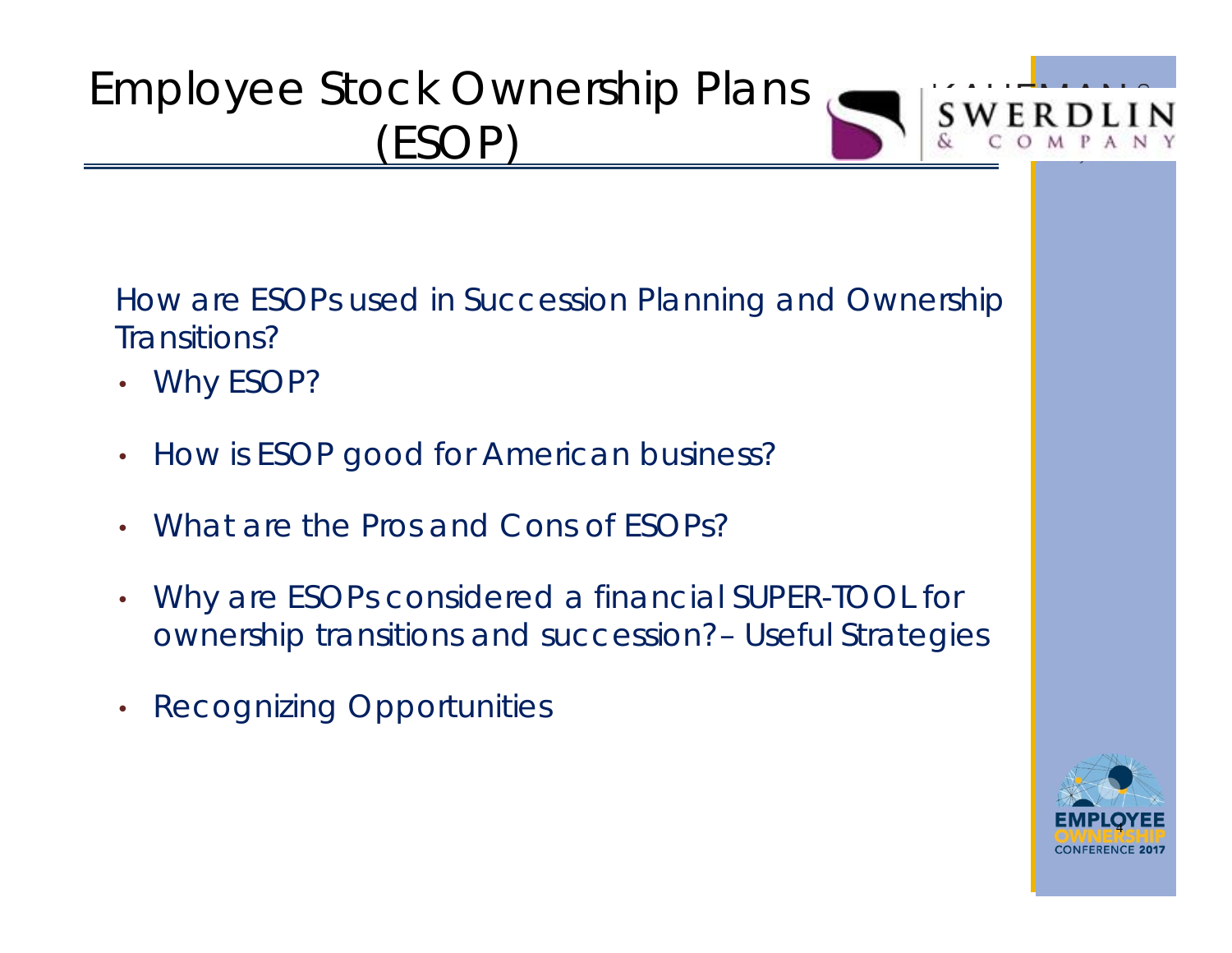### Why ESOP?



- • Business Succession/Ownership Transition Plan for Company Owners and Estate Planning Tool.
- Employee Benefit 401(a) Retirement Plan Follows same legal requirements as any other Defined Contribution Plan (401k P/S) – builds retirement wealth for employees with a perpetual succession mechanism.
- $\bullet$ Favorable Tax Strategy for Individuals and Corporation
- $\checkmark$ Selling Shareholders in C‐Corporations
- $\checkmark$ C‐Corps
- $\checkmark$ S‐Corps

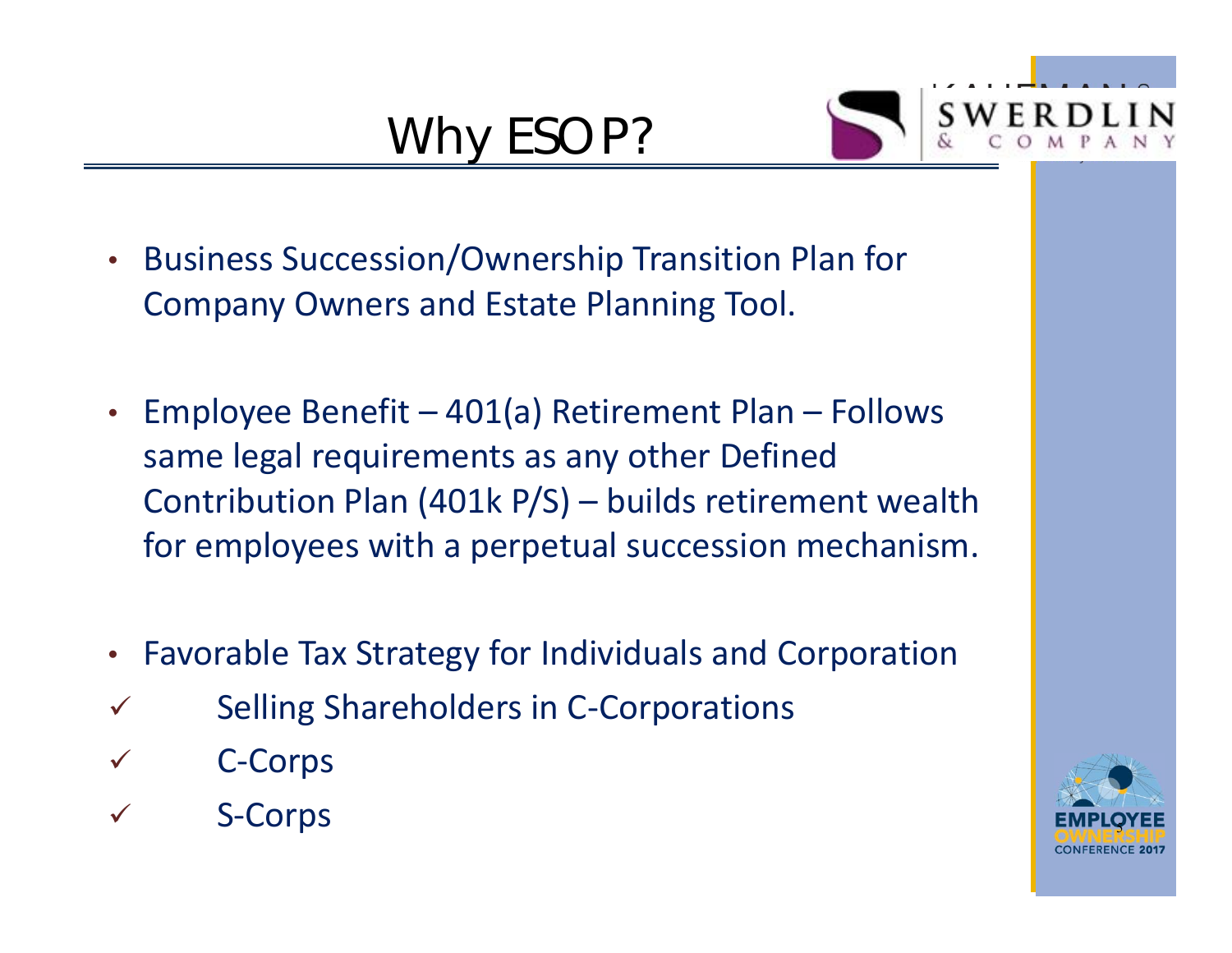IRC 1042 – ESOP Tax Benefits

Created by Congress to encourage company owners to sell to an ESOP instead of an outside buyer.

Tax advantages specific to ESOP:

- Seller may defer capital gains from sale
- Company receives net tax deduction equal to purchase price through tax deductible contributions to a qualified retirement plan.
- Sale Proceeds must be invested in "Qualified Replacement Securities" by seller within a 15‐month window.

Only available to C‐Corps (S‐Corps not eligible) Seller must have a 3 year holding period of stock sold Immediately after sale, ESOP must hold at least 30% of ownership.

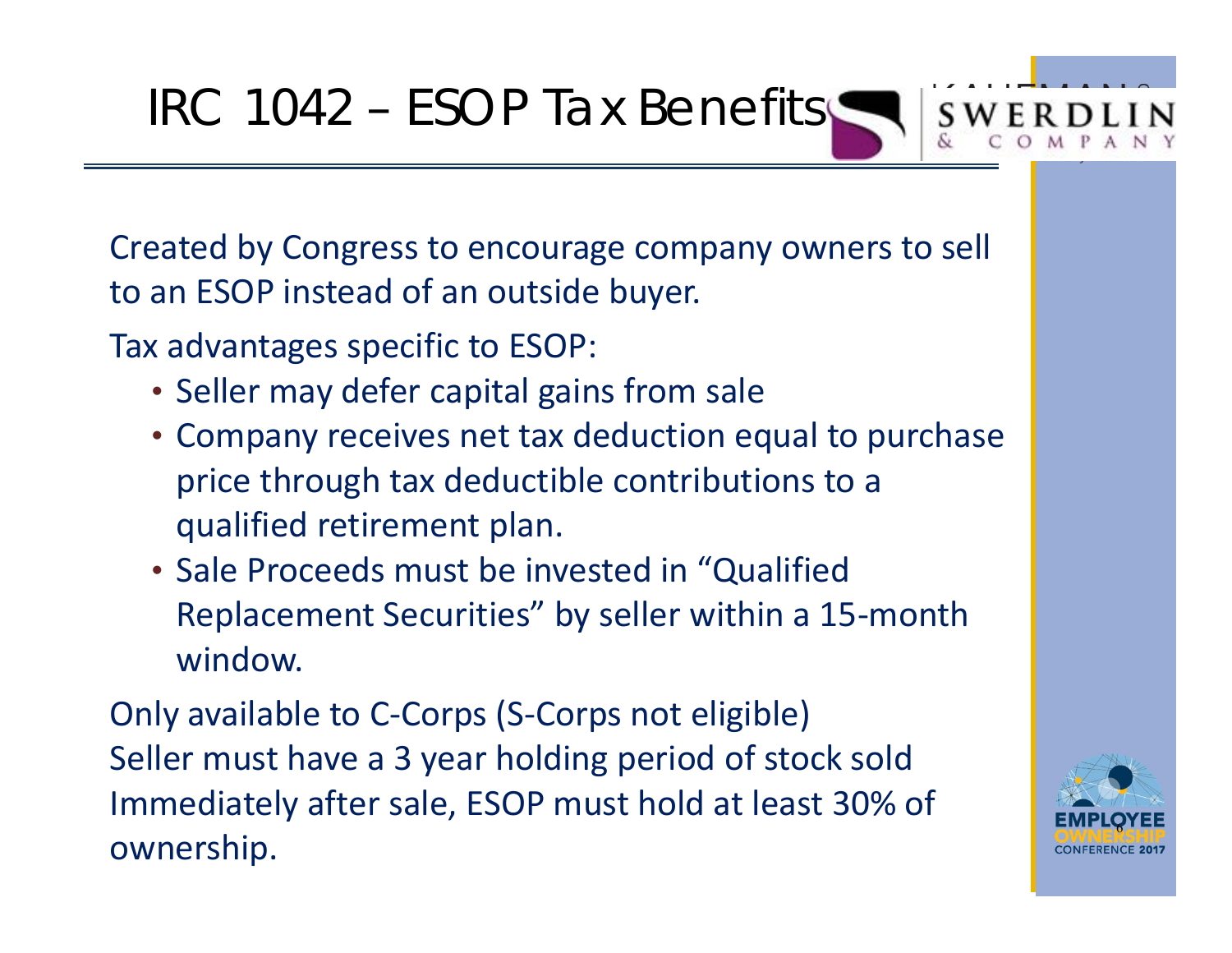Current Bills in Congress



Positive ESOP legislation is put to Congress every year.

- • Today: 114th Congressional session and current bill has been introduced as S.1212 and H.R. 2096, known as *Promotion and Expansion of Private Ownership Act of 2015*, seeks to amend TRA '86 and the Small Business Job Protection Act to expand availability of ESOPs in S‐Corporations.
- •The main change, if passed, is the expansion of the tax-deferred/tax free provision of IRC Section 1042 to S‐Corporations. Currently, the tax deferral for gains attributed to the sale of a company to an ESOP is only available for C‐Corporation owners.

To review the background and text of the bills, go to: **https://www.congress.gov/bill/114th‐congress/senate‐bill/1212/text** and https://www.govtrack.us/congress/bills/114/hr2096

• Proposed Changes to IRC Sec 2704 eliminating the use of minority interest and marketability discounts in FMV relating to the transfer of ownership in FLP's and other business entities.

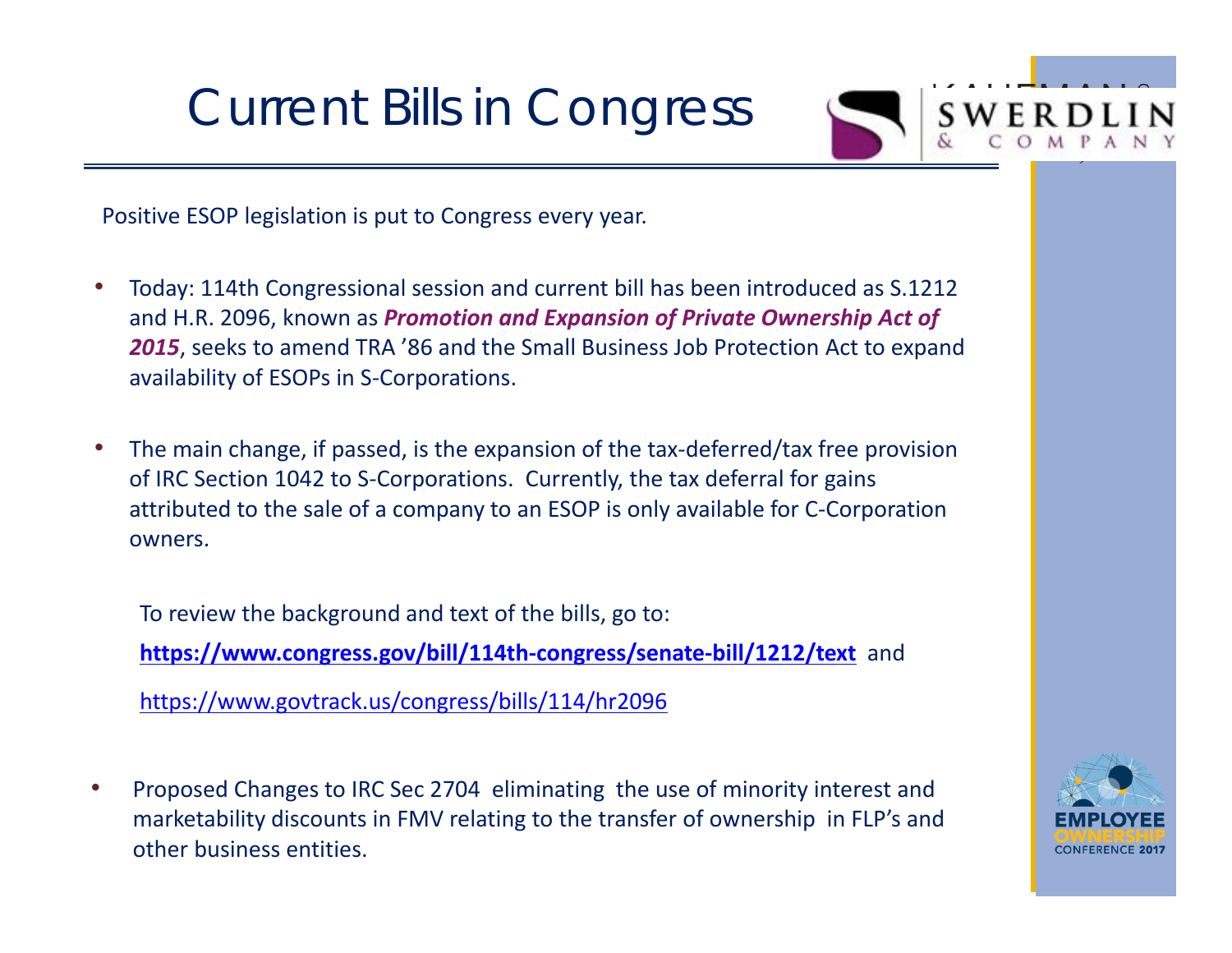### Using ESOP for Ownership **Transition**



- •You are a Company Owner and need an Exit/Succession Strategy
- • You are a Company Owner who desires to share the benefits of growth and success with your employees and leave a positive LEGACY vs a third‐ part sale of your life's work
- •Private companies need a flexible market to buy out owners
- • Provides liquidation for an "equitable" distribution of inheritance to family members in the case of an owner's death.
- •Management needs a proven way to draw and retain talent.
- •Your company is PROFITABLE and needs tax savings strategies.

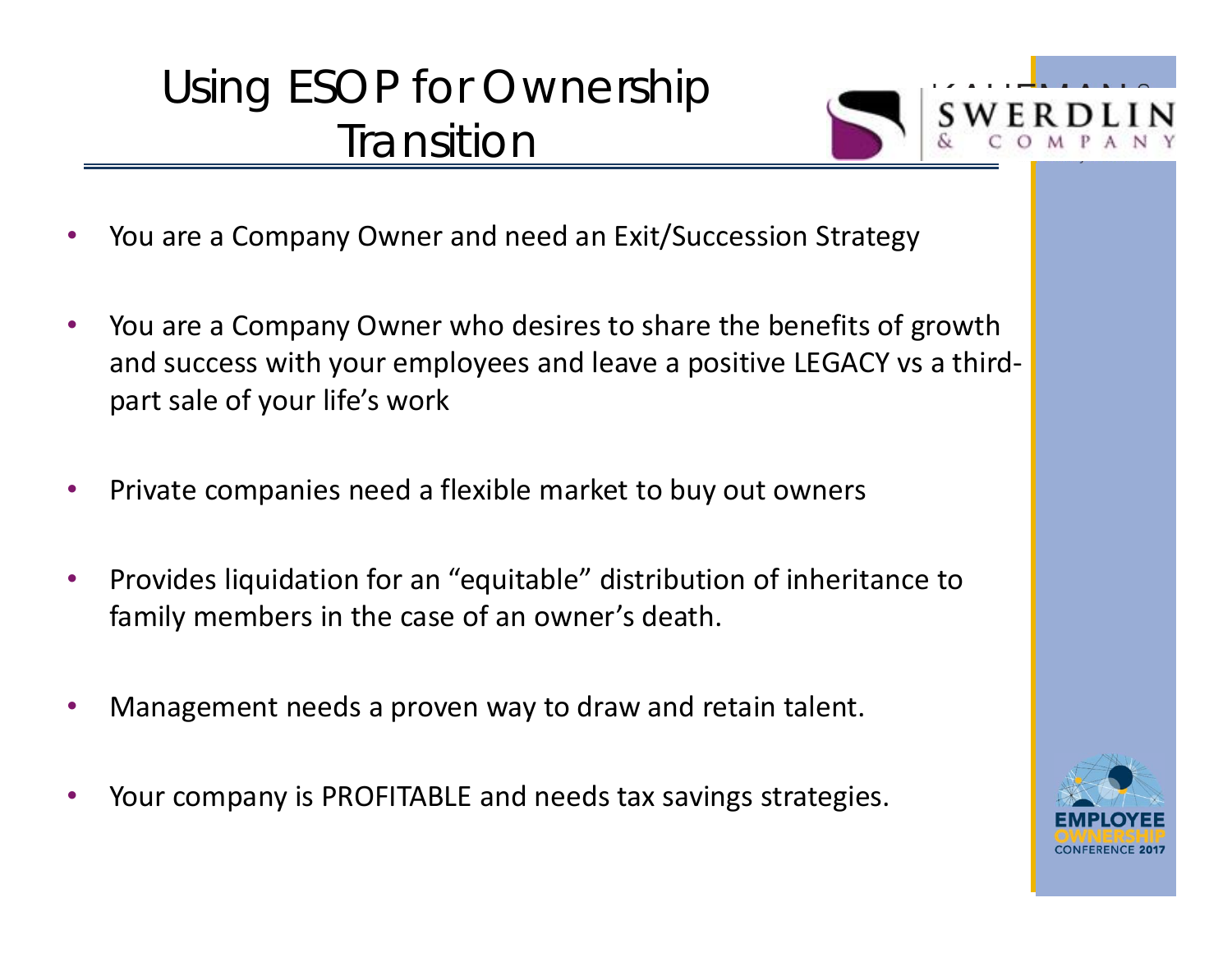### Why is ESOP good for American Business?



**\* Statistics show**: **Difference in Post‐ESOP to Pre‐ESOP Performance**

Annual sales growth  $+2.4%$ Annual employment growth +2.3% Annual growth in sales per employee +2.3% More likely to stay in business than non‐ESOP companies More likely to offer more benefits than non‐ESOP companies

(The relative growth numbers might seem small at first glance, but projected out over 10 years, an ESOP company with these differentials would be a third larger than its paired non‐ ESOP match. )

\*2000 Study by Douglas Kruse and Joseph Blasi of Rutgers University



**Job Retention vs Job Creation**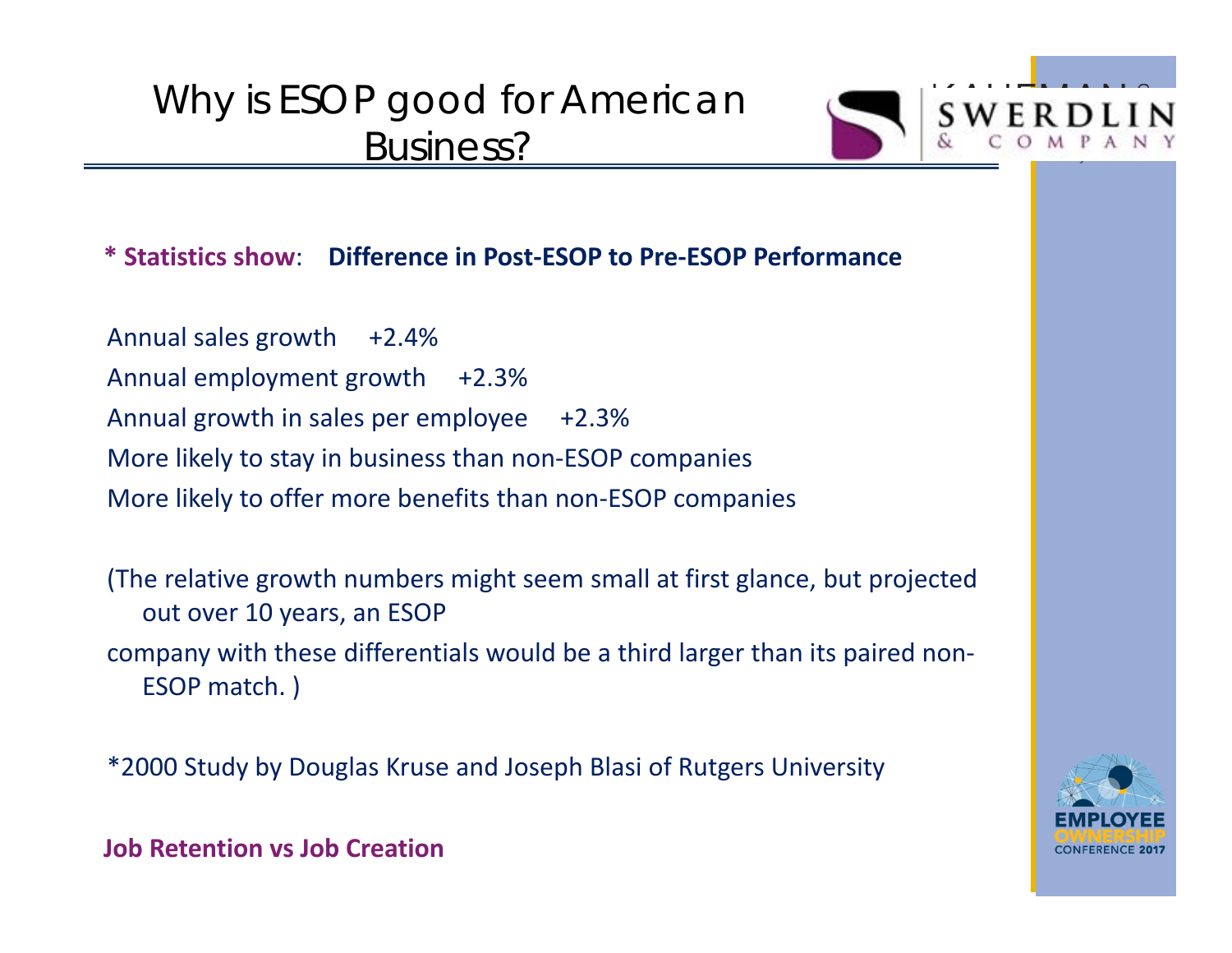

### Technical Considerations – Things to KNOW ABOUT

- $\checkmark$  Making a Transition
- $\times$  Appraisal
- $\checkmark$  Fiduciary Issues
- Leveraging / Sources of Capital
- $\checkmark$  Plan Design and Compliance Issues
- $\checkmark$  Developing an ESOP "Culture" maximizing the benefits for everyone.

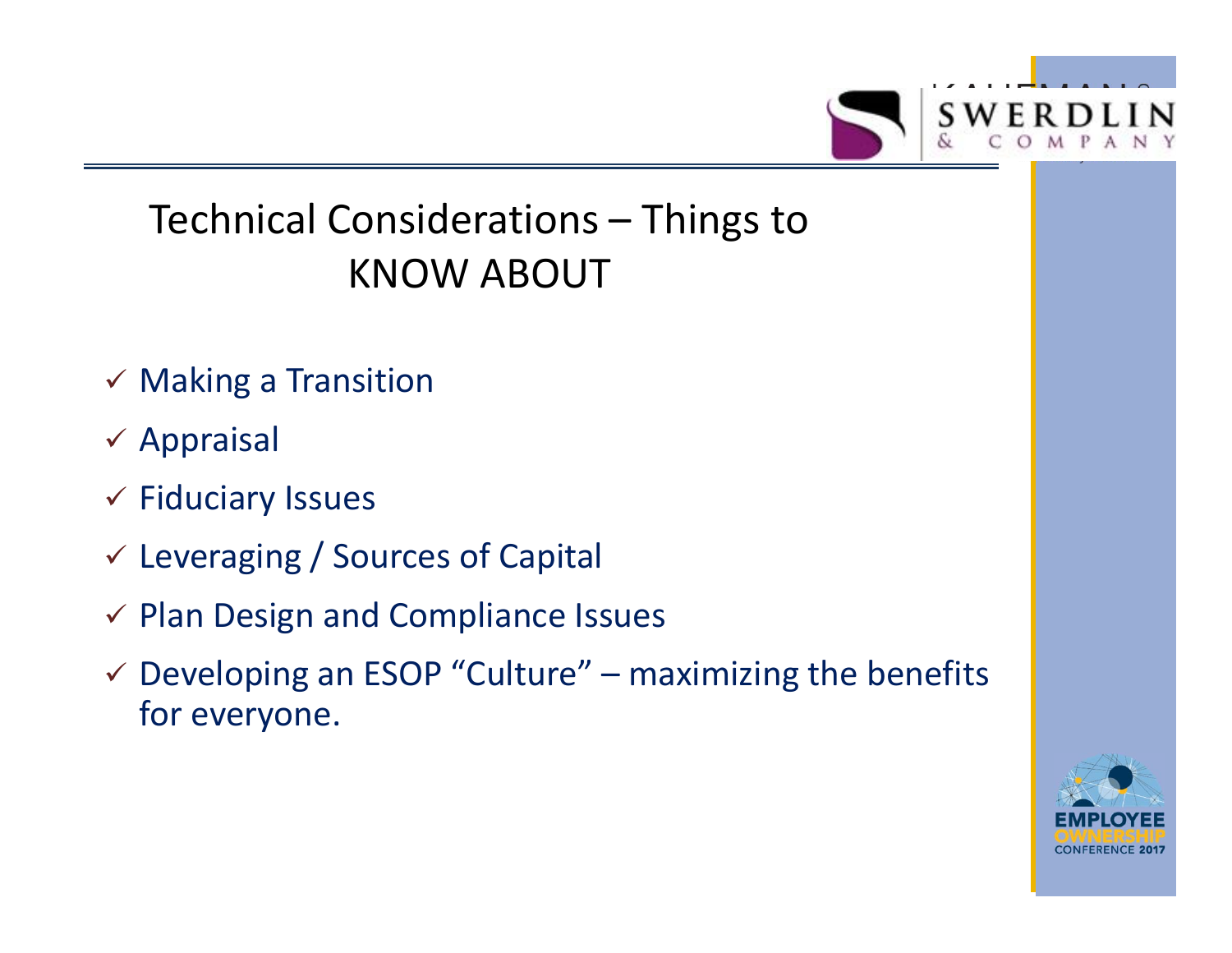### PROS



- • FLEXIBILITY: Designed completely around Shareholder Timeframe. The ability to borrow capital allows transition to be gradual or immediate.
- • Creates an on‐going internal market in private companies for multiple ownership transitions.
- • Rewards loyal employees with retirement incentives AND a stake in the growth of the company while preserving founder's legacy.
- • Tax Advantages – Personal and Corporate:
	- Deferred Capital Gains Tax to Seller under IRC 1042 in C‐Corporations.
	- Allows buyout with fully tax deductible dollars
	- •Increased Tax Deductions for C‐corporations under IRC 404 if leveraged
	- •Deductible dividends paid on company stock in C‐Corporations.
	- •100% Tax shield on ESOP ownership percentage in S‐Corporation
- •Company owner may still maintain control of the company.
- •Often less expensive than 3rd party sales

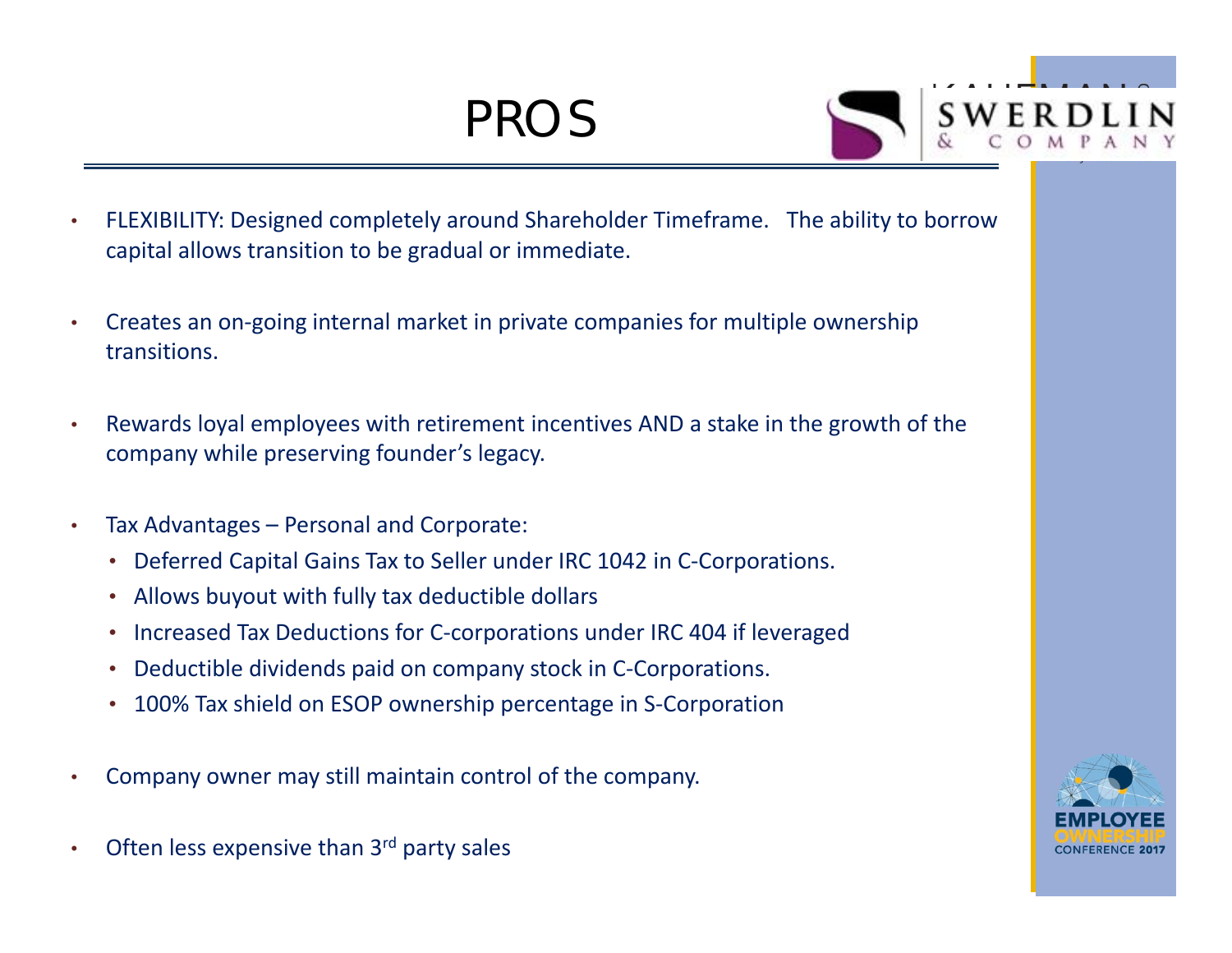CONS



- •Costs to small companies
- •S‐Corporation Anti‐Abuse Rules ‐IRC 409(p)
- •Availability of Financing
- •Effect of Debt on Company Financial Statements
- • Valuation – Fiduciary responsibility of Trustee to see fair market value of the company stock.
- •Liquidity and Repurchase Obligation
- • May not address critical objectives for transitioning in generational or management ownership.Å

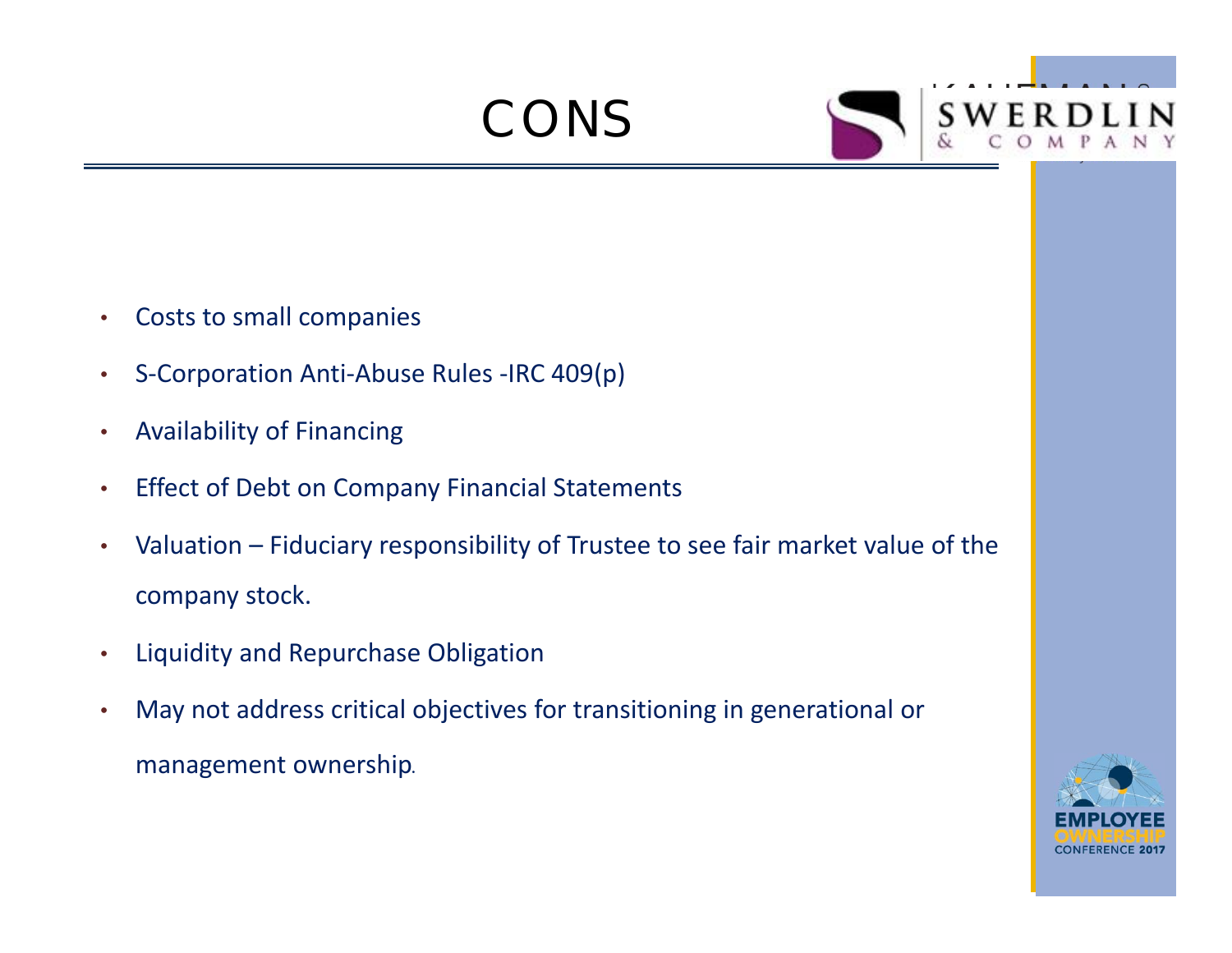## Managing Succession Planning **Objectives**



- ESOPs transfer ownership to the employees
- • But what if ownership is to be transferred to the next generation?
	- The next generation of the owner's family
	- The next generation of partners, principals, or key employees
- $\bullet$ A qualified retirement plan can be used to turn payments to selling owners into payments to retiring employees

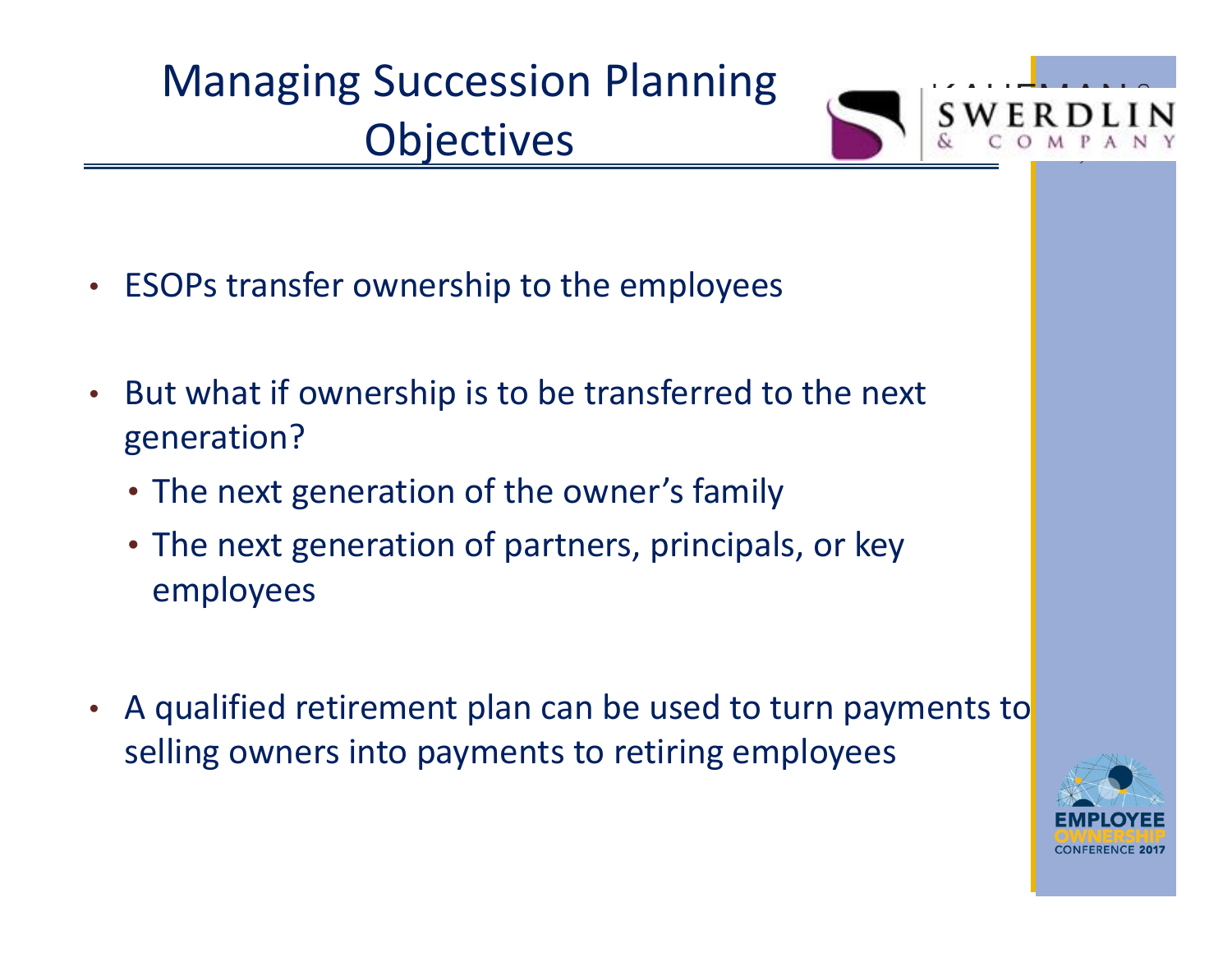

- **1. Company issues new stock to ESOP (dilution considerations)**
- **2. Company gets tax deductible contributions for FMV of the stock**

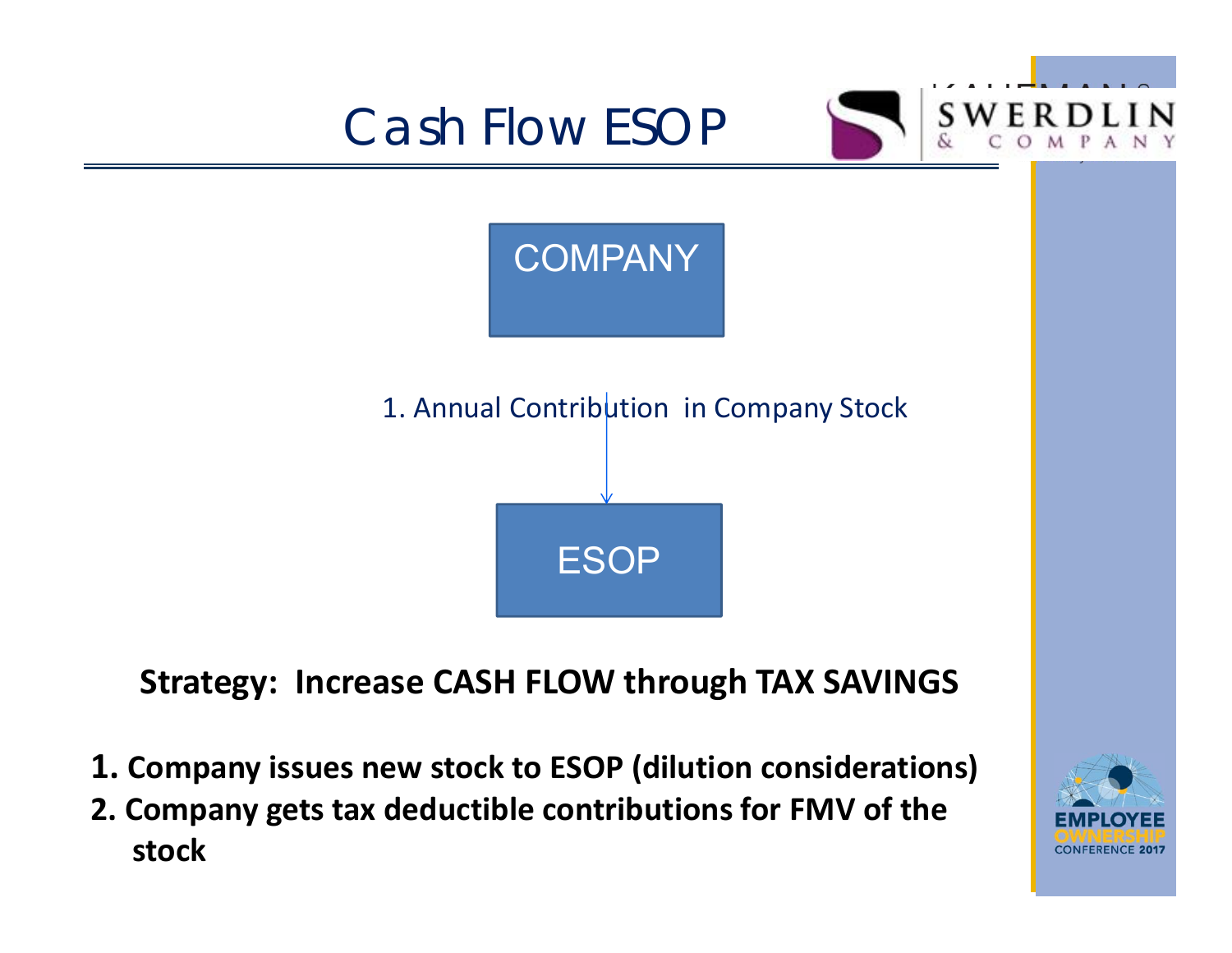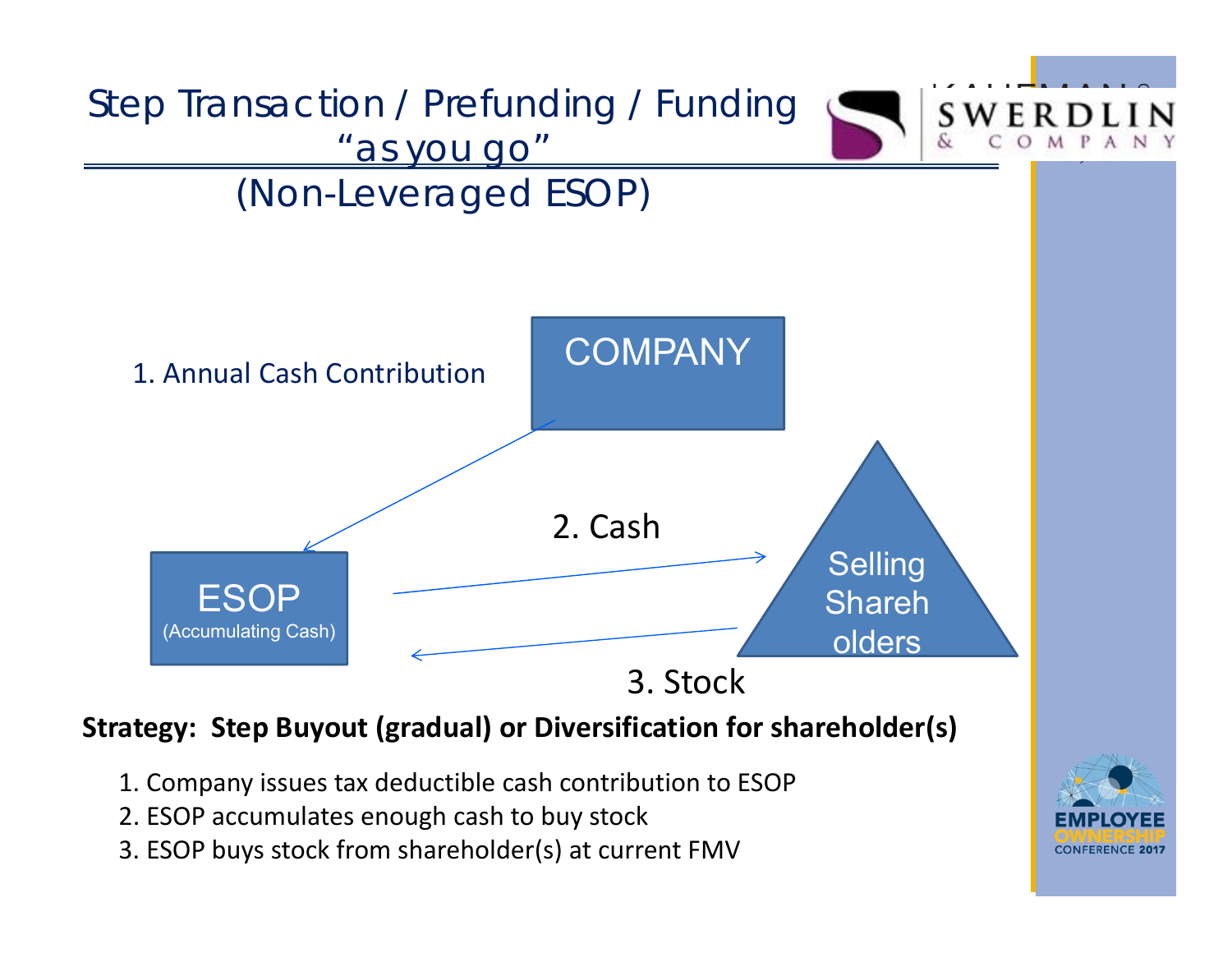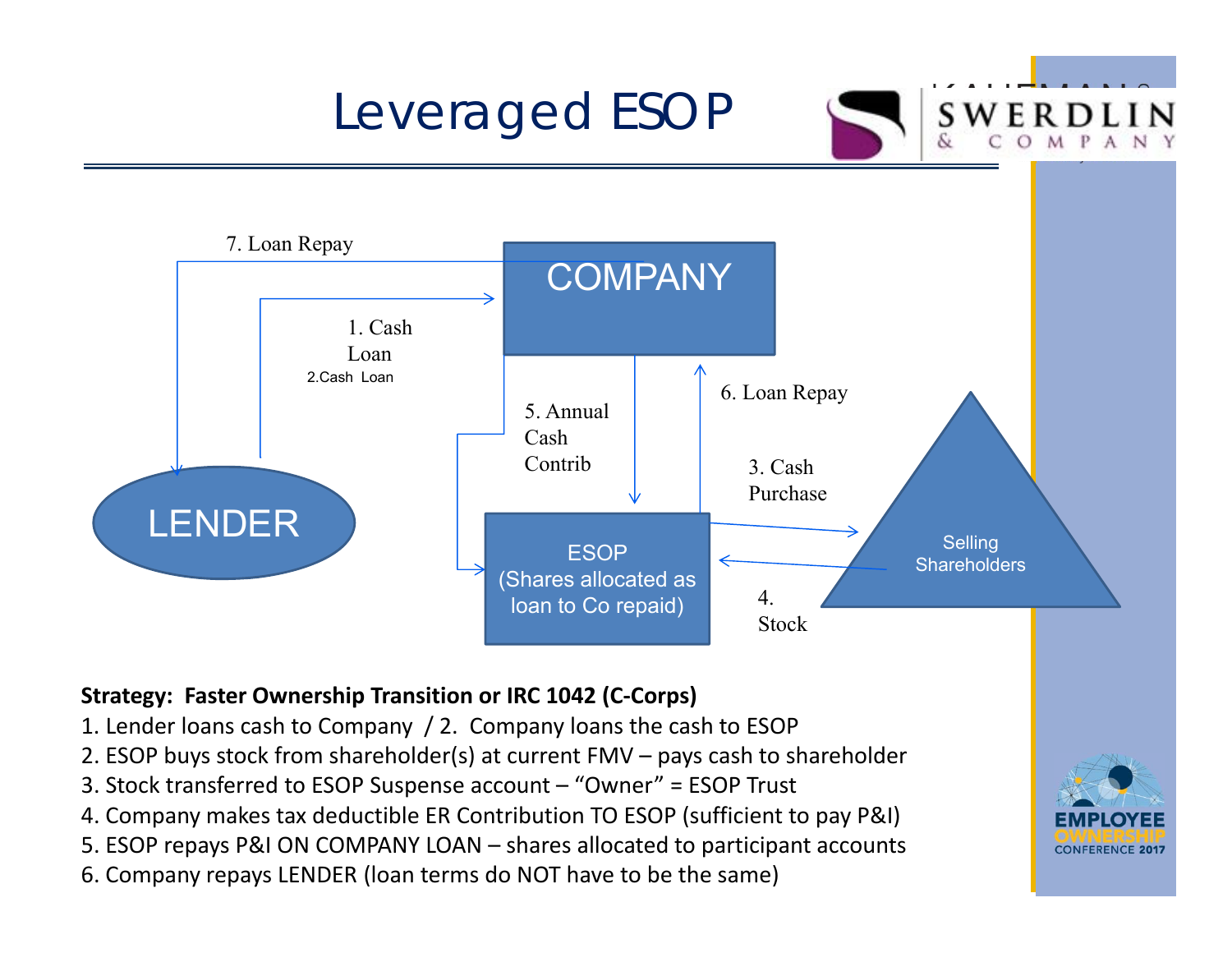Starting the ESOP Process:



### Team Members

- Company Plan Sponsor
- Financial Advisor/Planner
- Company Accountant
- **ERISA attorney**
- **Plan Trustee**
- Valuation Firm
- Plan Auditor
- Plan recordkeeper (TPA)



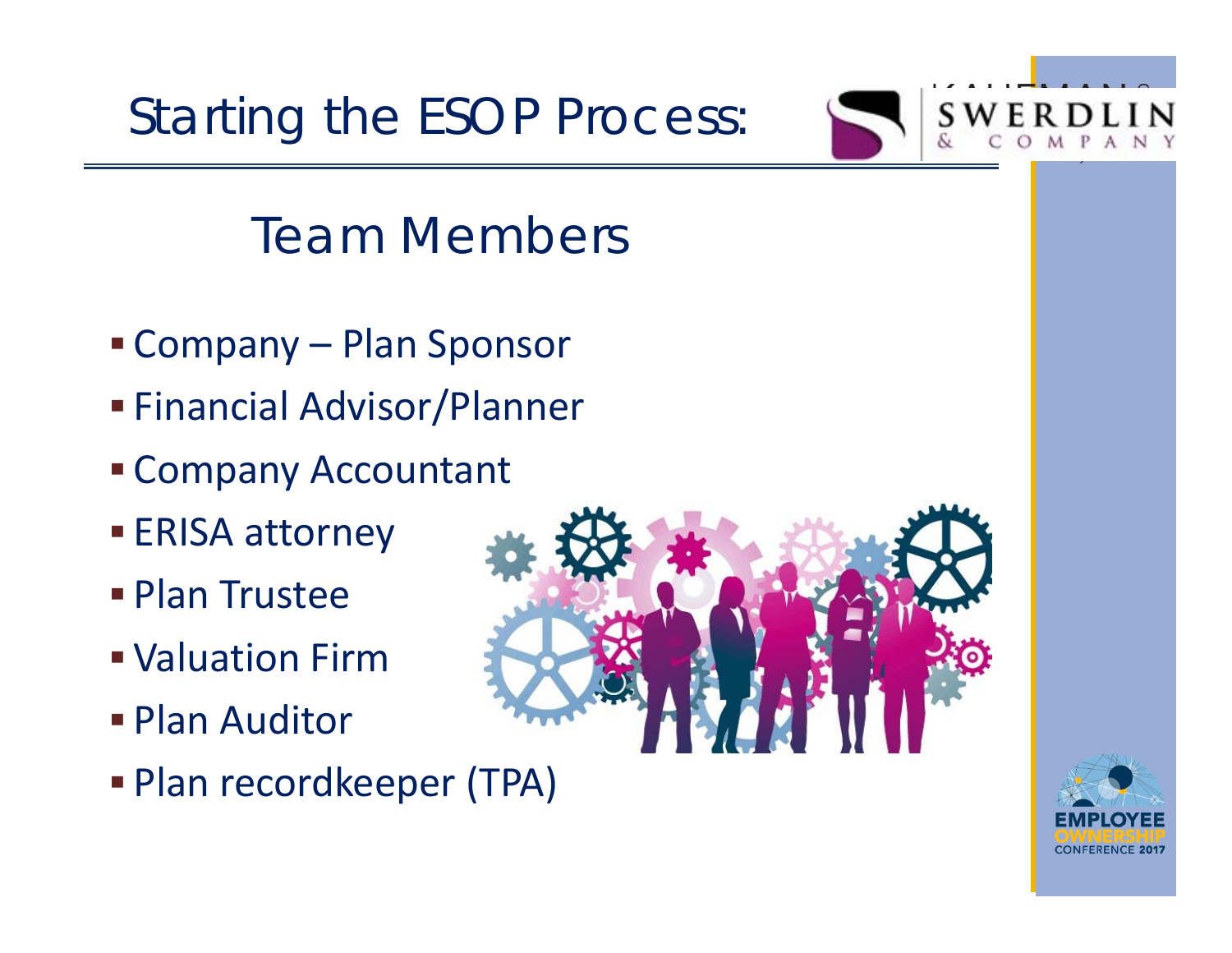### Recognizing ESOP **Opportunities**



- 1. ESOP can only be used in C & S‐Corporations. S‐Corp must have enough employees to pass IRC 409(p) Test.
- 2. Profitable companies that might need tax saving strategies.
- 3. Private companies that need a flexible market to buy out owners.
- 4. Business Owners who need an Exit Strategy or a Flexible transitioning of ownership among family members or employees.
- 5. Company needs a Management Succession Plan use ESOP as a funding vehicle to transition ownership.
- 6. Owner desires to share benefits of growth & success with employees and leave a legacy.

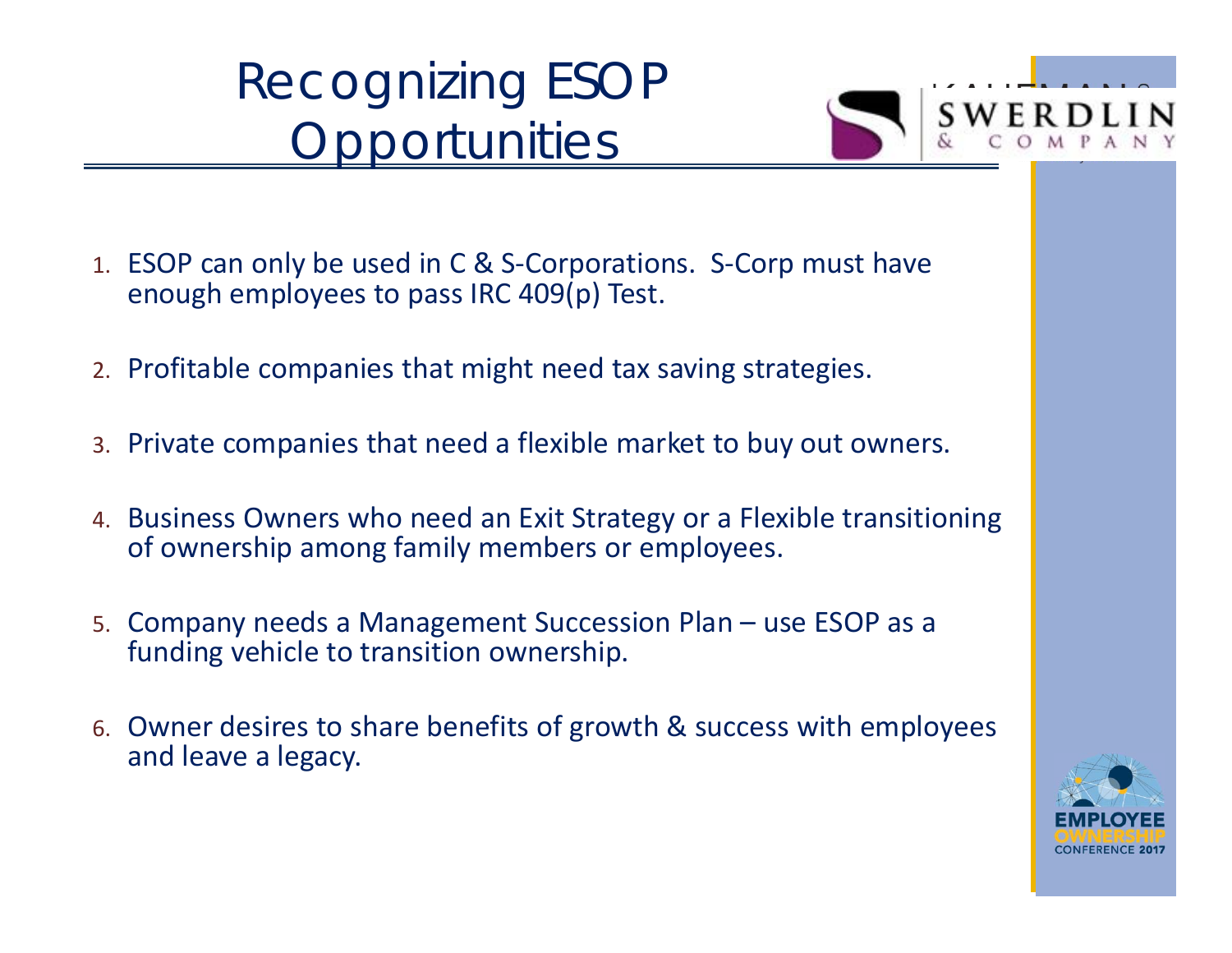

# **The Role of the ESOP in the Business Succession Planning Process**

#### **BRYAN GOLDENMANAGING DIRECTOR**

Private Capital Corporation 7 Mount Lassen DriveSan Rafael, CA 94903 (831) 659-5017 bgolden@privatecapitalcorp.com

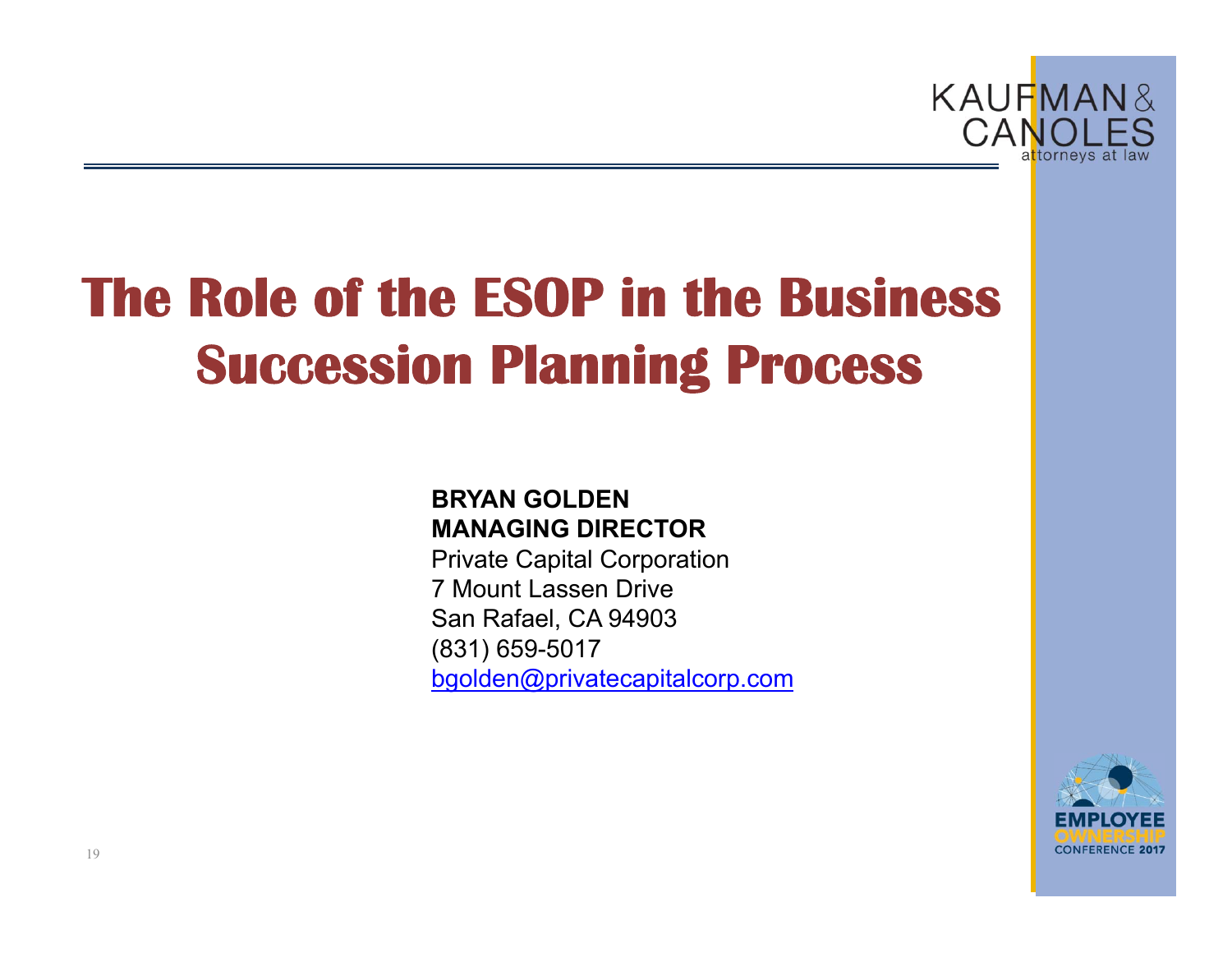



*"If you don't know where you're going, you'll probably end up somewhere else!"* **- Laurence J. Peter**

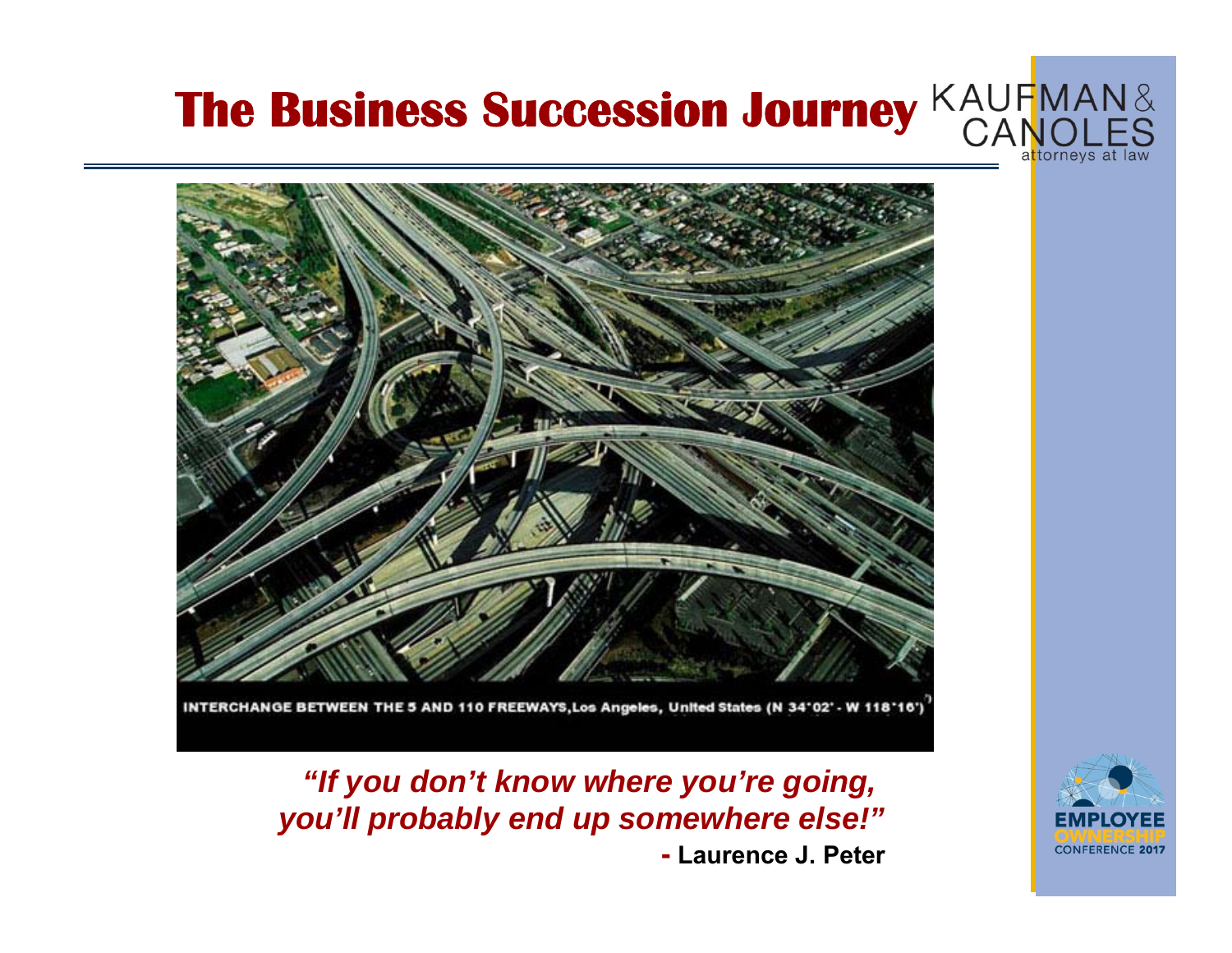#### **You've Built A Successful Business..**  $_{\text{KAUF}$ **MAN&**  $CAP$ **Now What?** a<mark>t</mark>torneys at law

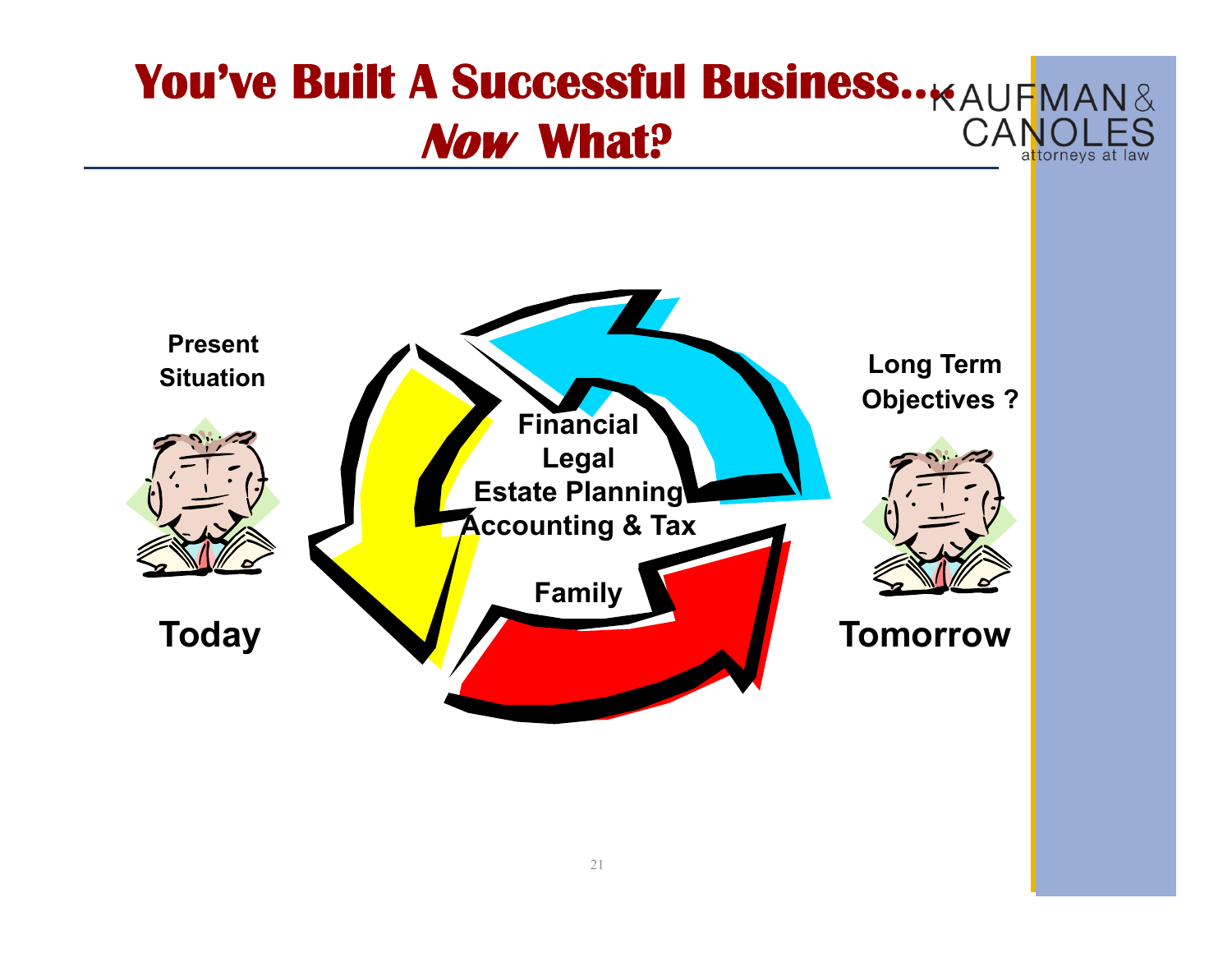### **Long Term Strategic Plan**





**Ownership and Management Succession**



**Create path to Personal Liquidity**



**Retirement and/or Freedom of Action**

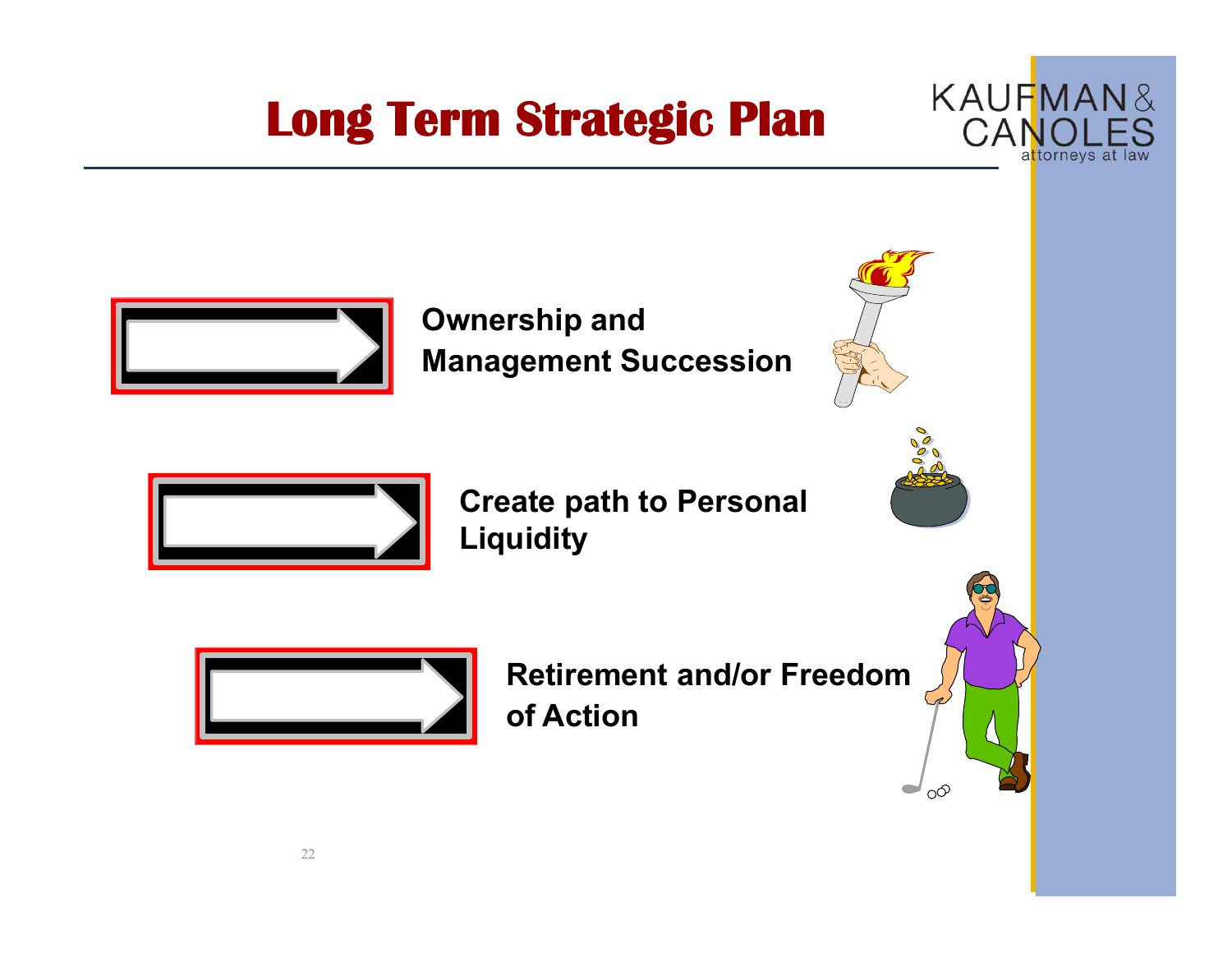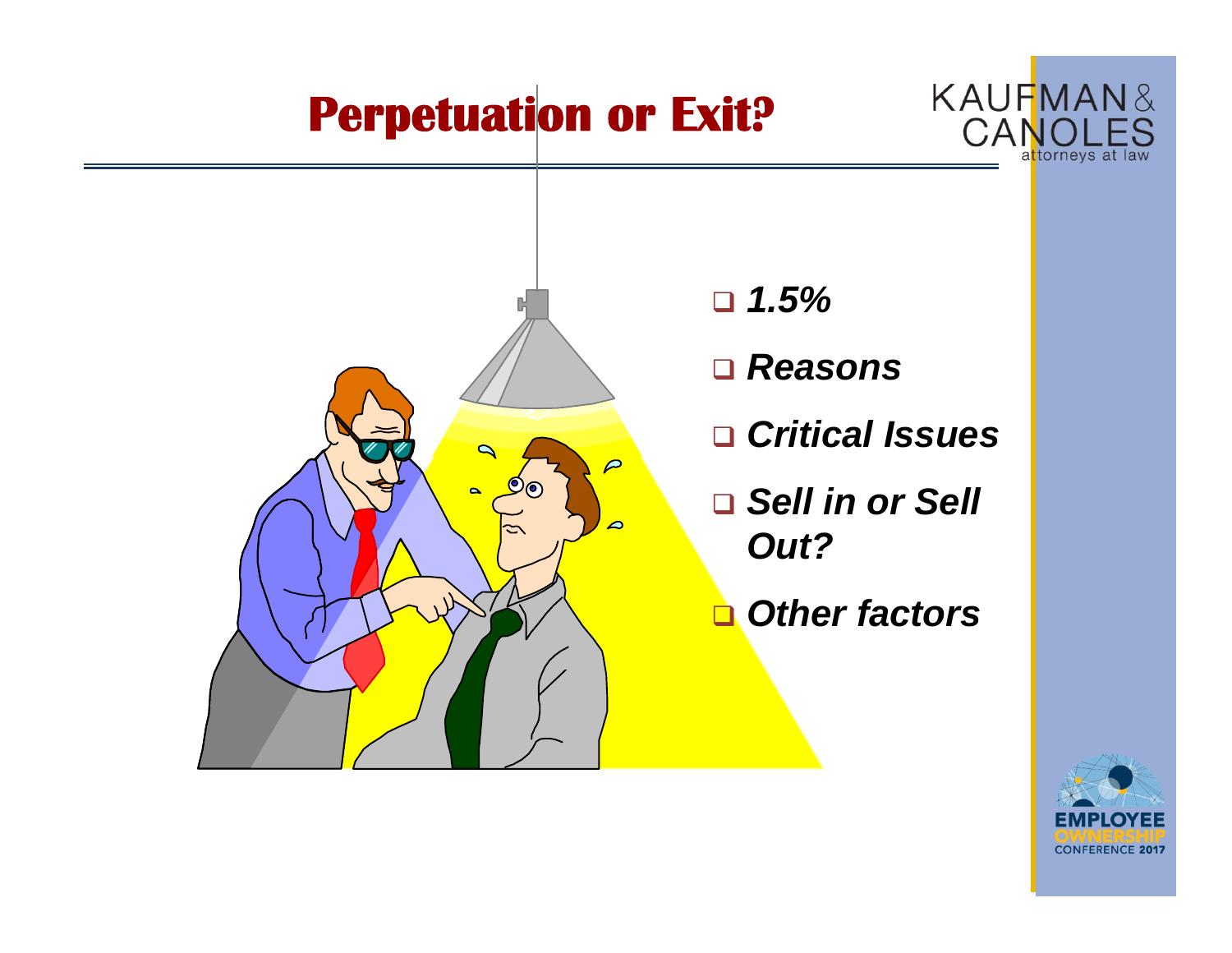# **The Statistics**



Long Term Survival Rates for *Winners*!

- $\Box$  Family Businesses
	- **- 30% survive to 2nd generation**
	- **- 13% to 3rd**
- ALL Private Businesses
	- **- 1.5% survive to 3rd generation!**



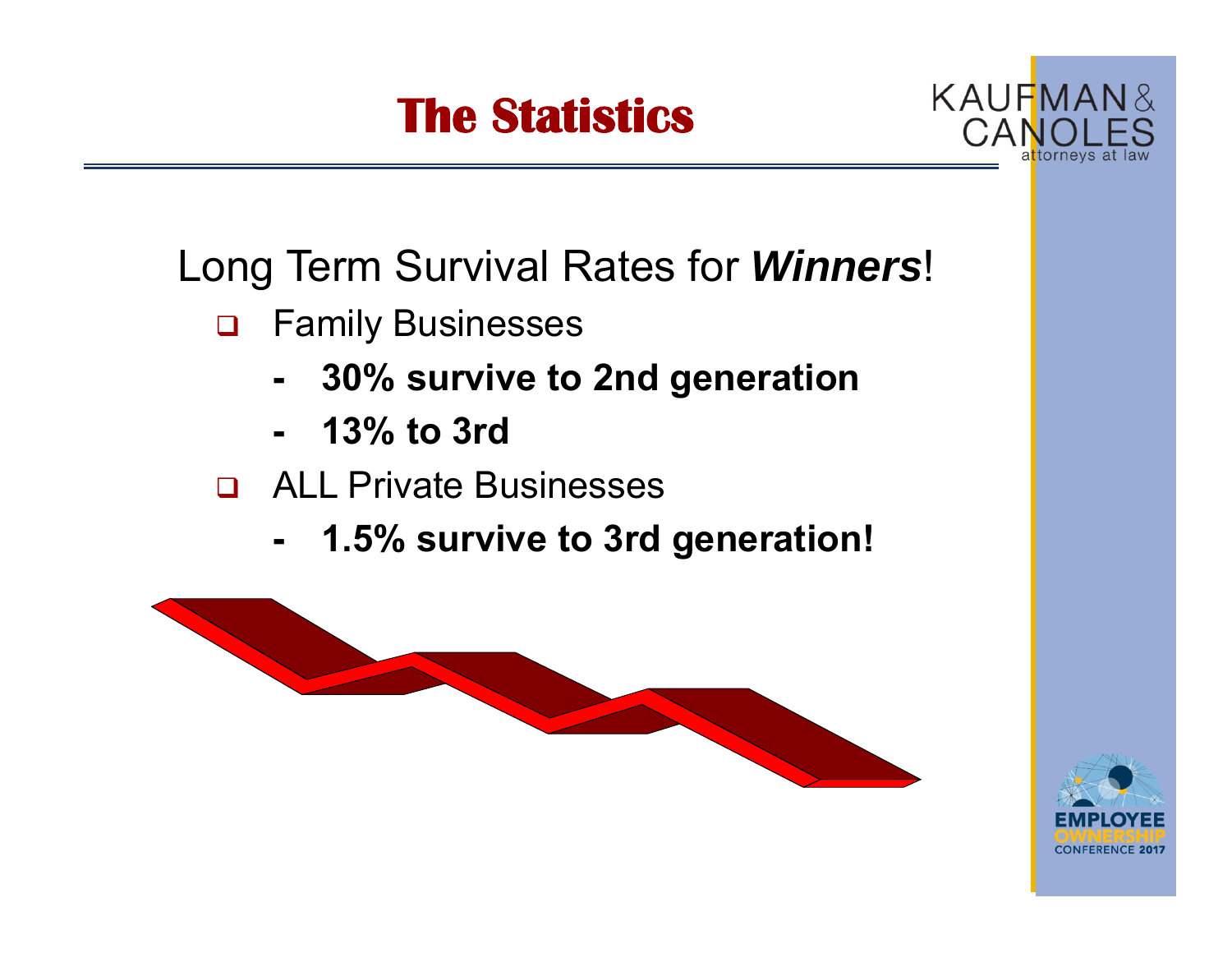# **Business Succession Consideration**

- $\Box$ Founder's desire to continue involvement
- Ш Next generation of management
	- •Management experience & talent
	- •• Family ties
	- •• Personal loyalties
- $\Box$ Founder/Company ties to community
- $\Box$ Owner's legacy
- $\Box$ Long term financial incentives

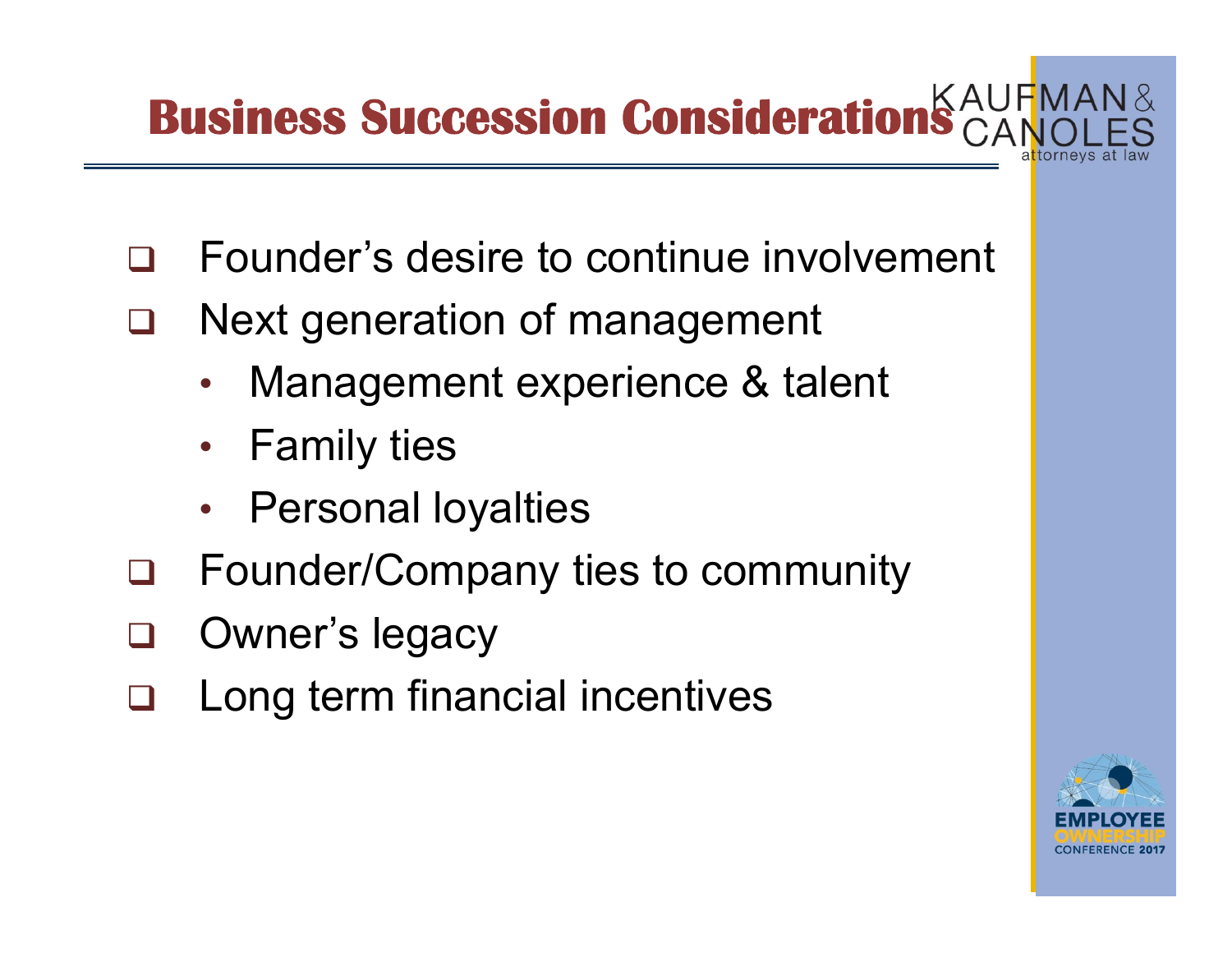**Succession Planning Consideration** 

- $\Box$  Succession –Transfer of Both:
	- •**Ownership**
	- •Management

to the next generation

- ப Planning considerations:
	- • Transfer of founder stock (ESOP, charities, heirs, etc.) in a tax advantaged way
	- $\bullet$  Providing for family members and heirs in a tax advantaged manner
	- •Preservation of wealth
- $\Box$ Don't forget about your legacy!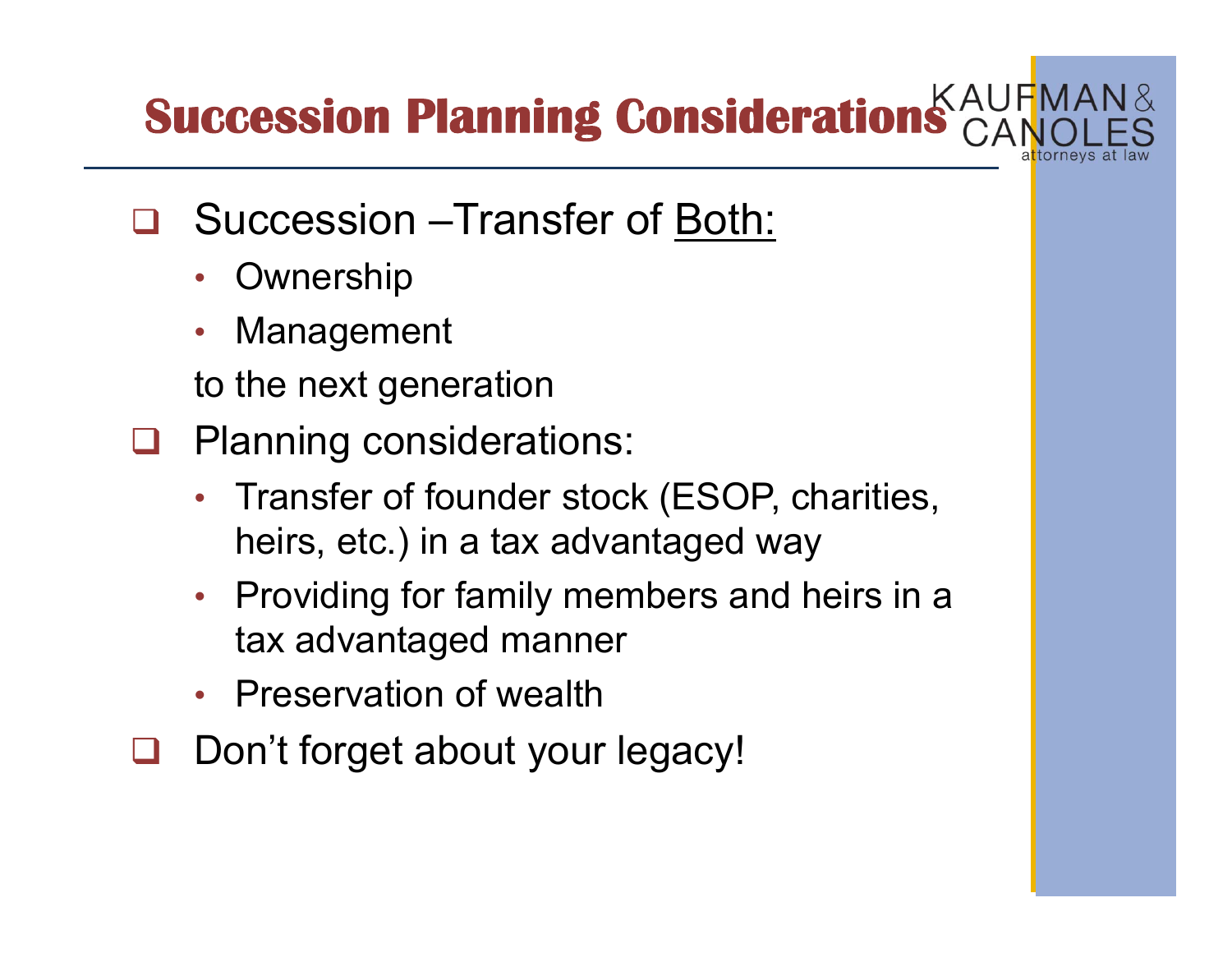### **Creative Succession Strategies**



#### **Diversify Activities and Investments & Strengthen The Business**

# *If you could:*

- •• Sell a Minority Interest
- Secure Tax favored **Liquidity**
- Reduce Business Involvement by 20%+
- $\boldsymbol{\cdot} \;$  Do this in  $\leq 6$  months
- No Adverse Effects on the Business



# *and have:*

- •**NO** New tax Liability
- • **NO** Minority Stockholder Issues
- **NO** Control issues

# *Would you be interested?*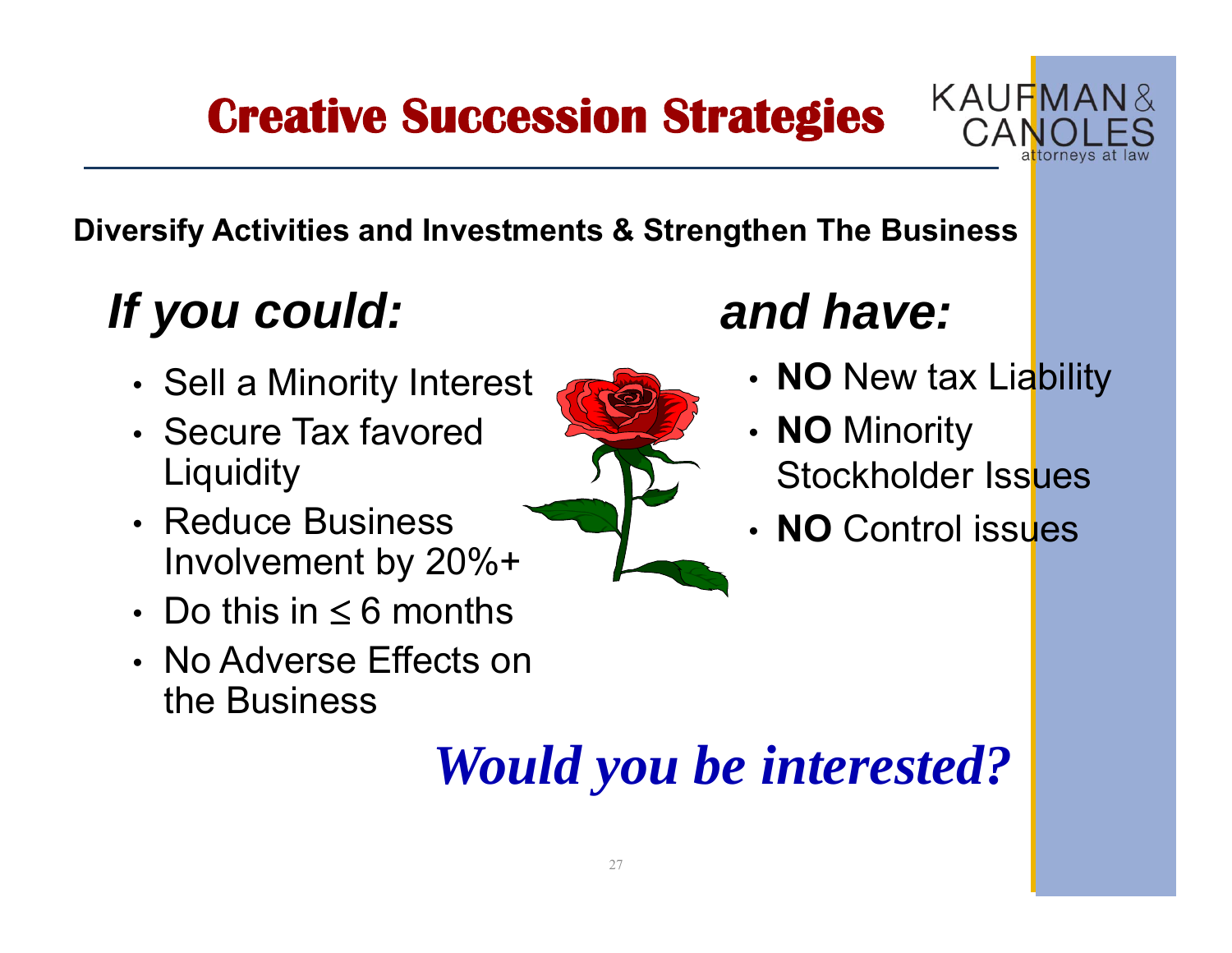# **Why An ESOP ?**



 $\Box$ A possible answer to the question:

#### **"What are my alternatives for business perpetuation and creating liquidity?"**

- Sale to Third Party
- •Merger
- Sale to Management
- Corporate Stock Redemption
- Initial Public Offering
- Gift or Other Transfer to Heirs
- Wind-Up Business and Liquidate
- Leveraged Recapitalization
- **Sale to Employee Stock Ownership Trust (potentially tax deferred ("tax-free") dollars)**

#### **Creates liquidity, in part or whole, enabling business owner(s) to diversify their portfolios**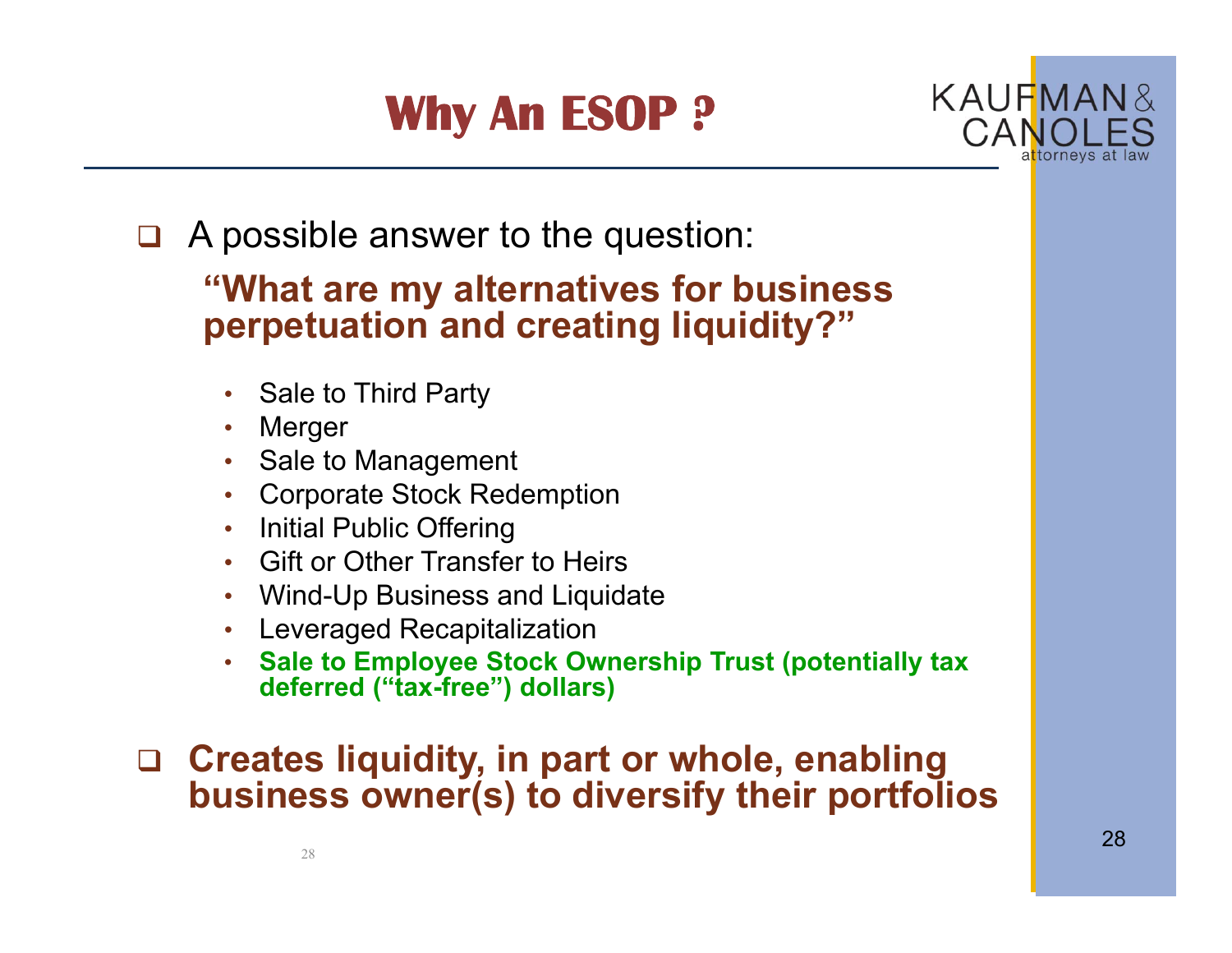## **ESOP Candidates**



- $\Box$ Closely held U.S. based company
- □ "C" or "S"- corporation
- $\Box$ Owner desire to perpetuate company
- $\Box$ Willingness to share ownership
- $\Box$ Capable successor management
- $\Box$ Sufficient payroll
- $\Box$ Track record of profitability
- $\Box$ Debt capacity
- $\Box$ Desire to inculcate ownership culture

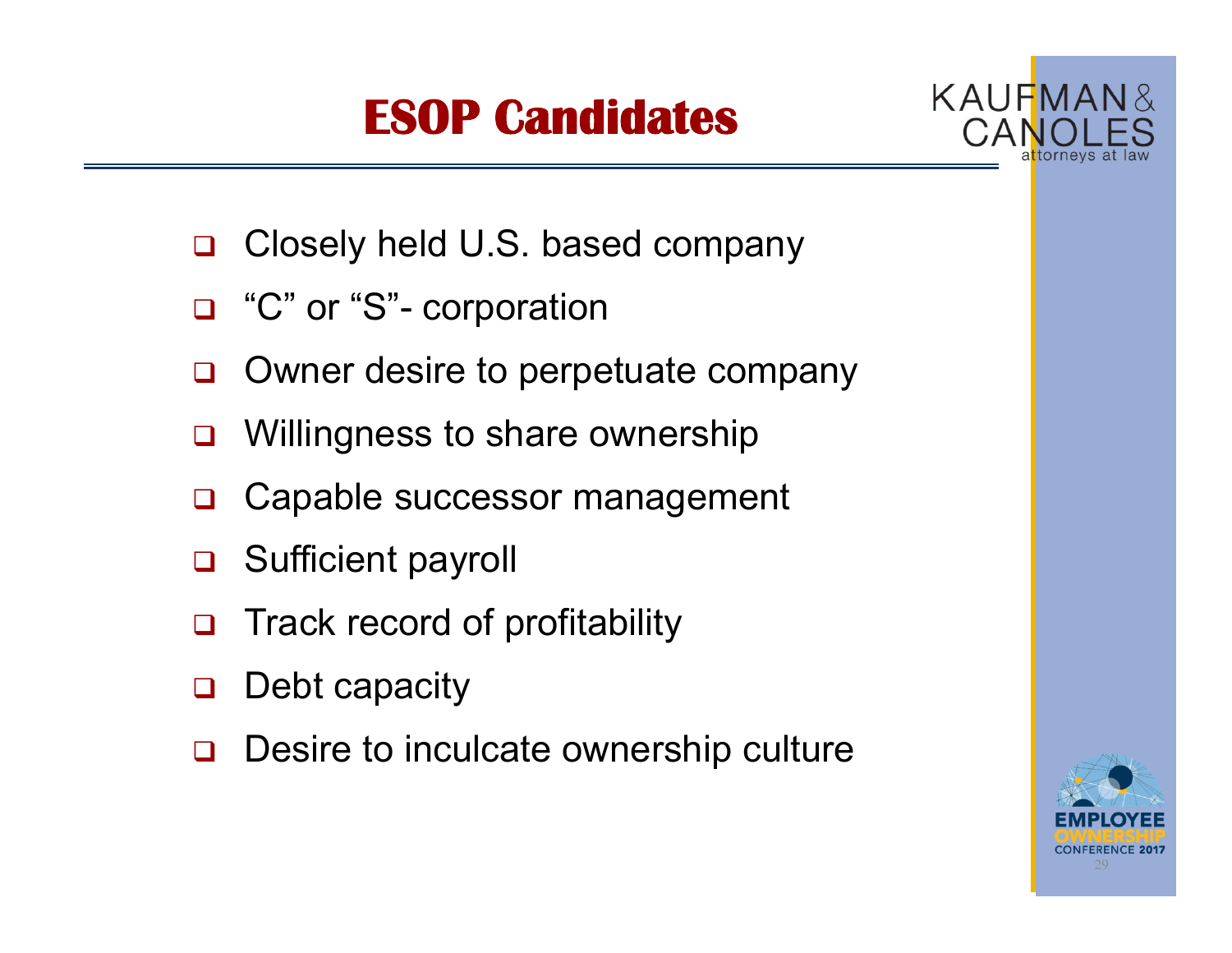# **Summary of ESOP Uses**



- □ Very flexible financial and equity instrument
- Uses corporate tax deductible (or tax-free) dollars for individual and corporate objectives:
	- П **Shareholder liquidity**
	- Г Perpetuation/continuing independence
	- П Capital generation
	- $\blacksquare$ **Acquisitions**
	- $\blacksquare$ Philanthropy

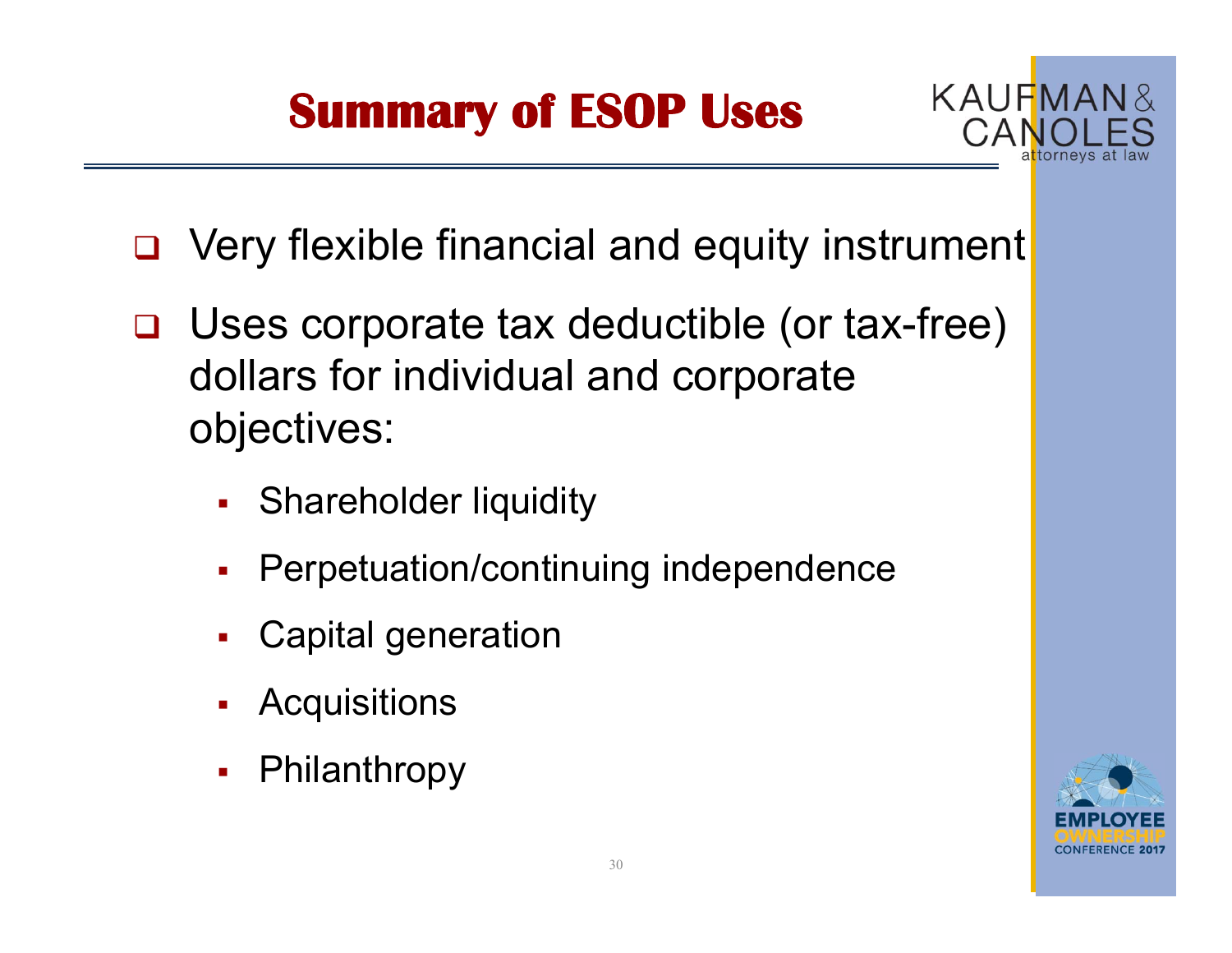**Advantages for the Company**

- **□** Substantial tax savings (40% to 100%)
- $\Box$ Corporate perpetuation
- $\Box$ Cash flow increased
- □ Pre-tax dollars repay debt
- □ "S" Corp stock owned by ESOP not subject to federal tax (most states mirror)
- $\Box$ Tax-deductible "C" Corp dividends
- **Q** Justifies accumulated retained earnings
- □ Avoids disruption attendant to a sale



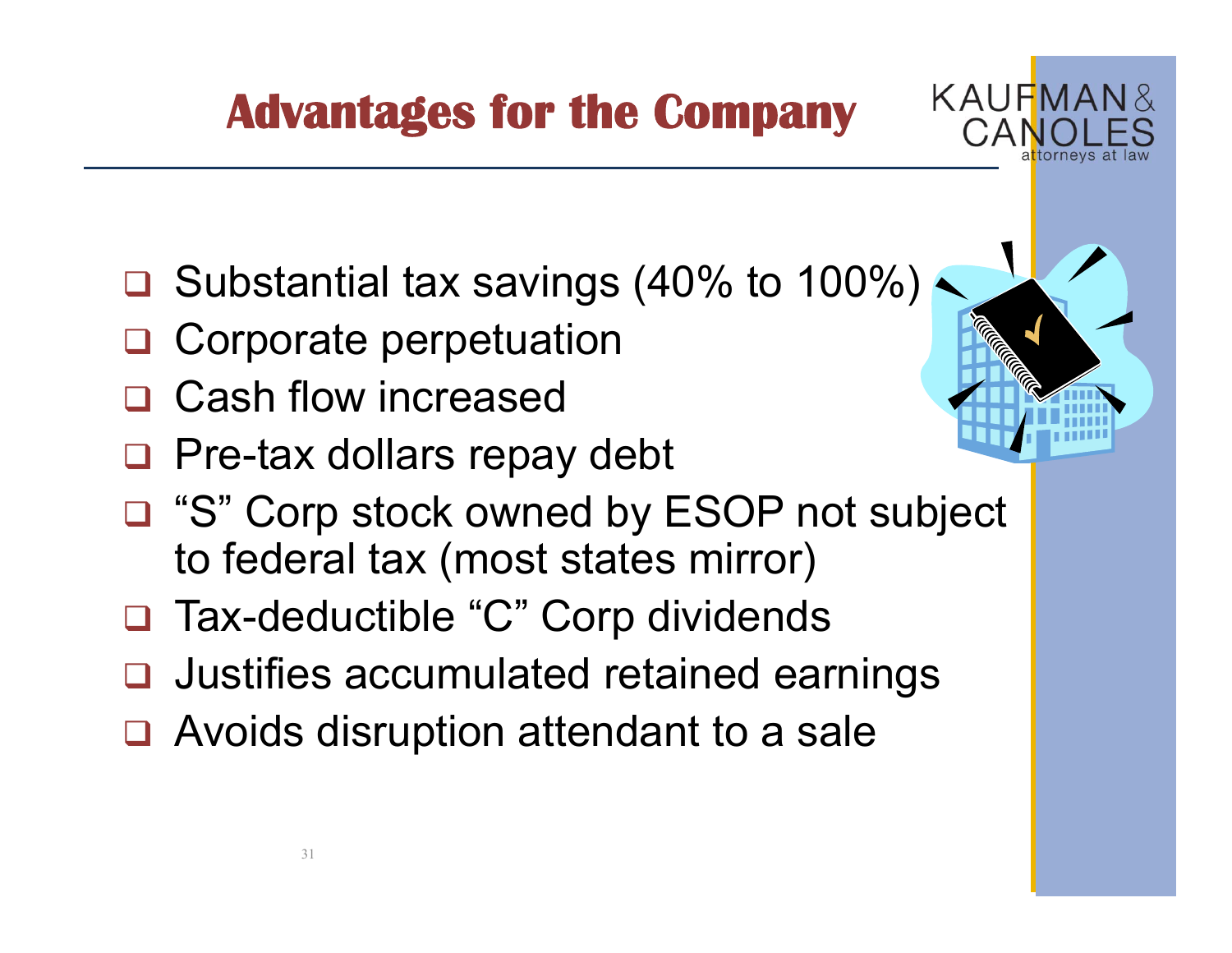### **Advantages for Stockholders**



- **□ Creates liquidity at fair** market value (determined by independent appraiser)
- □ Maintain control (if desired)
- □ "Tax-Free" rollover available to sellers in "C" Corp (IRC § 1042)
- □ Preserves

Founder/Company legacy



- **Q** Establishes value, provides liquidity for estate planning
- $\Box$  Selling shareholders excluded from ESOP can be "made whole" by corporation (deferred compensation)
- $\Box$ Other equity incentives still available (stock option, bonus, purchase, phantom stock, etc.)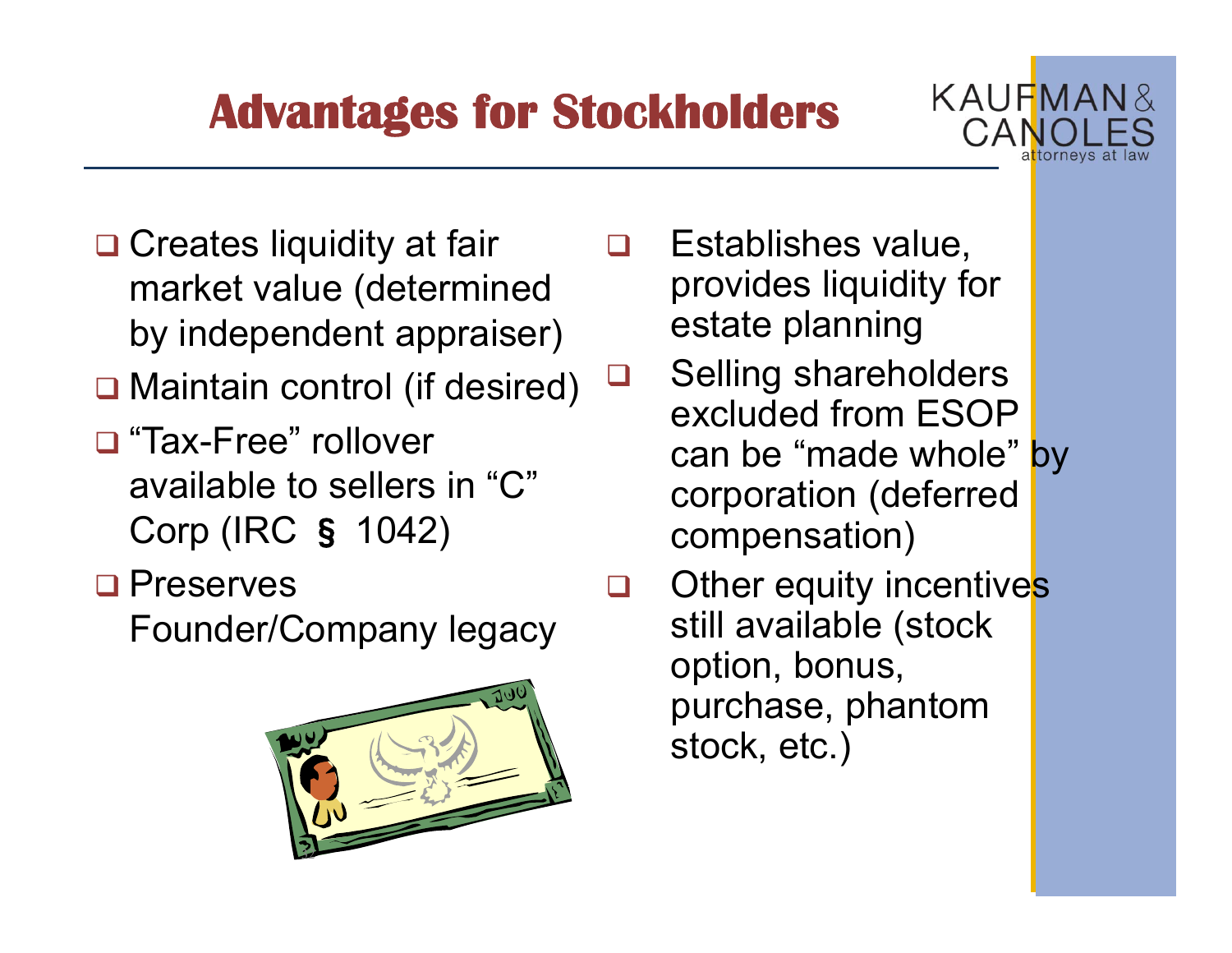# **Advantages for Employees**



- $\Box$  Employees share directly in equity growth of company
- $\Box$  ESOP employer contributions tend to be larger than profit sharing contributions
- $\Box$  Proven motivator and builds unity and team spirit
- $\Box$  Helps retain key employees (30 years of studies)
- $\Box$  Accounts accumulate tax-free and are taxfavored at distribution
- Ц Employees may realize dividend income
- $\Box$  Buy/sell agreements ensure future employee ownership through the ESOP

33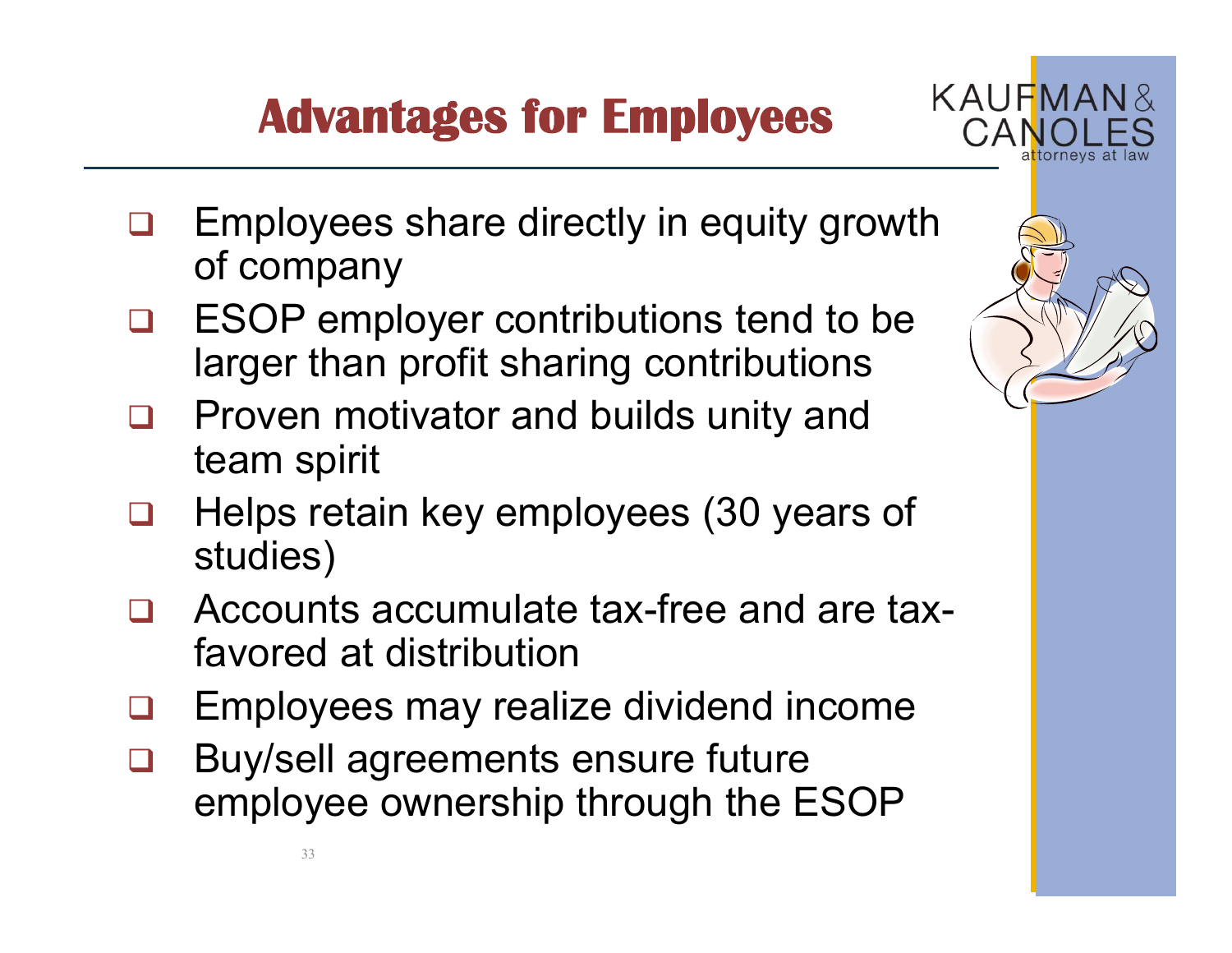## **ESOP Tax Benefits**



- □ "C" Corp Sellers may defer/avoid capital gains tax (IRC § 1042)
- ESOP debt payments (including interest) deductible
- □ Deduction for dividends paid to ESOP
- ESOP's share of "S" Corp. earnings not subject to Federal tax

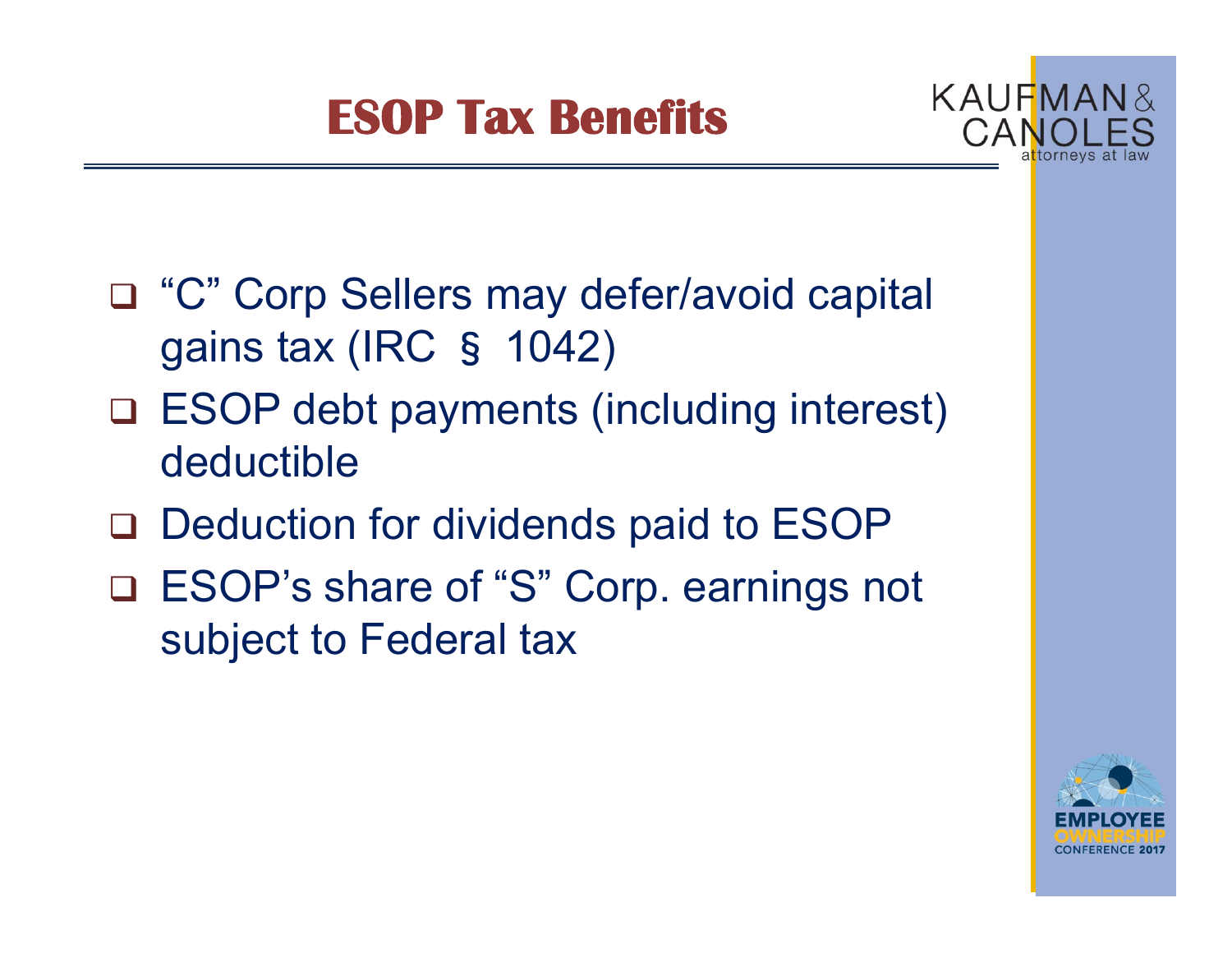**ESOP Financial Benefits - Seller**



#### **IRC §1042 Rollover Benefit Comparison**

|                                                         | <b>Non-ESOP</b>           | <b>ESOP</b>           |
|---------------------------------------------------------|---------------------------|-----------------------|
| <b>Gain on Sale</b><br>Tax (Combined Fed & State - 25%) | \$10,000,000<br>2,500,000 | \$10,000,000<br>$-0-$ |
| <b>Net Proceeds</b>                                     | \$7,500,000               | \$10,000,000          |

#### **Reinvestment Benefit**

| <b>Seller Reinvestment Benefit</b>                | \$4,464,906  |
|---------------------------------------------------|--------------|
| <b>Total Future Value of Reinvestment Benefit</b> | \$ 6,964,906 |
| Life Expectancy - Years                           | 21           |
| <b>After-Tax Reinvestment Return</b>              | 5%           |
| <b>Additional After-Tax Proceeds</b>              | \$2,500,000  |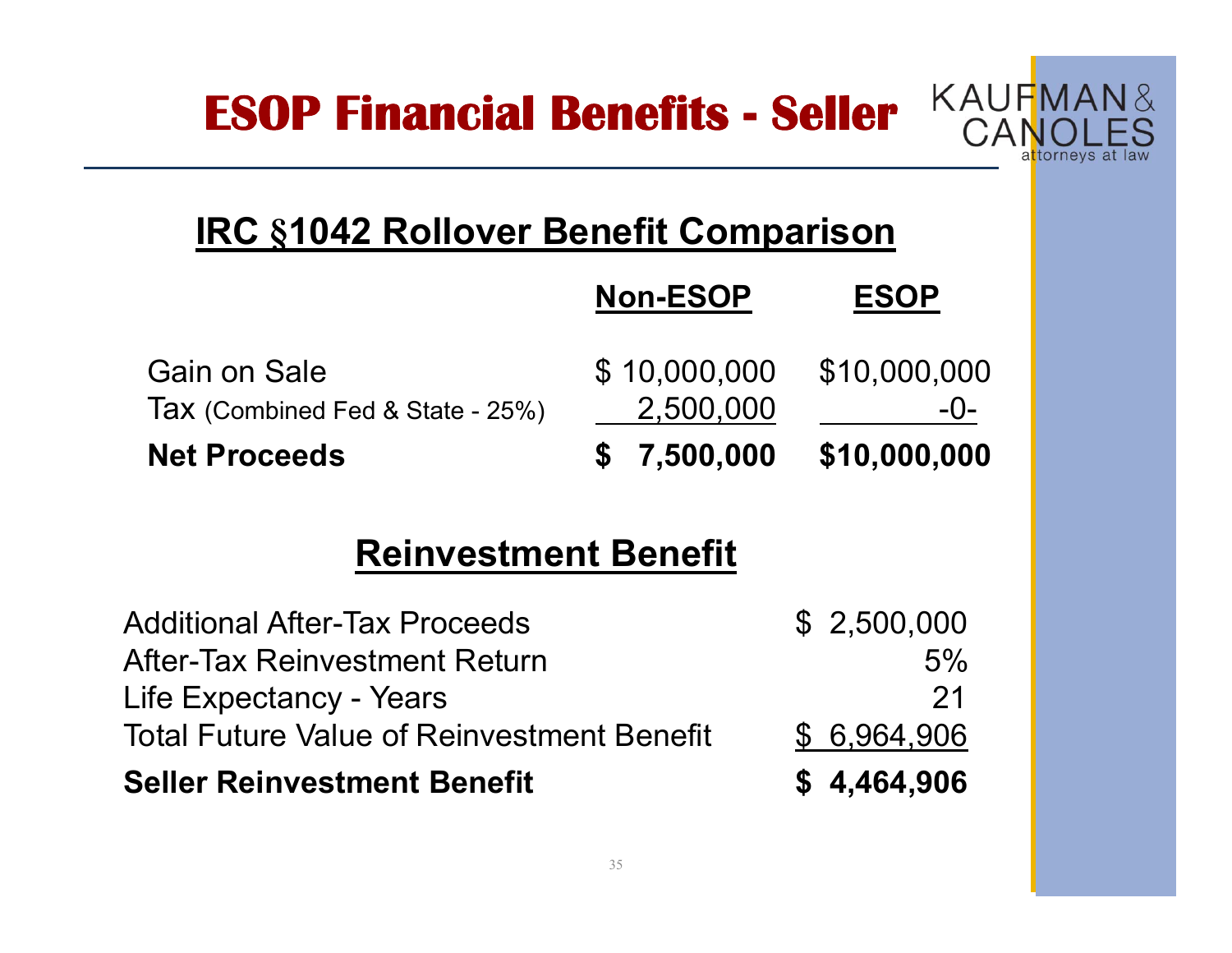

#### **Deductible Principal & Interest Payments - Company**

|                                                             | <b>Non-ESOP</b>           | <b>ESOP</b> |
|-------------------------------------------------------------|---------------------------|-------------|
| <b>Pretax Earnings Required to</b><br>Service \$10M of Debt | \$16,666,667 \$10,000,000 |             |
| Tax (Combined Fed & State - 40%)                            | 6,666,667                 |             |

**After-Tax Earnings Available To Service Debt \$ 10, 000,000 \$ 10,000,000**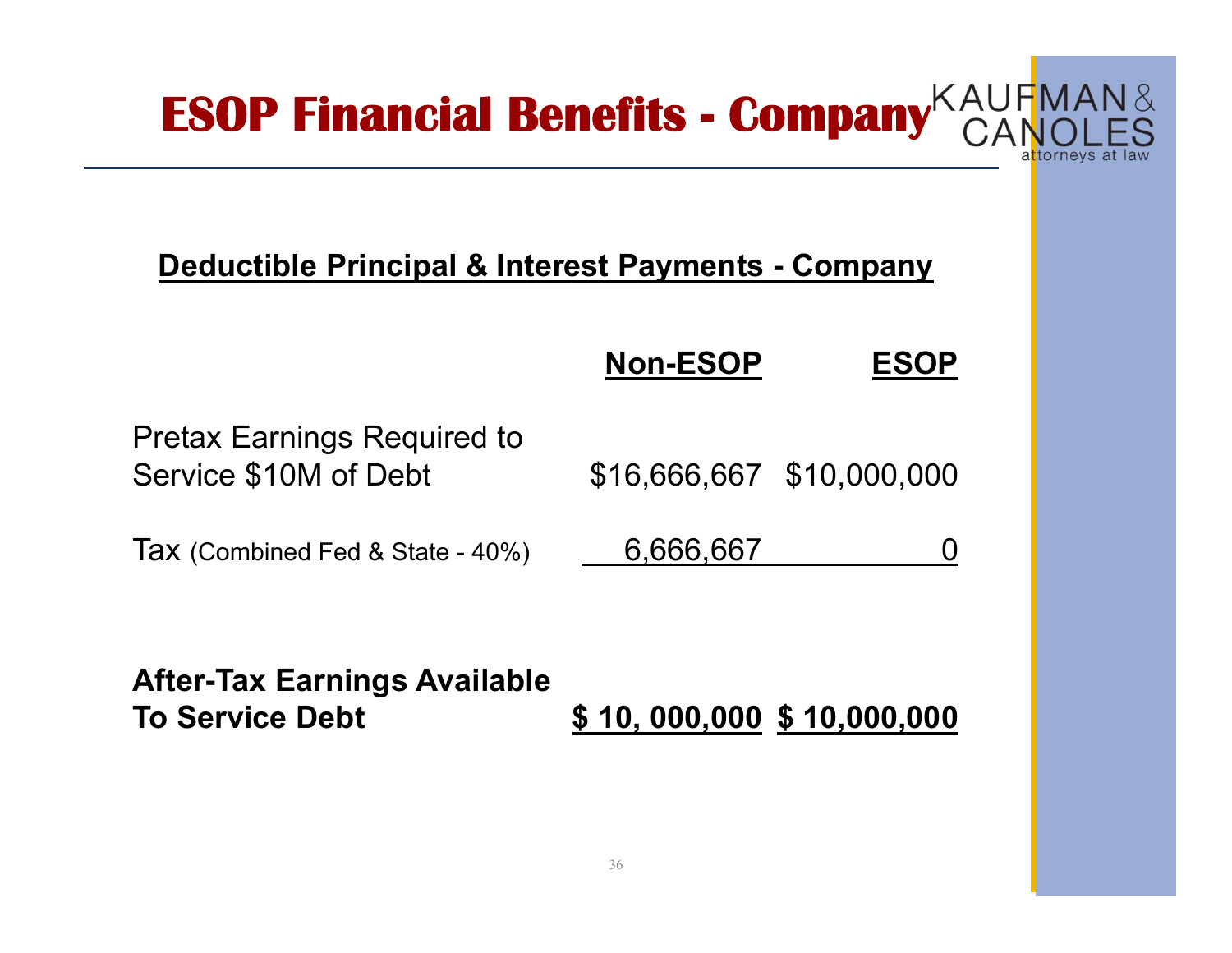### **Total ESOP Financial Benefits**



#### **ESOP Financial Benefits - Summary**

| "Tax-Free" Rollover Benefit - Seller      | \$2,500,000  |
|-------------------------------------------|--------------|
| <b>Reinvestment Benefit - Seller</b>      | \$4,464,906  |
| Principal Repayment Tax Benefit – Company | \$ 6,666,667 |

**Total ESOP Financial Benefits \$13,631,573**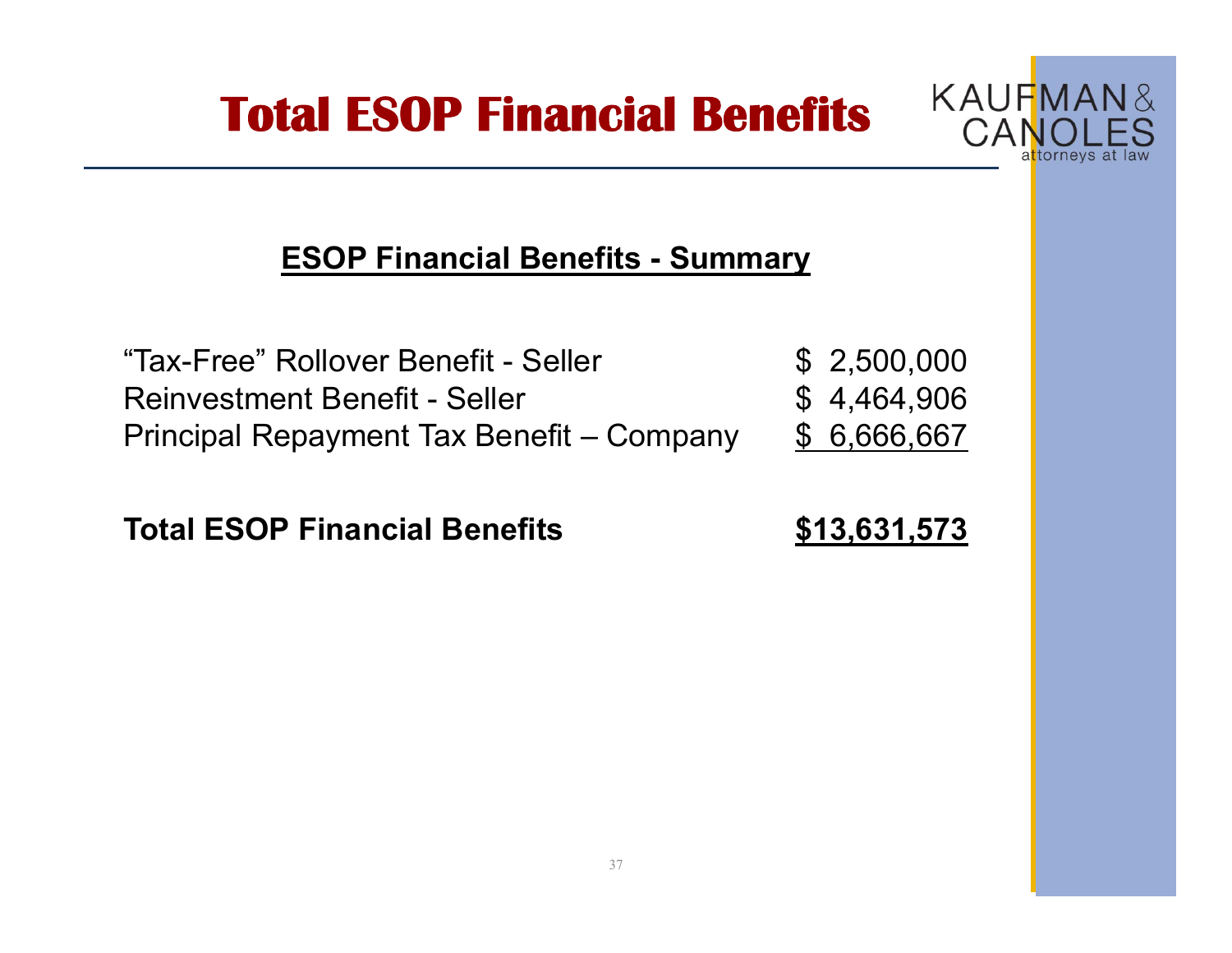### **ESOP Loan Advantage**



| \$3M Loan (\$000)         | <b>Standard Loan</b> | <b>ESOP Loan</b> |
|---------------------------|----------------------|------------------|
| Total Cost of Loan*       | \$4,215              | \$4,215          |
| <b>Deduct Principal</b>   | <b>No</b>            | Yes              |
| <b>Deduct Interest</b>    | Yes                  | Yes              |
| <b>Tax Savings</b>        | (\$486)              | (\$1,686)        |
| <b>Net After Tax Cost</b> | \$3,729              | \$2,529          |

#### *Difference: \$1.2M After Tax Cash Flow w/ ESOP Loan*

\* 8 year loan at 8% interest, \$3M principal, \$1.2M interest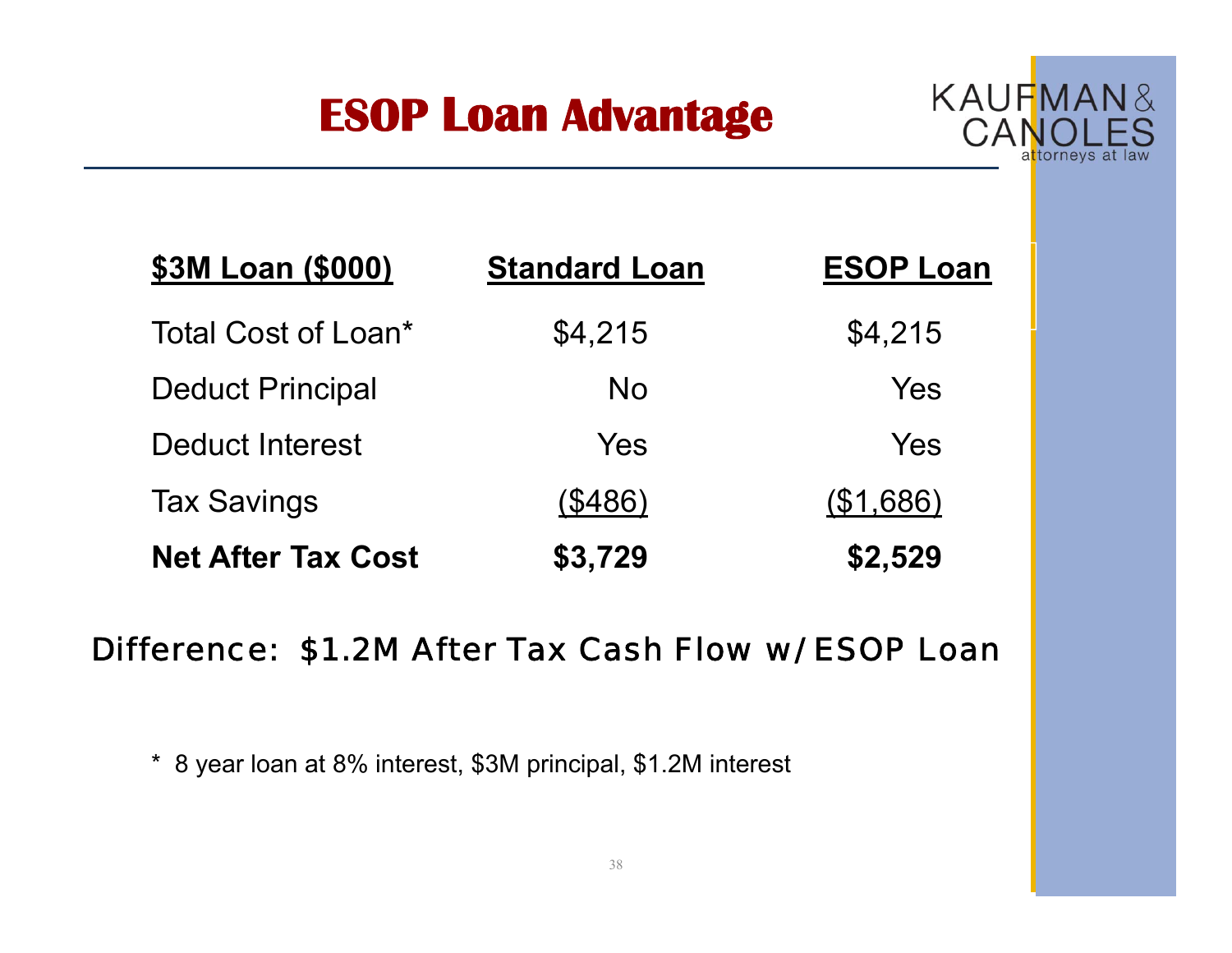### **Repurchase Liability**



- □ Traditional stock retirement design.
- □ Corporation has the obligation.
- □ Funding Reserve should be a Corporate liquid asset.
- □ Repurchase Liability grows rapidly after 5 years, especially after 10 years.
- □ Currently no requirement to recognize as an Accounting Liability.

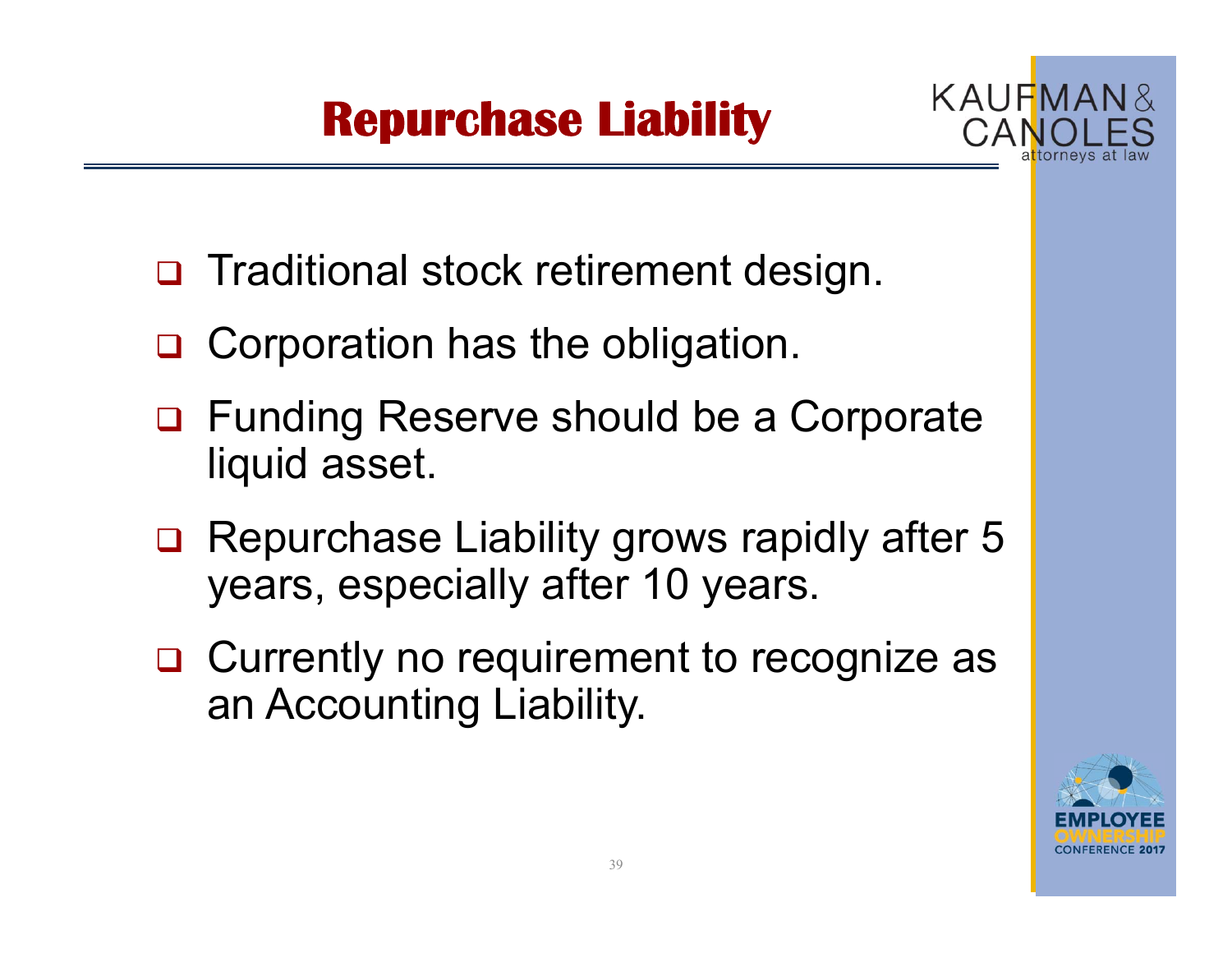

### *The ESOP's Role In Estate Planning*

#### **Christopher L. McLean Kaufman & Canoles, P.C.**

1420 Spring Hill Road, Office 606 McLean, VA 22102 clmclean@kaufcan.com www.kaufCAN.com

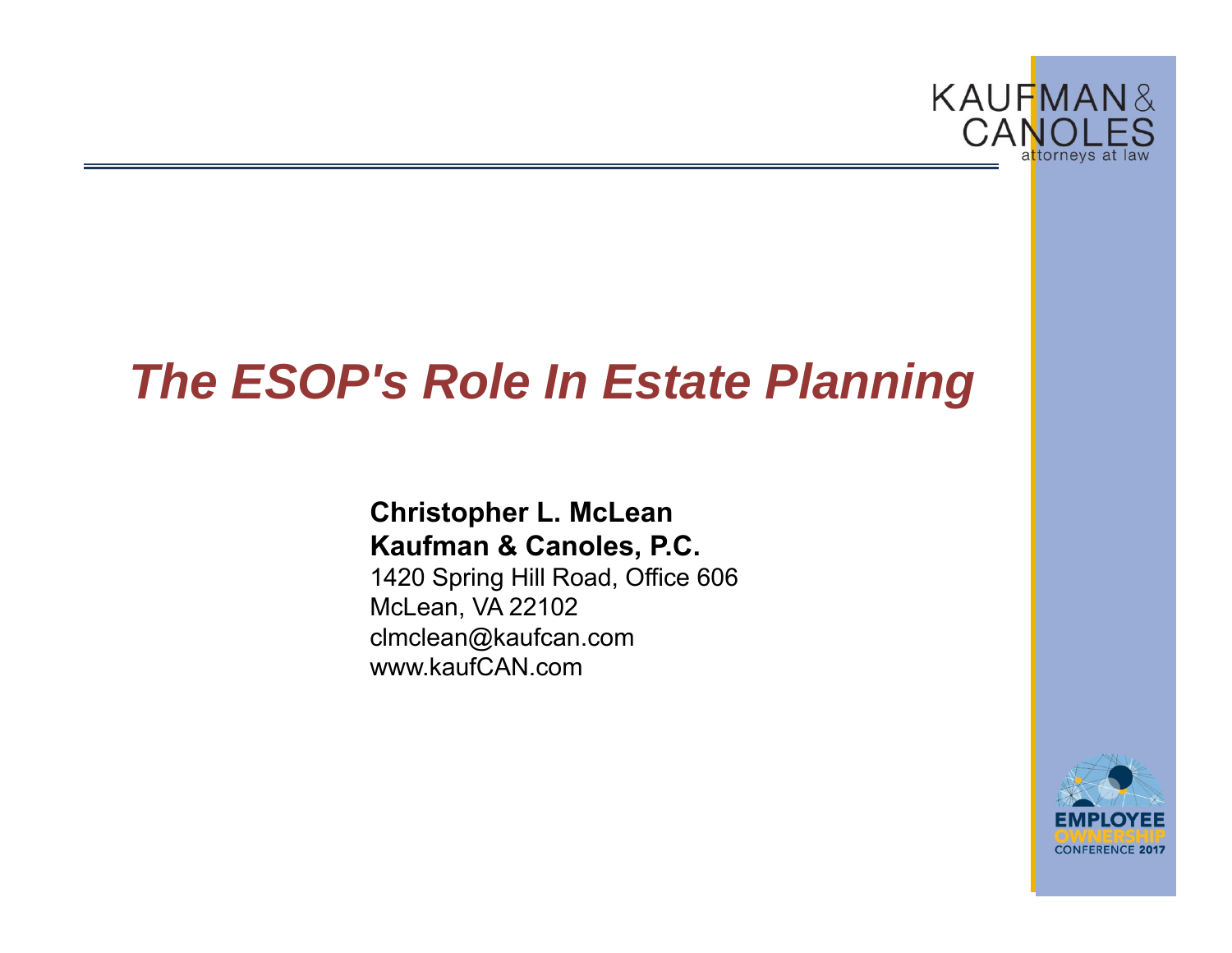Mid-Presentation Refresher—



What is an ESOP?

- •D.C. plan invests primarily employer stock
- • Can borrow money from related parties to purchase stock
- • Stock is allocated to employees as loan is repaid over time
- • Stock remains in the ESOP; not owned directly by employees
- • Upon a distribution event, cash value is usually distributed

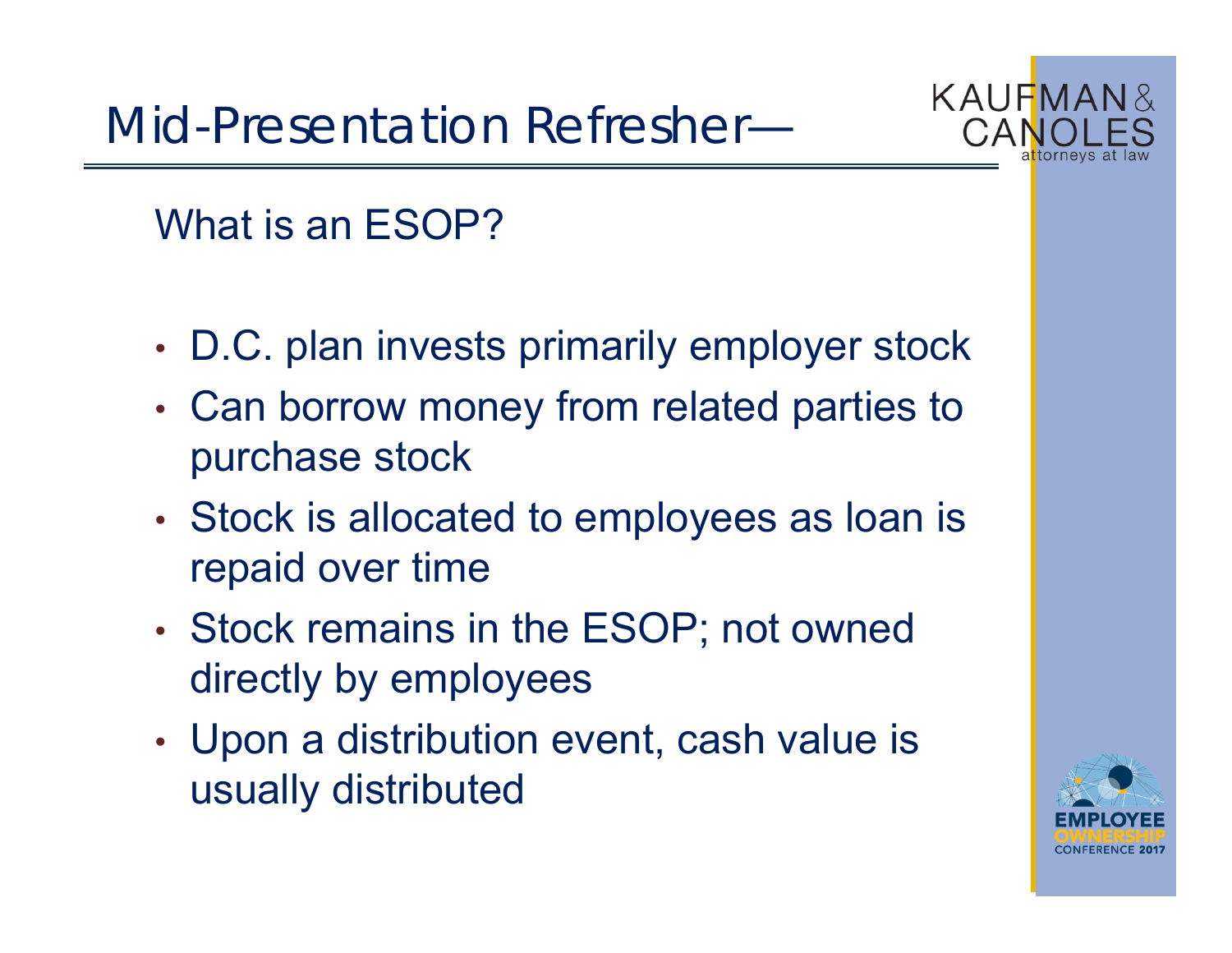

- • Estate planning considerations:
	- Transfer of founder stock (ESOP, charities, heirs, etc.) in a tax advantaged way
	- Providing for family members and heirs in a tax advantaged manner
	- Preservation of wealth
- •• Don't forget about your legacy!

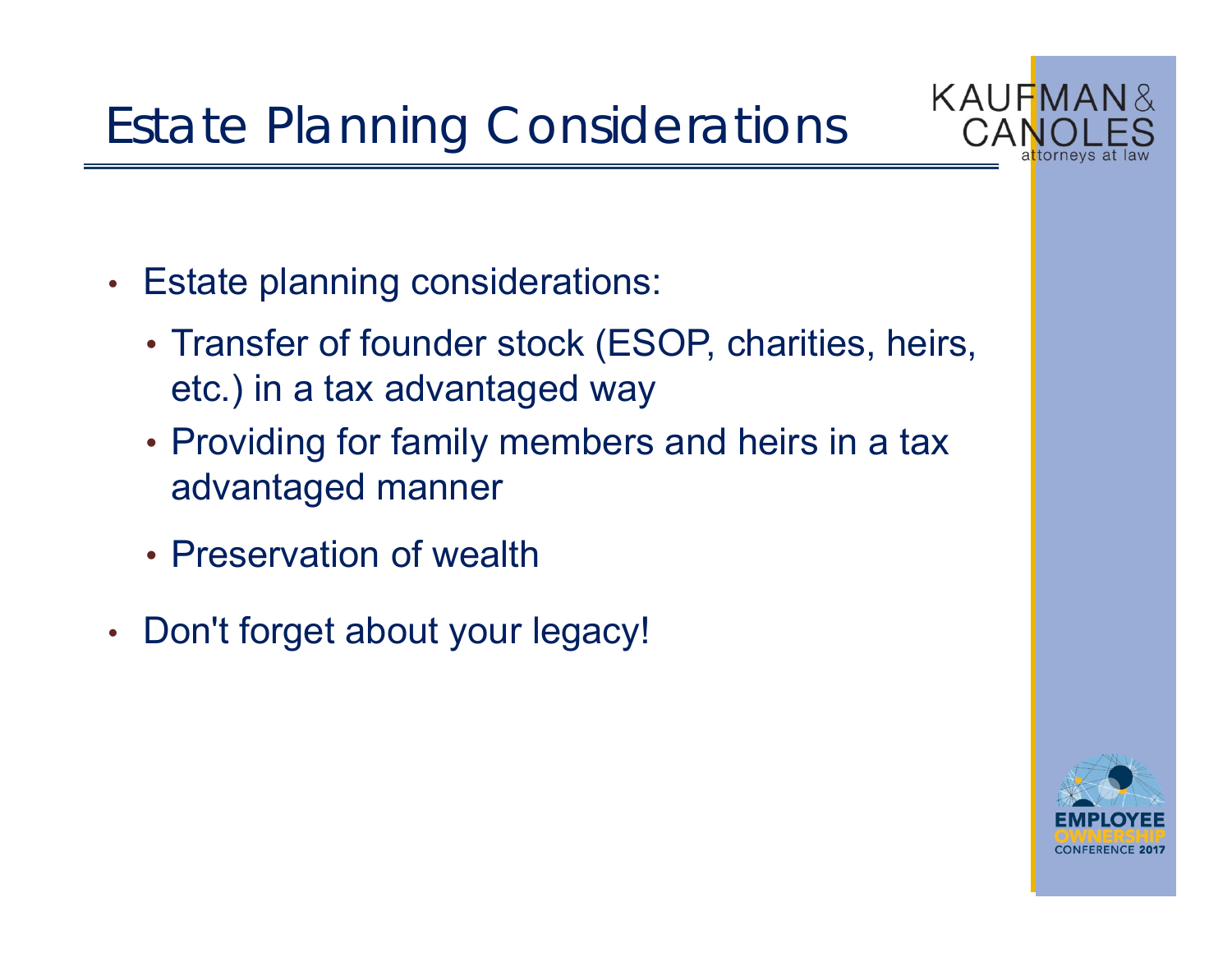# **Estate Planning/Tax Considerations CANOLES**

- • 2017 exemptions: \$5,490,000
	- Unified Credit (estate/gift tax)
	- Generation Skipping Transfer Tax (GST)
		- Separate tax and exemption
- •Estate tax rate  $~10\%$
- $\bullet$ Capital gains rate 23.8%
- •\$14,000 gift exclusion per donee
- •Can double exemptions if married

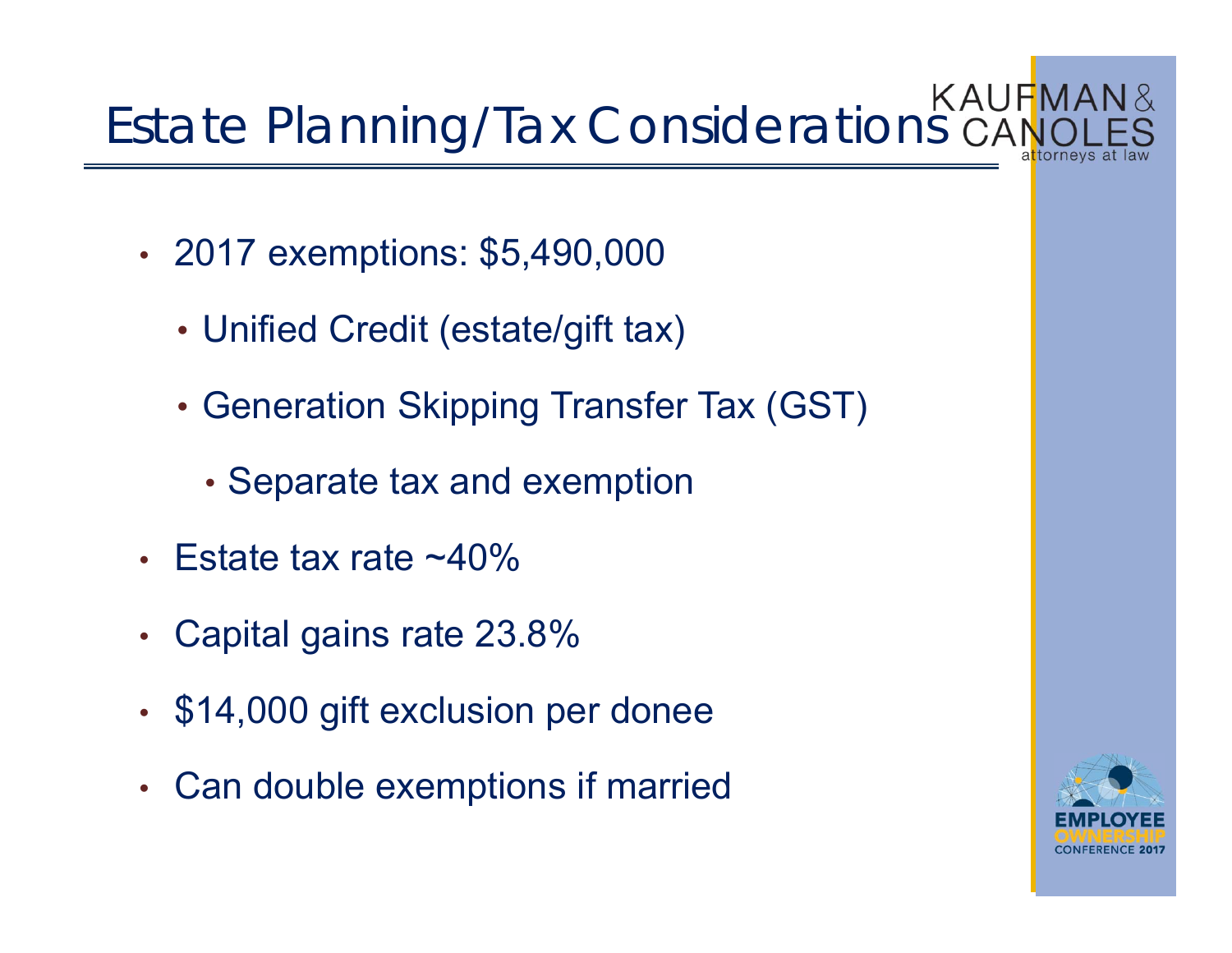# Estate Planning Options



- • Planning to minimize value of estate
	- Family limited partnerships (or LLCs)
	- Importance of non-tax purpose
- • Family limited partnerships and ESOPs
	- QRP transferred from owner to FLP taxable
	- Transfer stock to FLP and then sell to ESOP
	- FLP then makes the 1042 election

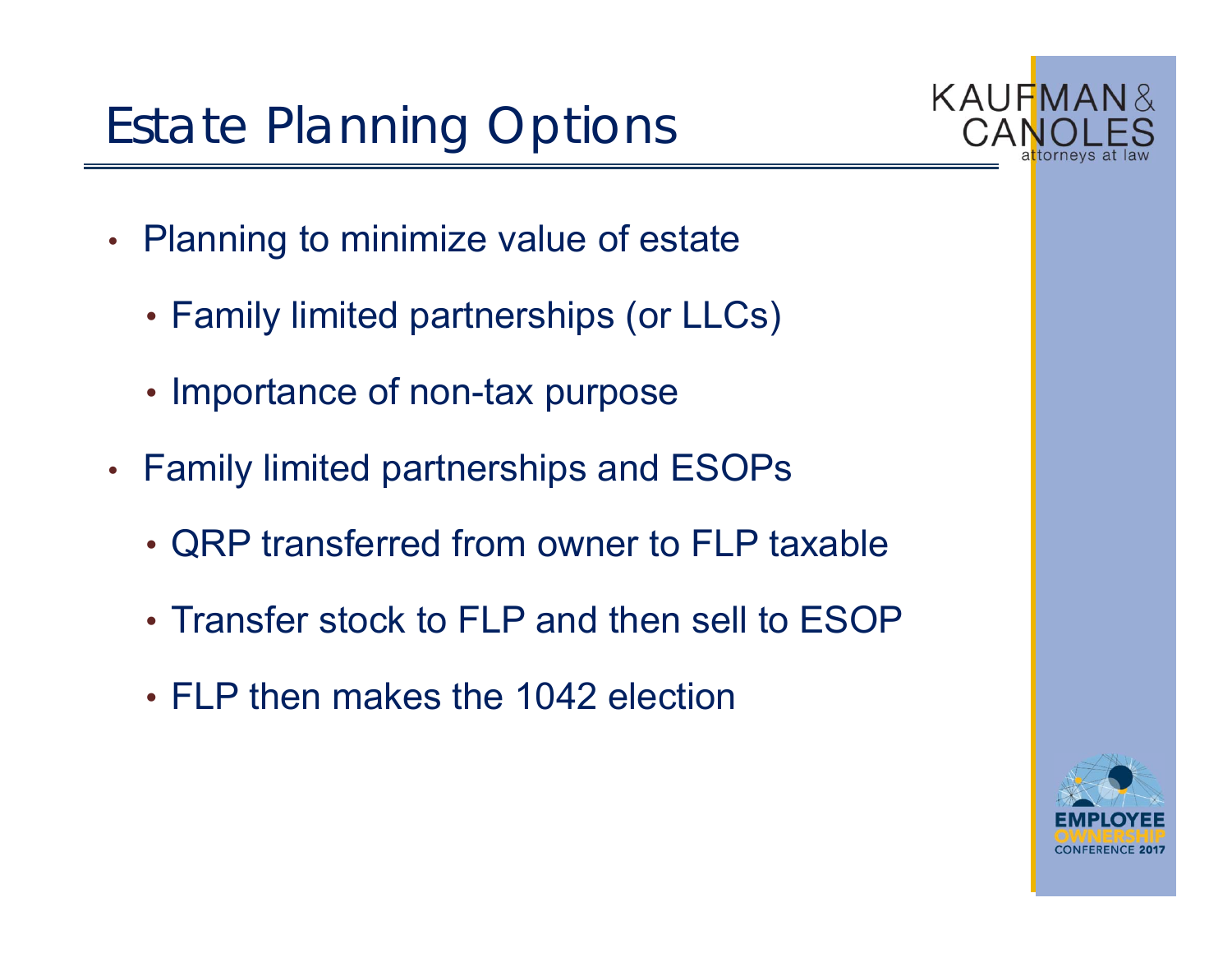# Section 1042 Basic Requirements



- 30% ESOP ownership; 3 year period
- ESOP sponsored by C corp; not public
- Seller not a C corp or underwriter
- Source of stock rule
- •Qualified Replacement Property (QRP)
- • Purchase 3 month before ESOP sale or 12 months after sale
- Affirmative elections made with IRS

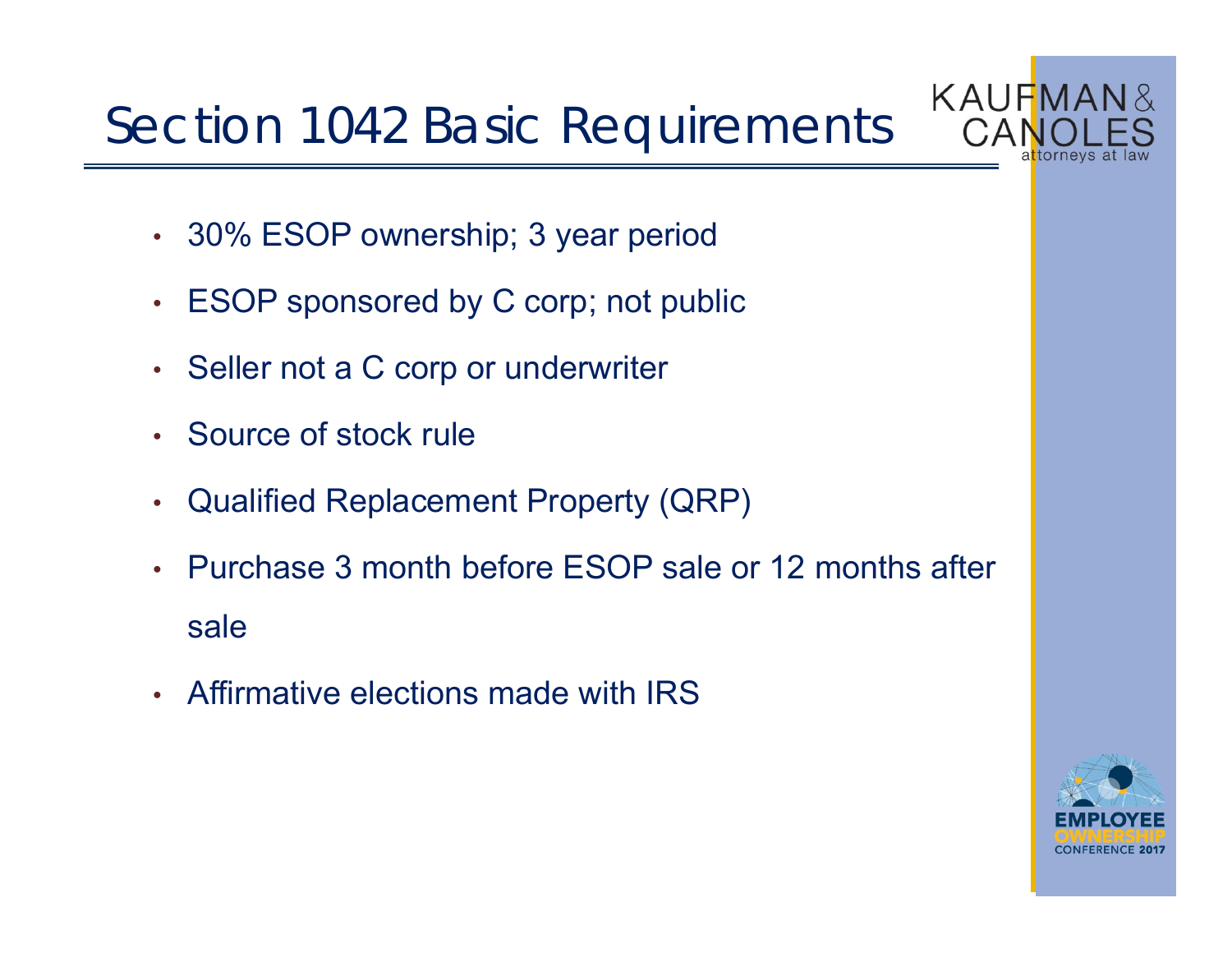# Looking at 1042 Options



- 1042 election: if available whether to elect
	- S Corp selling shareholder—not eligible
	- C Corp selling shareholder—*if* eligible
		- Pay capital gains tax or
		- Review deferral option on **23.8%** federal plus any state taxes
		- With the capital gains rate up from 15%, 1042 is again compelling
		- Impact of state taxes and AMT

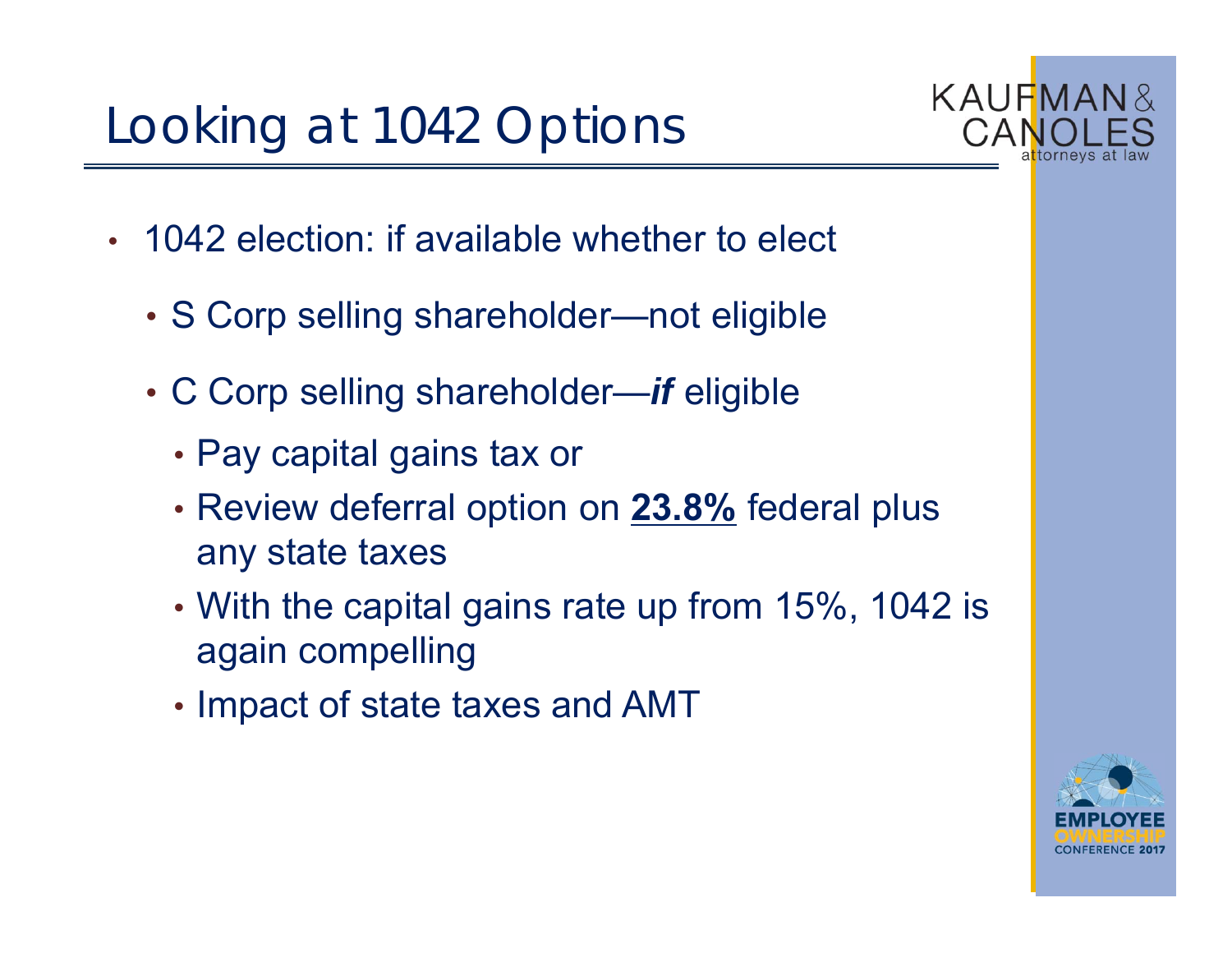

- • Corp consent for excise taxes if
	- Nonallocation rules violated
	- ESOP disposes of stock within 3 years
		- Subject to exceptions
- Seller's Statement of Section 1042 Election
- Seller's Statement of Purchase of QRP

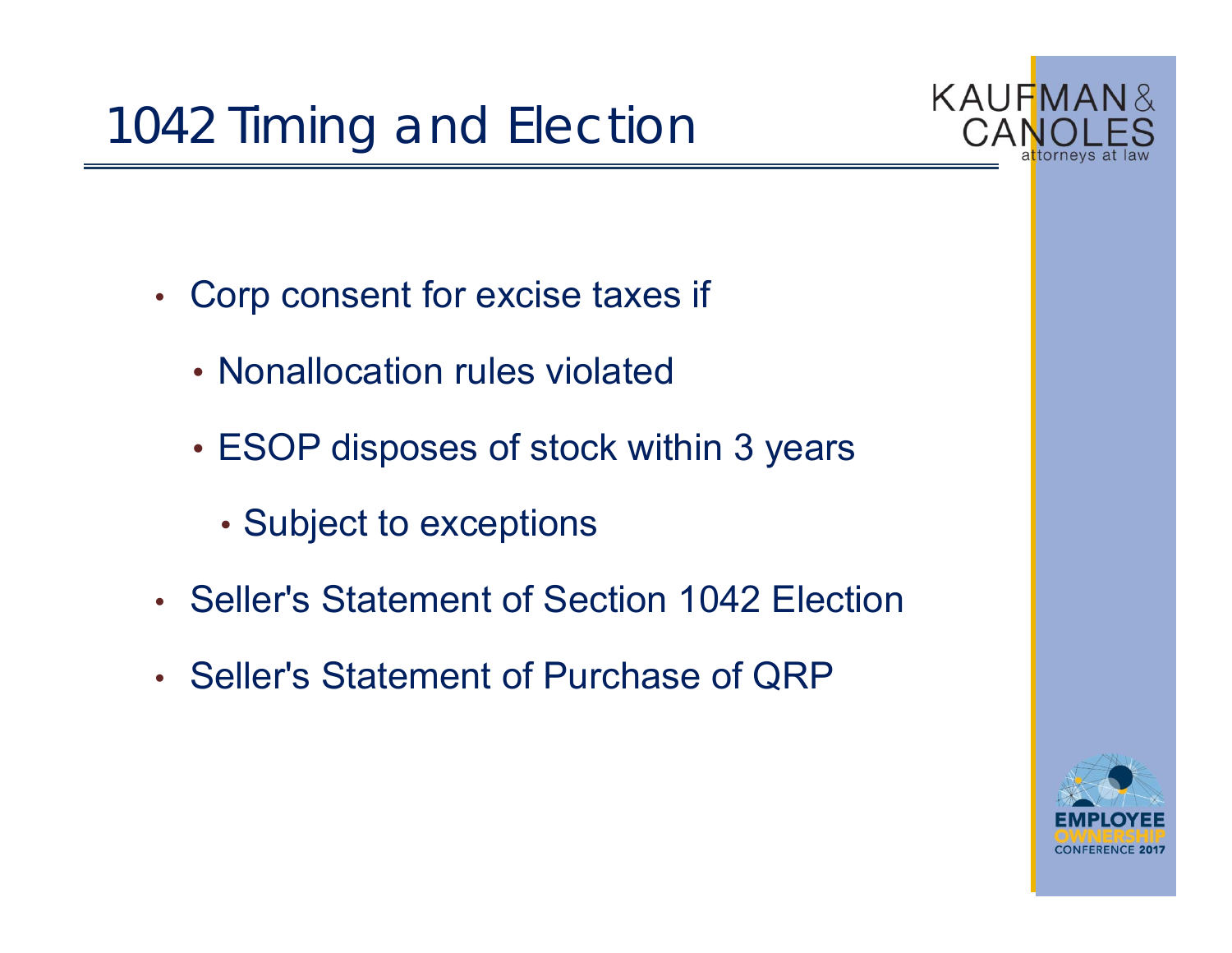

•• Securities issued by Domestic Operating

**Corporation** 

- DOC status determined by combining controlled corporations
- Unrelated to ESOP sponsor
- Issuer must be a corporation and not another type of entity
- Issuer must be domestic

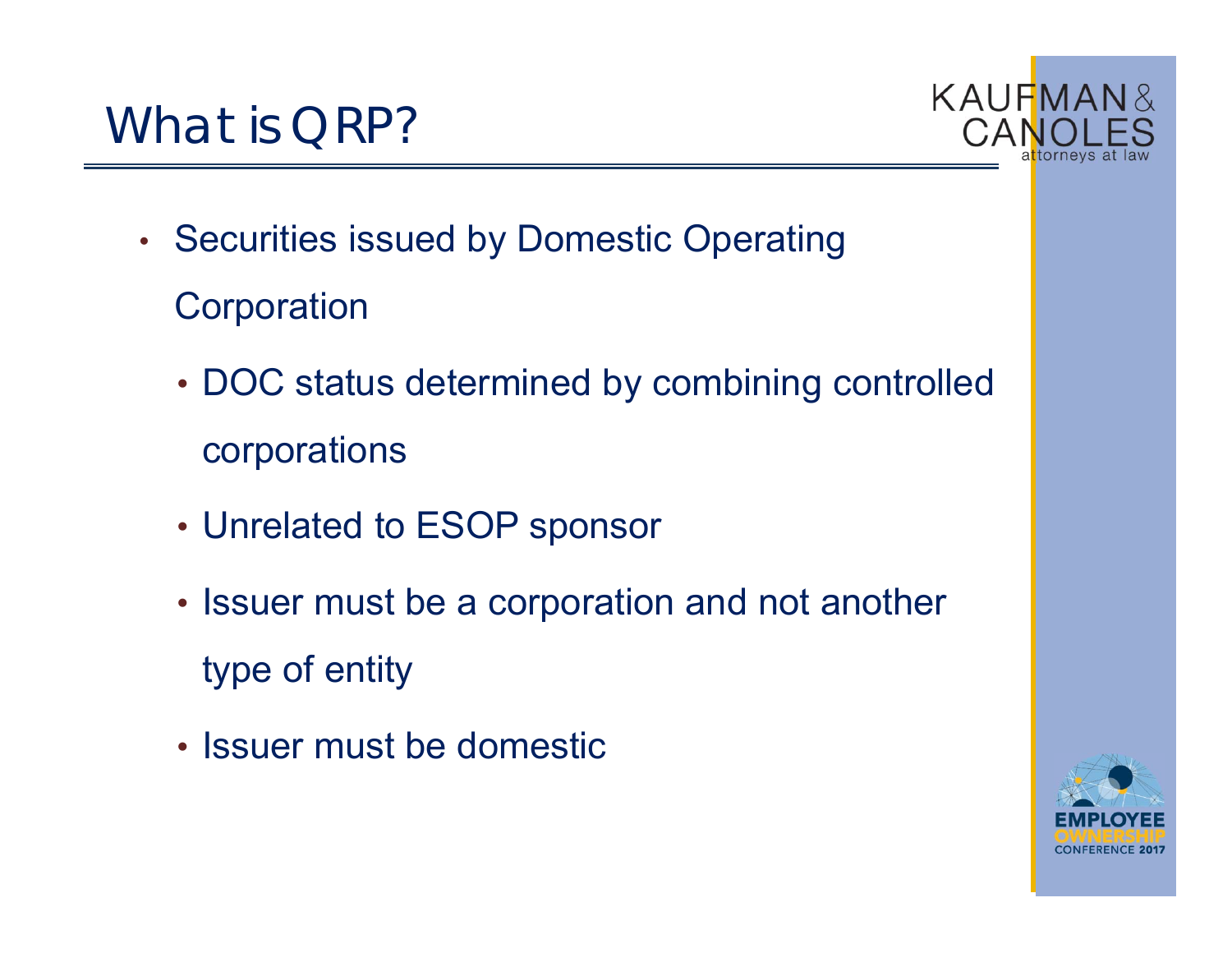

•• No more than 30% passive income

• Ineligible investments include: ETFs, mutual funds, closed end funds, treasuries, muni or agency bonds, hedge funds, structured products

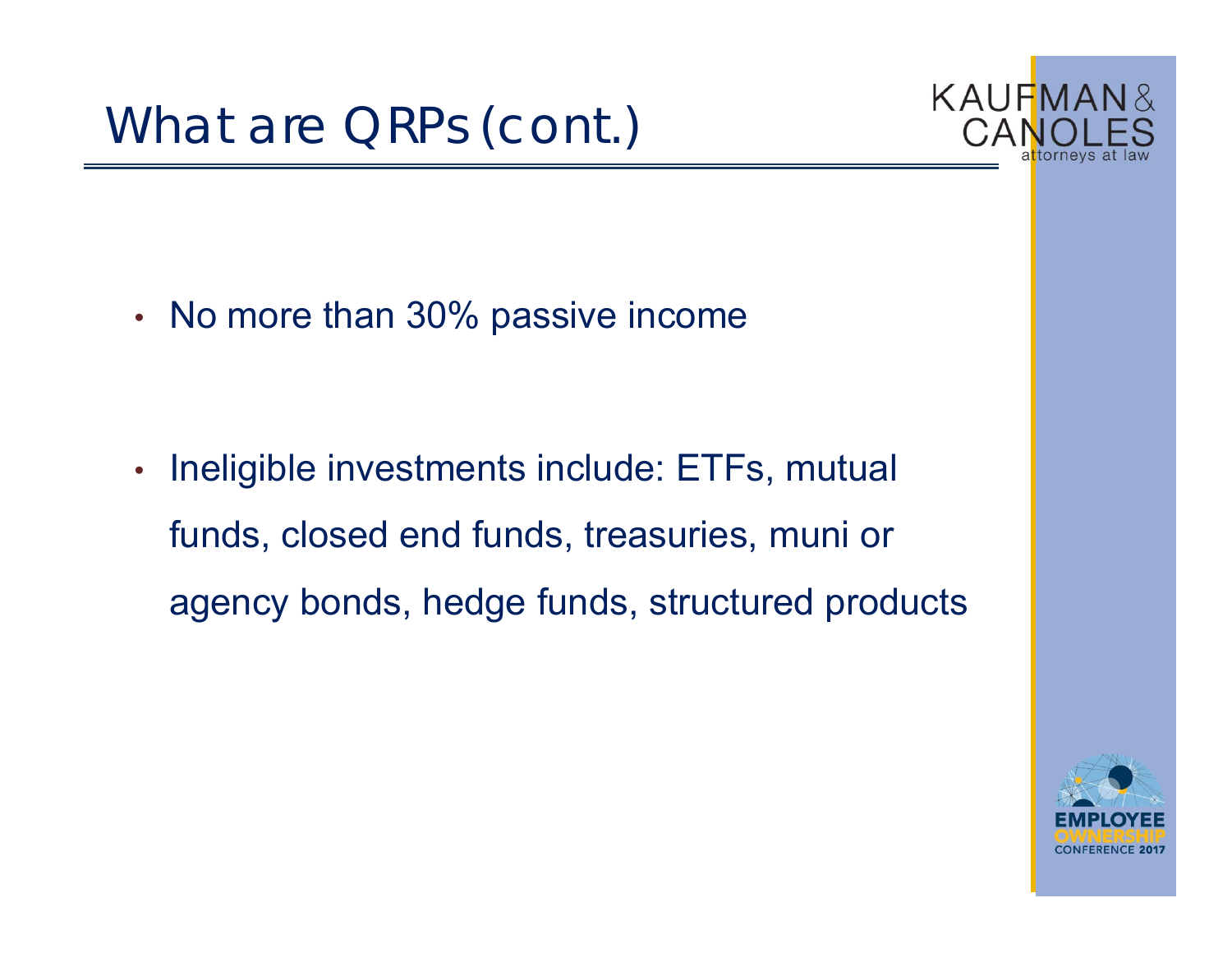#### KAUFMAN& Disposition of QRP (before death)

- • Taxable event—voluntary or involuntary
	- Sale, puts, calls, attachment by creditor
- •• Basis in stock sold to ESOP applies
- •• Non-taxable examples: certain tax-free transactions involving issuer, transfer to former spouse and gifts

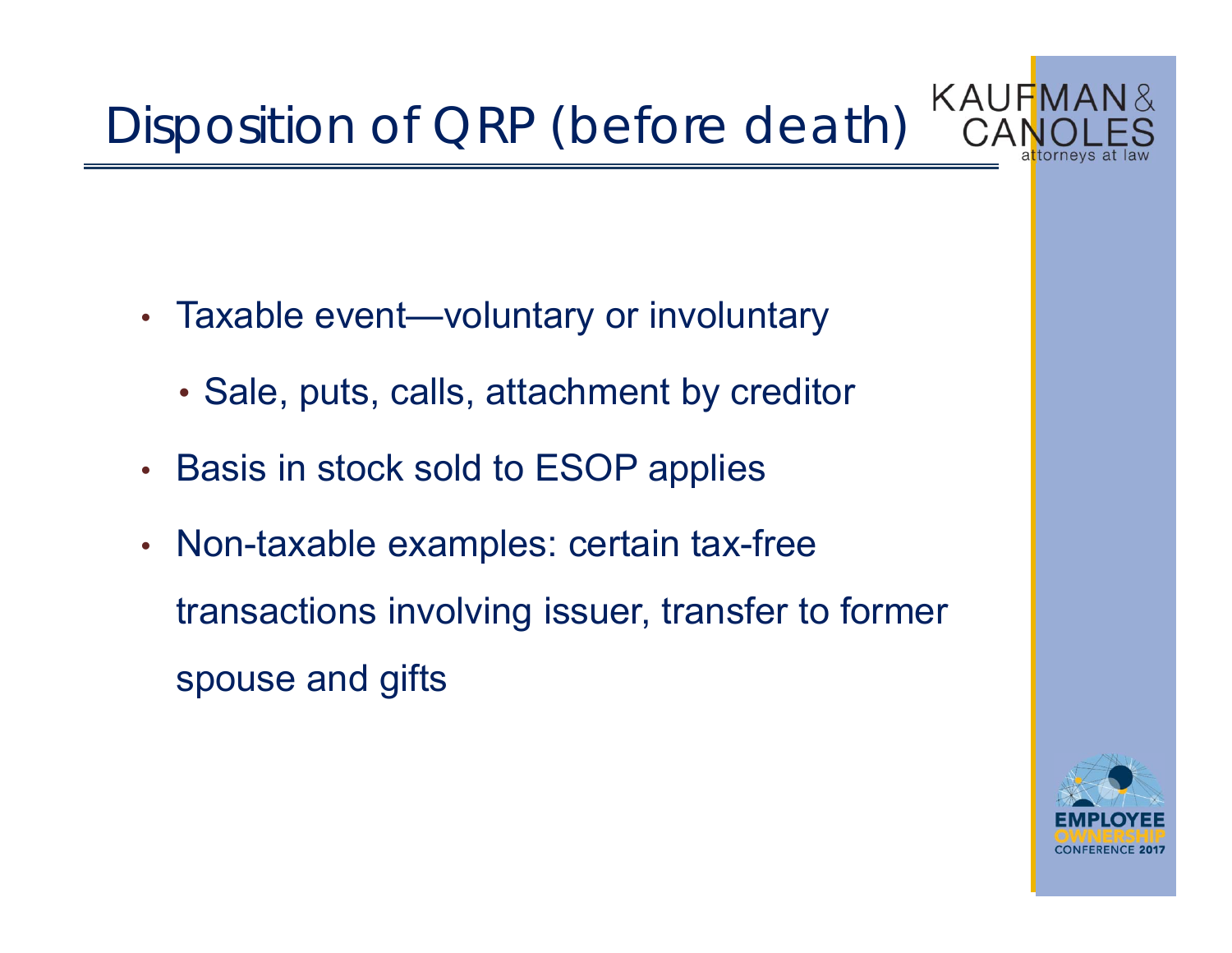What Happens at Death?



- • Basis in QRP is stepped up to current market value
	- Eliminates previously deferred capital gains tax on sale to ESOP

• Additional strategies can be used to defer capital gains tax on sale of QRP and diversify into unrestricted investments

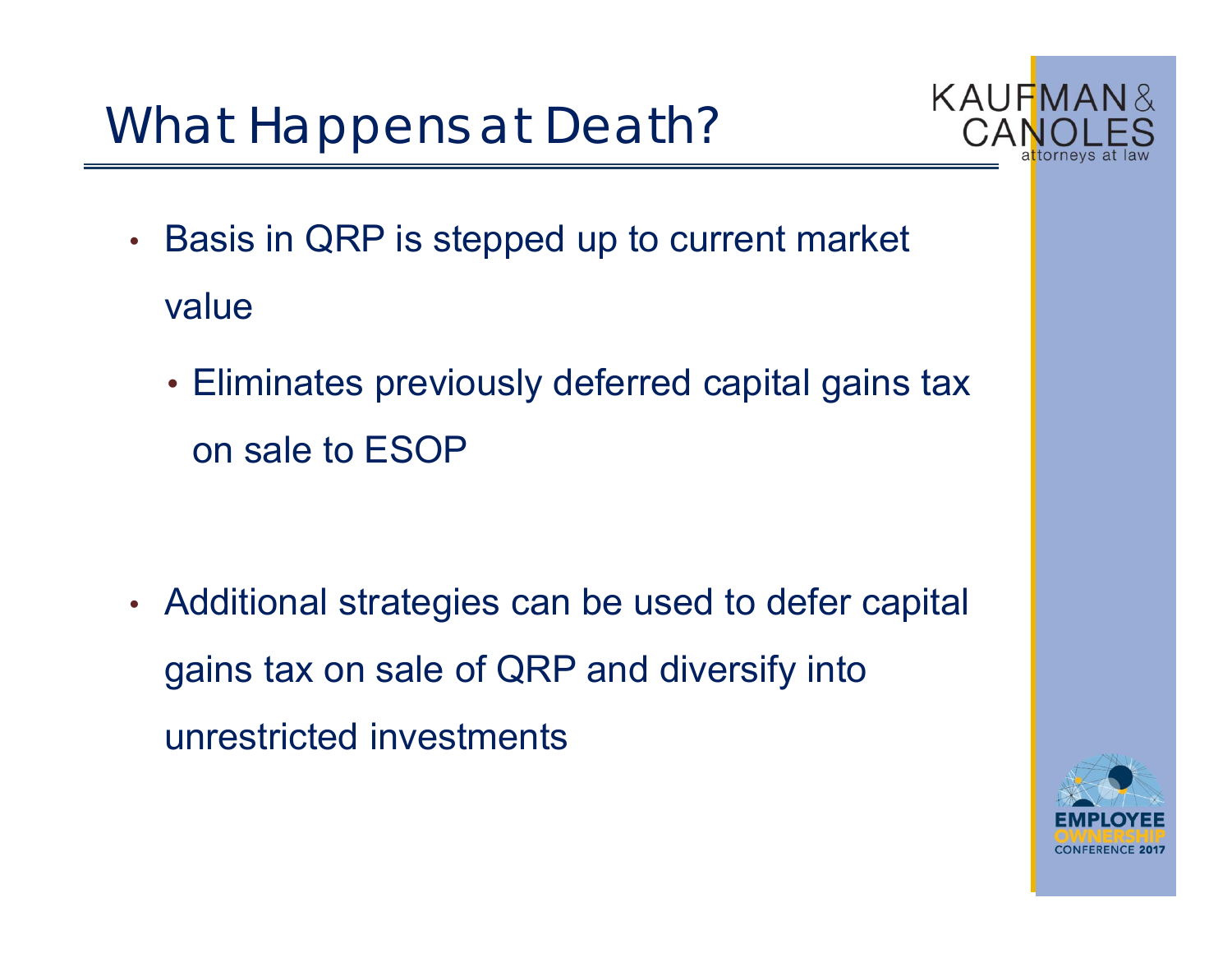

- • Gifting stock to charities
	- Put contract for charity
	- Call for company
	- Example: endowing a university chair

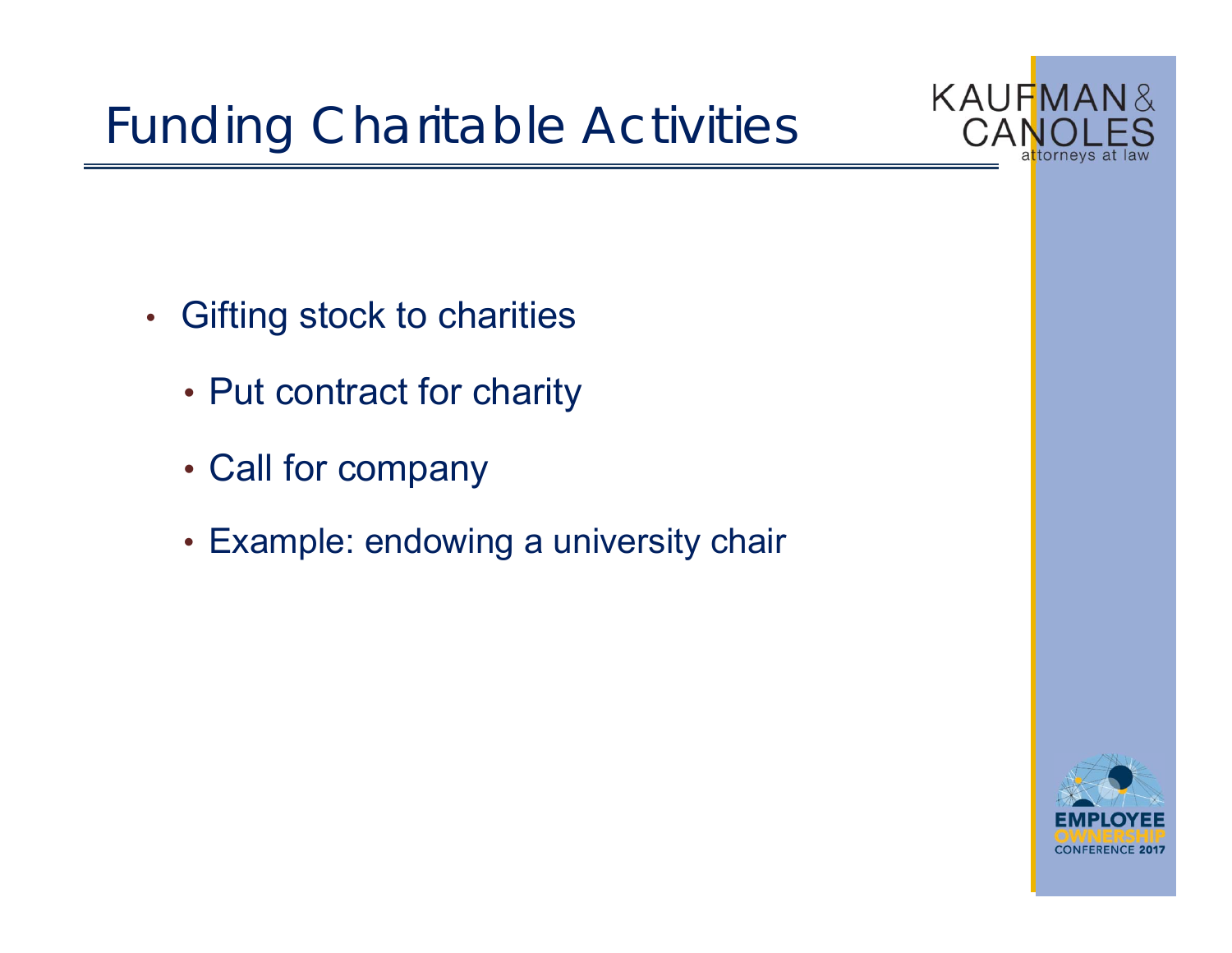Gifting Stock to Family Members



• Family bank as vehicle for later transfer of stock to minors

•Gifting over time to avoid taxes

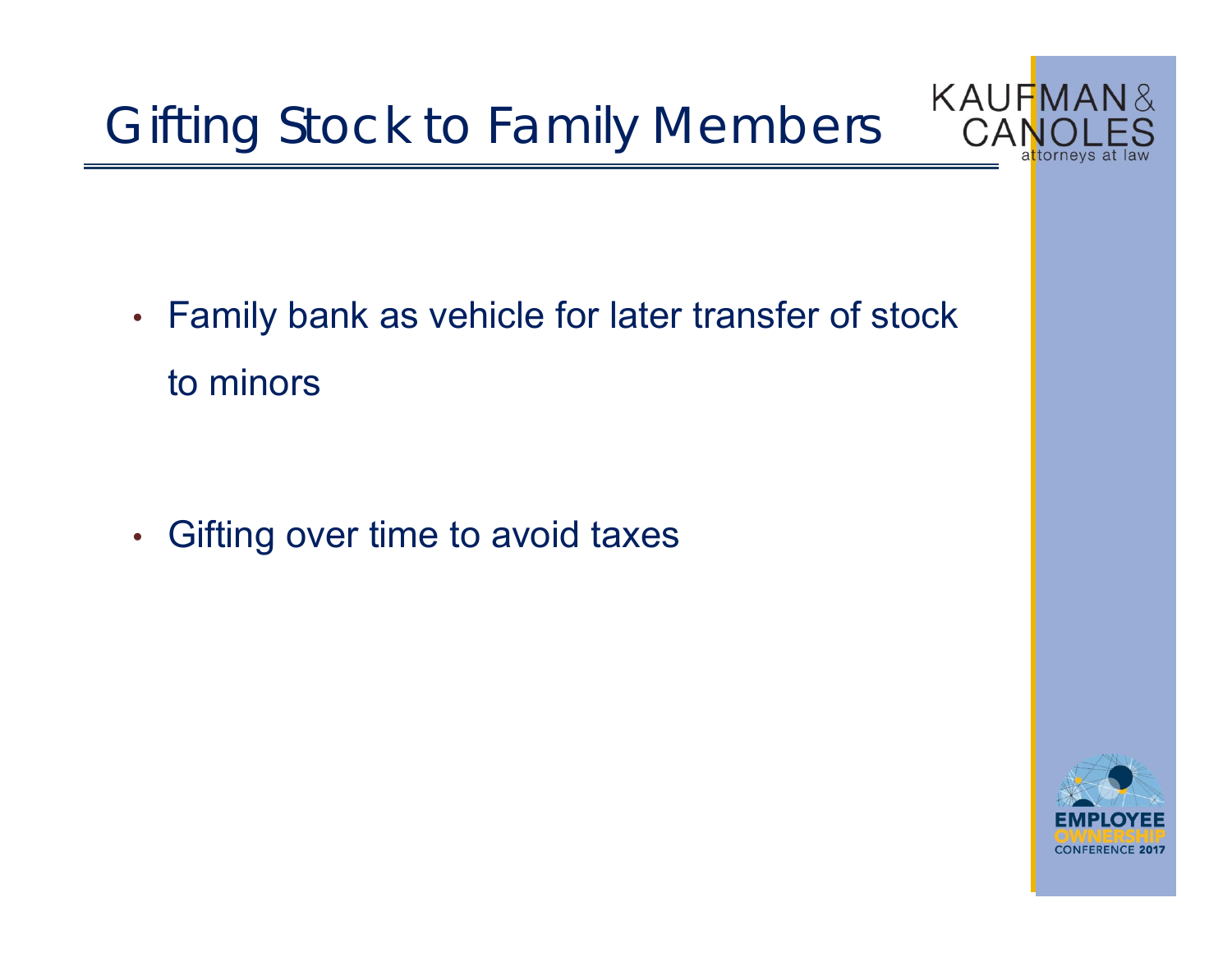



- • Estate Planning examples using an ESOP
	- Example #1 Owner sells directly to ESOP, elects 1042
	- Example #2 Owner gifts shares to Family Limited Partnership (FLP), then FLP sells to ESOP elects 1042

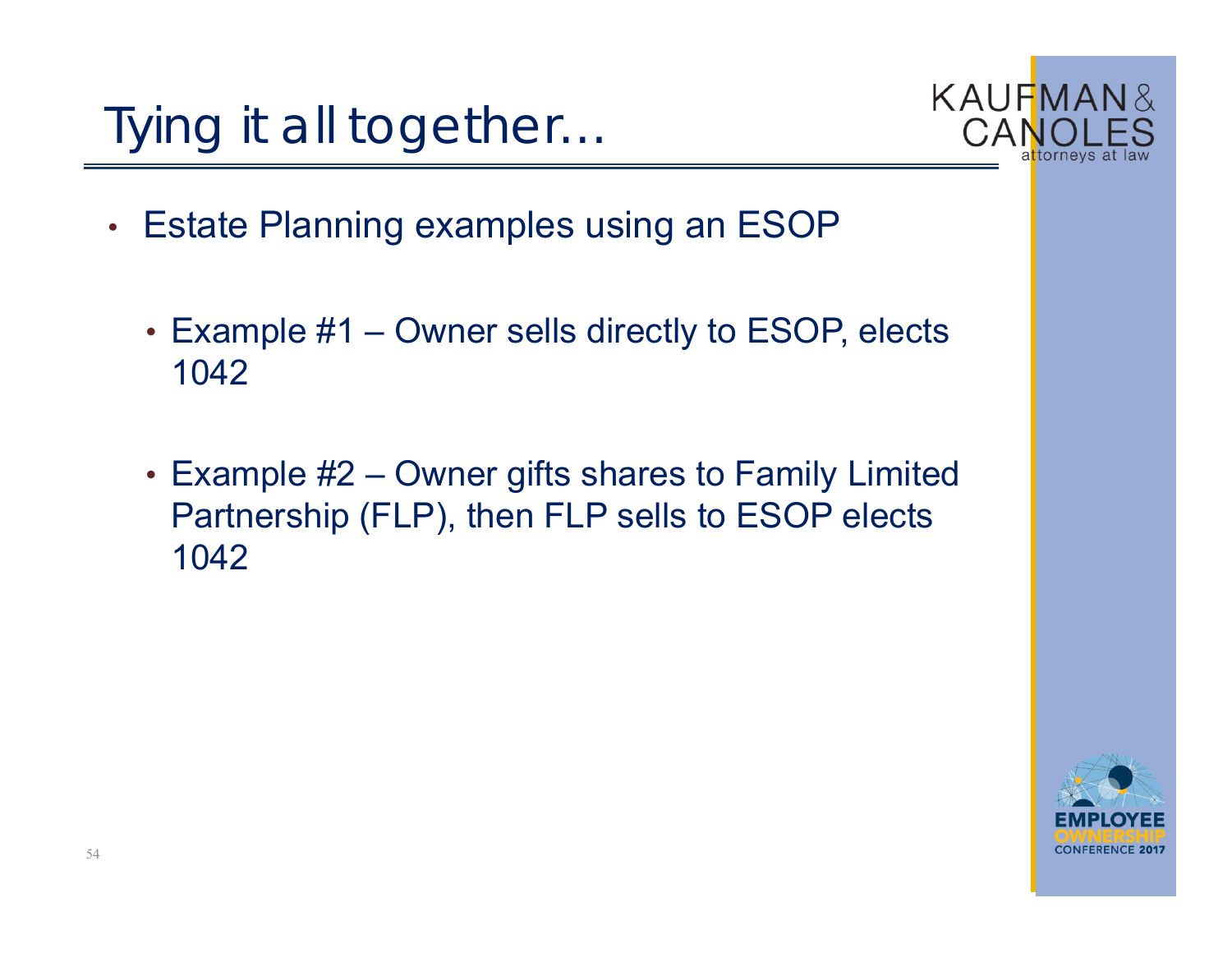- • Owner sells 100,000 shares of OpCo stock to ESOP at \$50/share for total sale price of \$5,000,000 in cash
- • Owner's basis in OpCo stock was \$1,000,000 (\$10/share)
- • 1042 Election is made and Owner timely buys QRP worth \$5,000,000



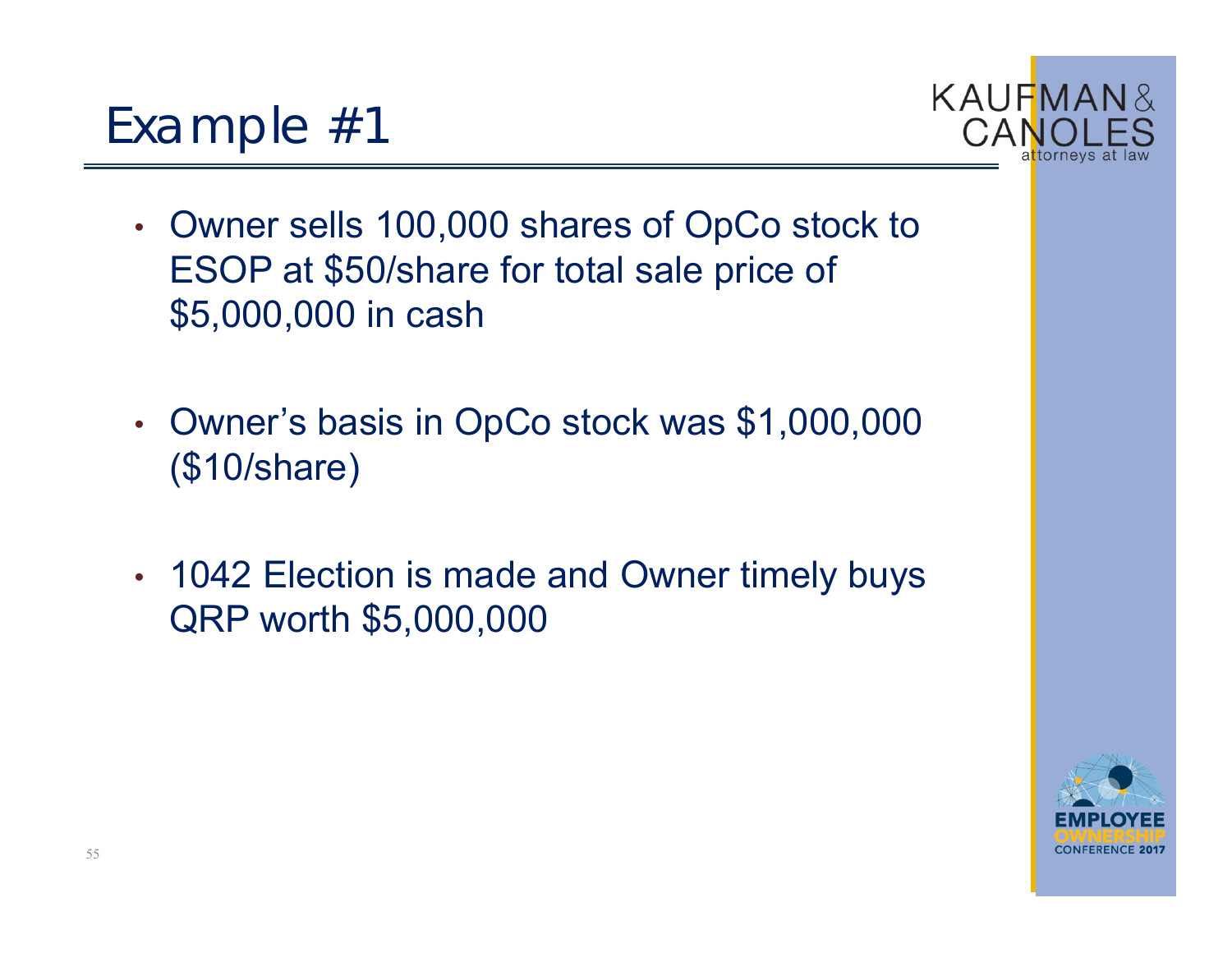- • Owner saves federal capital gains taxes of \$952,000 (\$4,000,000 x 23.8%)
- Owner holds QRPs until he dies
- • During holding period, QRPs have increased in value to \$8,000,000 at time of Owner's death



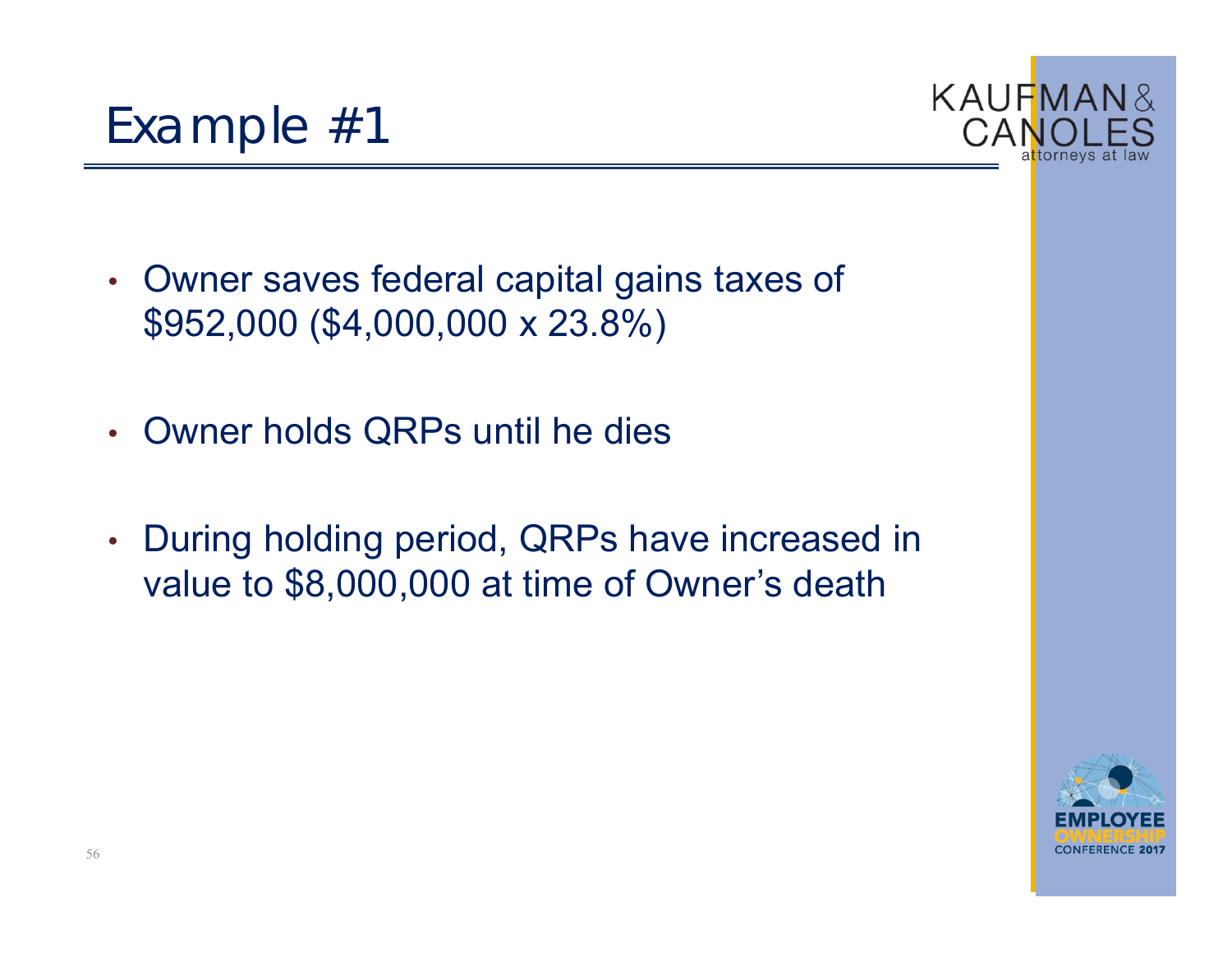- • Owner's estate gets step-up in basis of QRPs to \$8,000,000 and all-together saves \$1.6M of federal capital gains (\$7,000,000 x 23.8%)
- Therefore, if beneficiaries of Owner's estate divest (sell) the QRP, they would only be taxed on any increase or decrease in value of the QRPs from the time of Owner's death (assuming they avoid state inheritance taxes)
- • Depending on the value of the other assets in Owner's estate, and assuming Owner was married in order to double the estate exemption, Owner's entire estate could also escape estate taxes
	- (2 x \$5.49M estate exemption = \$10.98M > \$8M QRP)



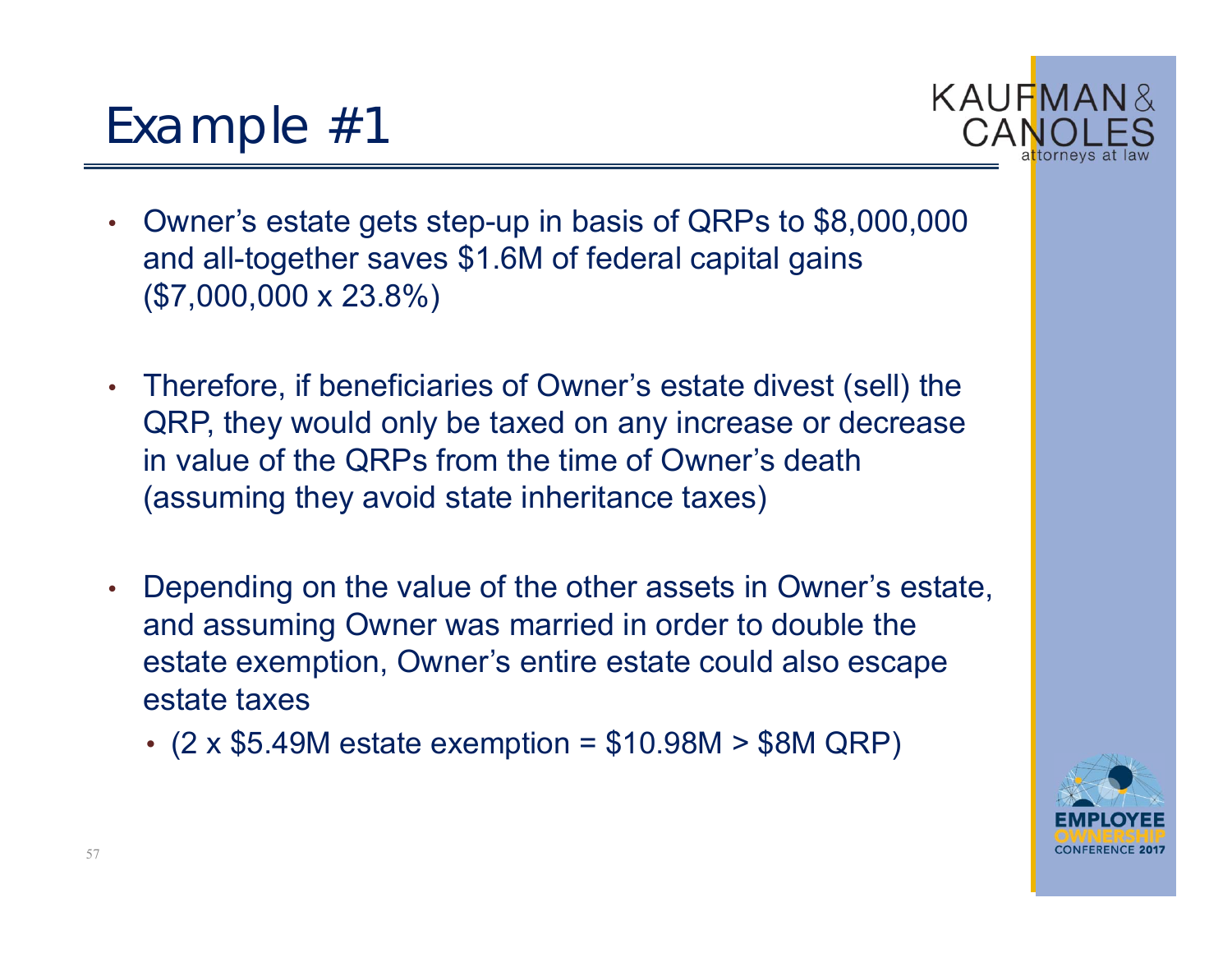- •What if OpCo shares are worth more than \$10M?
- • Owner contributes 100,000 shares of OpCo stock to FLP (basis of \$10/share or \$1,000,000), and Owner takes partnership interests
- •• Some time later (usually when Owner retires), FLP sells 100,000 shares of OpCo stock directly to ESOP for \$100/share, or \$10,000,000 in cash



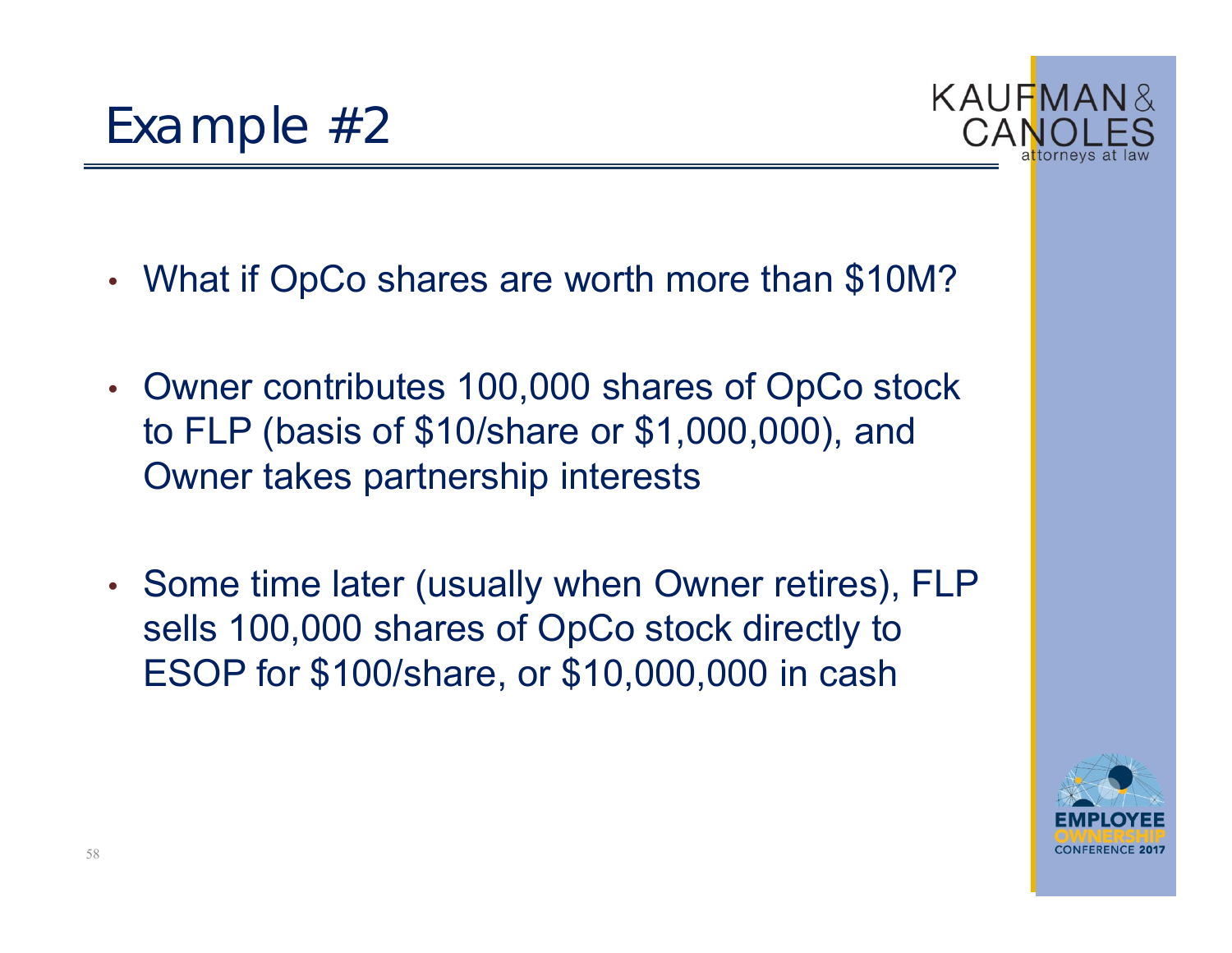



- • FLP uses cash proceeds to purchase \$10M worth of QRPs and elects 1042 gain rollover and saves \$2,142,000 (\$9M x 23.8%) in capital gains taxes
- • Over time, Owner gifts FLP interests to beneficiaries

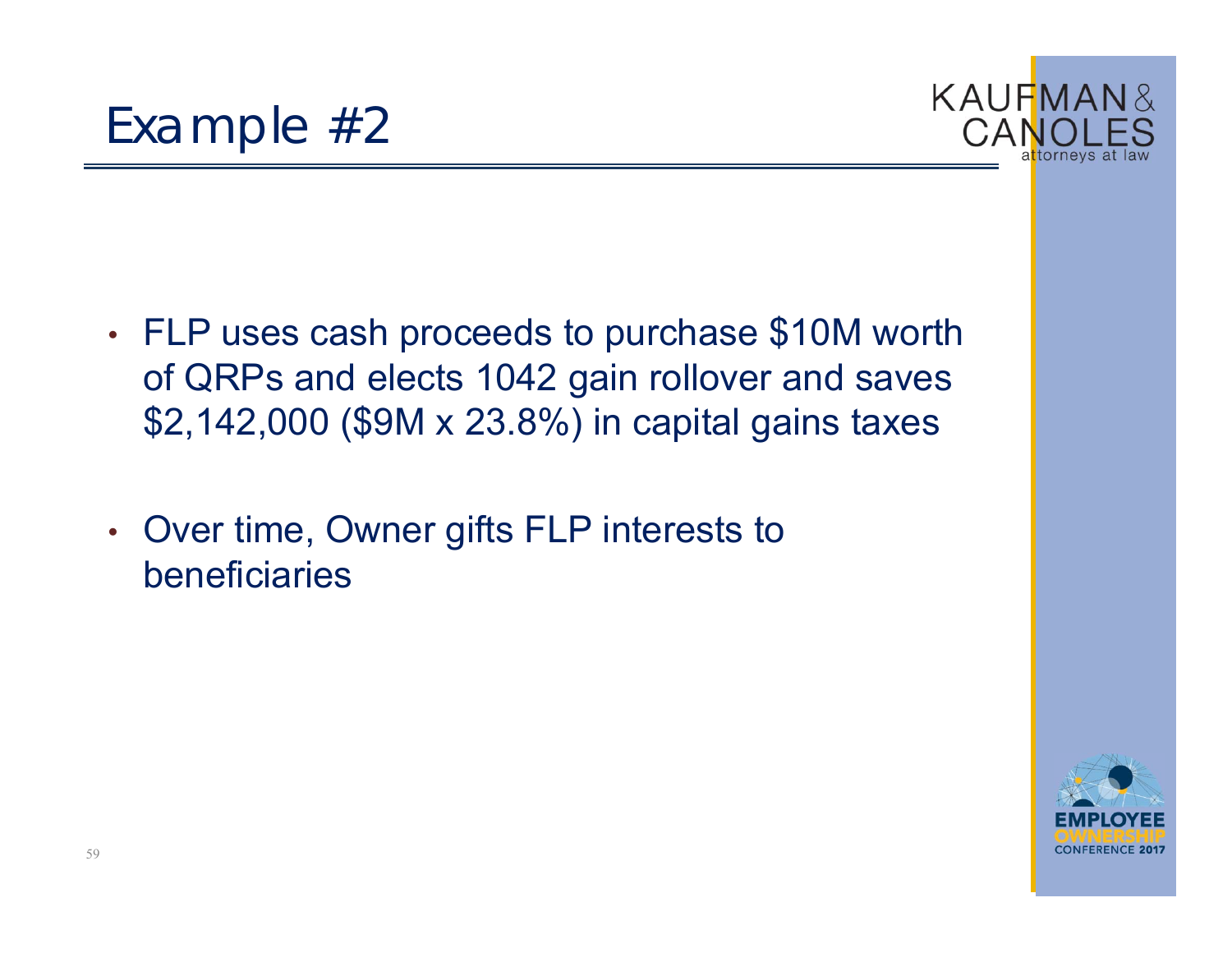- At time of Owner's death, QRPs increased in value to \$14,000,000—the new stepped up basis
	- •• The FLP would save ~\$3.1M in capital gains taxes (\$13M x 23.8%)
	- Due to the gifting of FLP interests to beneficiaries and proper application of valuation discounts, the value of the FLP interests remaining in Owner's estate would be reduced
	- This would decrease the amount of any estate taxes due or, even, take it below the estate tax exemption